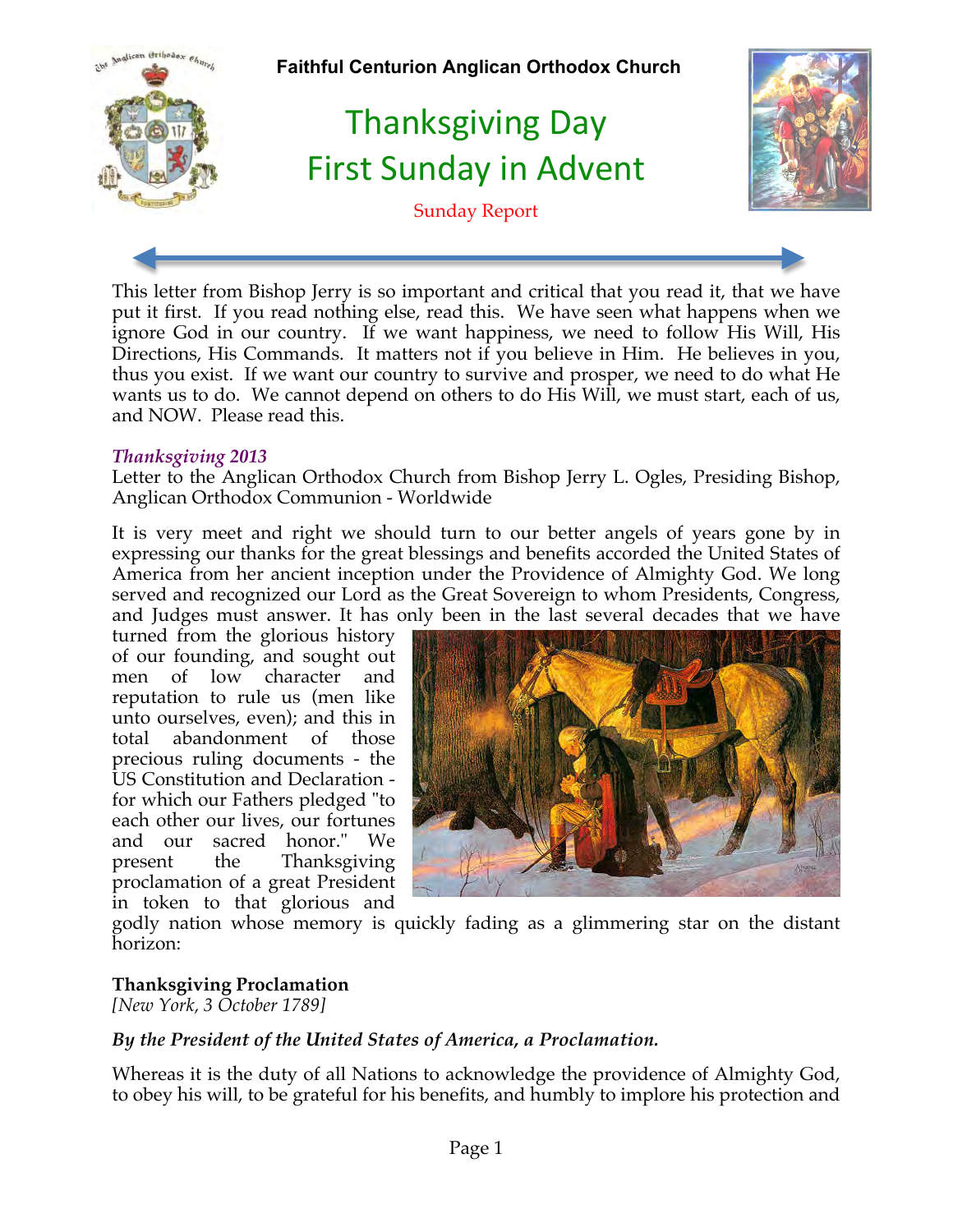favor-- and whereas both Houses of Congress have by their joint Committee requested me to recommend to the People of the United States a day of public thanksgiving and prayer to be observed by acknowledging with grateful hearts the many signal favors of Almighty God especially by affording them an opportunity peaceably to establish a form of government for their safety and happiness.

Now therefore I do recommend and assign Thursday the  $26<sup>th</sup>$  day of November next to be devoted by the People of these States to the service of that great and glorious Being, who is the beneficent Author of all the good that was, that is, or that will be-- That we may then all unite in rendering unto him our sincere and humble thanks--for his kind care and protection of the People of this Country previous to their becoming a Nation- for the signal and manifold mercies, and the favorable interpositions of his Providence which we experienced in the course and conclusion of the late war--for the great degree of tranquility, union, and plenty, which we have since enjoyed--for the peaceable and rational manner, in which we have been enabled to establish constitutions of government for our safety and happiness, and particularly the national One now lately instituted--for the civil and religious liberty with which we are blessed; and the means we have of acquiring and diffusing useful knowledge; and in general for all the great and various favors which he hath been pleased to confer upon us.

And also that we may then unite in most humbly offering our prayers and supplications to the great Lord and Ruler of Nations and beseech him to pardon our national and other transgressions-- to enable us all, whether in public or private stations, to perform our several and relative duties properly and punctually--to render our national government a blessing to all the people, by constantly being a Government of wise, just, and constitutional laws, discreetly and faithfully executed and obeyed--to protect and guide all Sovereigns and Nations (especially such as have shewn kindness unto us) and to bless them with good government, peace, and concord--To promote the knowledge and practice of true religion and virtue, and the increase of science among them and us--and generally to grant unto all Mankind such a degree of temporal prosperity as he alone knows to be best.

Given under my hand at the City of New York the third day of October in the year of our Lord 1789.

*George Washington*

My prayer is that God will once again send His Spirit to move upon the Face of the Deep of American and pronounce those words of power and restoration - "Let there be Light," and there shall be once more in our troubled land.

*Jerry L. Ogles*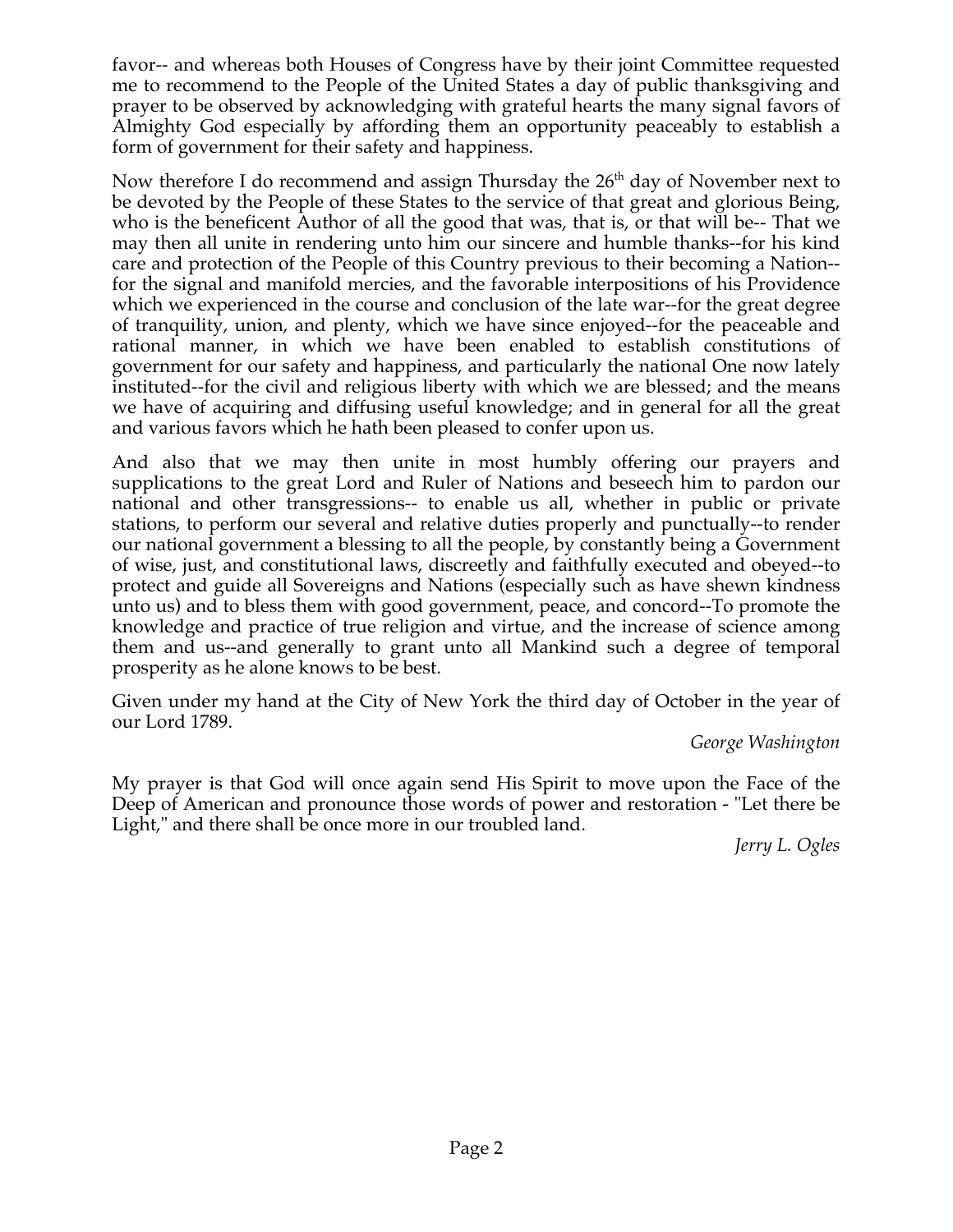# *Thanksgiving Day*

Thursday brought us Thanksgiving Day; a day known primarily for the excess consumption of food in the company of all available family members. Sometimes we forget the origin of the thanksgiving in Thanksgiving Day. While we are, or certainly should be, grateful to God every day for the wonderful world, country and family He has given us, this is the day our country has set aside to give thanks to God. Not thanks in general, but thanks to God. If you look at other countries and other times, you cannot be but thankful to God we live here and now. The list of things to be thankful to God is endless. If nothing else, give thanks you are here now and able to praise Him. Here is the start of our family list of things for which we are fortunate and give thanks for:

- God's love for us;
- Our great country;
- Our families;
- Our military who protect our freedom at great cost to themselves and their families;
- Our friends (that would be each of you)
- Our health;
- Our earthly great fortune;

Surely your list is similar.

The propers for Thanksgiving Day are found on pages 265-266:

# Thanksgiving Day

#### *The Collect.*

 MOST merciful Father, who hast blessed the labours of the husbandman in the MOST merciful Father, who hast blessed the labours of the husbandman in the returns of the fruits of the earth; We give thee humble and hearty thanks for this thy bounty; beseeching thee to continue thy loving-kindness to us, that our land may still yield her increase, to thy glory and our comfort; through Jesus Christ our Lord. Amen.

Dru Arnold read the Epistle for Thanksgiving Day, which uses one of our favorite phrases "superfluity of naughtiness" and comes from the Epistle of St. James, the First Chapter, beginning at the Sixteenth Verse. James counsels us, "Every good gift and every perfect gift is from above, and cometh down from the Father of lights, with whom is no variableness, neither shadow of turning. Of his own will begat he us with the word of truth, that we should be a kind of firstfruits of his creatures." God is the perfect source of good. What is good is of God. Through His Son, our Savior Jesus Christ, we have been given instructions on how to act. Many of us have listened and claim to be followers of Christ. But James warns us, "But be ye doers of the word, and not hearers only, deceiving your own selves. For if any be a hearer of the word, and not a doer, he is like unto a man be-holding his natural face in a glass: for he beholdeth himself, and goeth his way, and straightway forgetteth what manner of man he was. But whoso looketh into the perfect law of liberty, and continueth therein, he being not a forgetful hearer, but a doer of the work, this man shall be blessed in his deed." With so much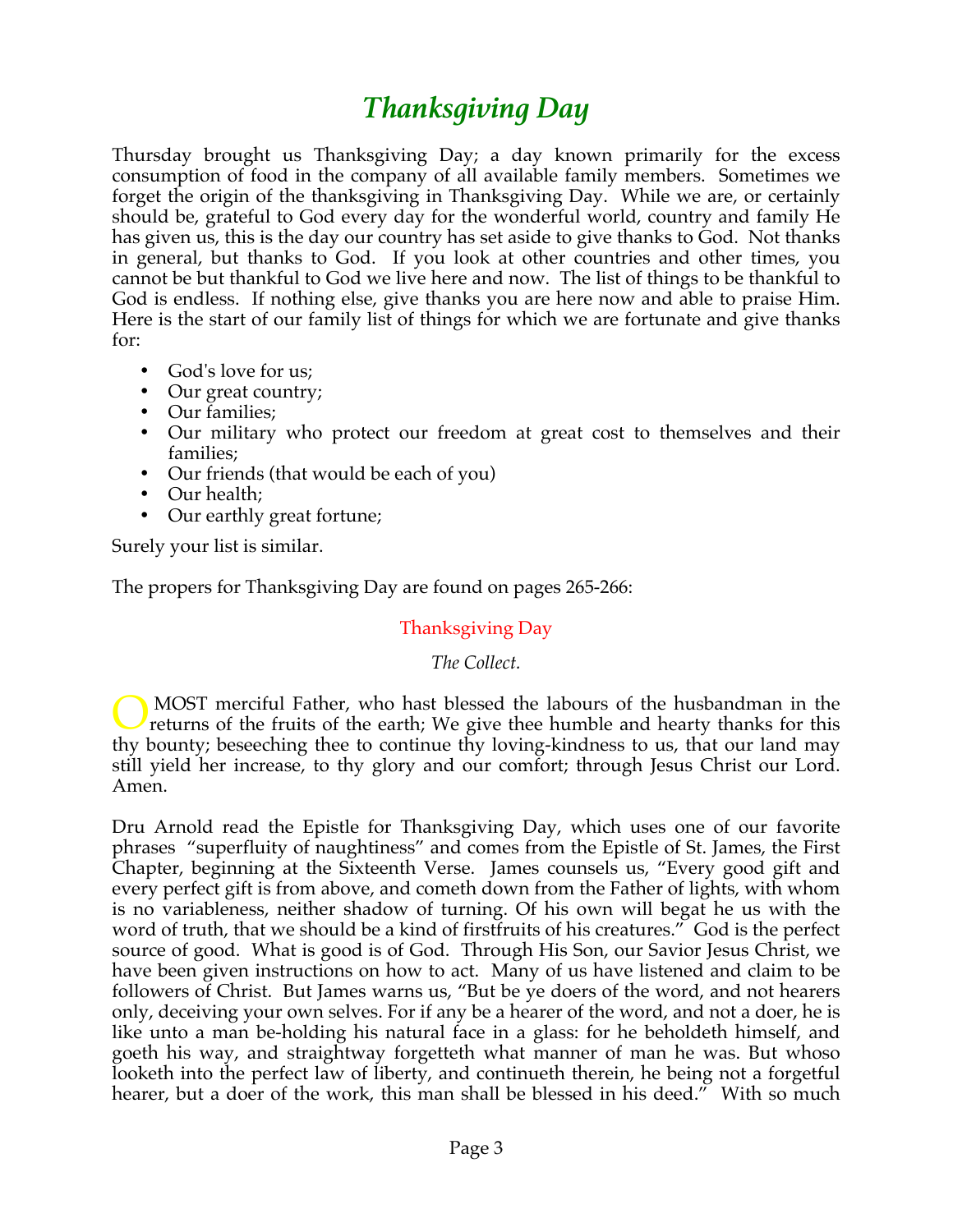about us, we need ask, what is it to do the work of the Lord? The answer is simple, "Pure religion and undefiled before God and the Father is this, To visit the fatherless and widows in their affliction, and to keep himself unspotted from the world."

Being able to fluently and glibly talk the talk is meaningless, if you will not walk the walk. You have to fulfill with your body the promises you made with your mouth.

o not err, my beloved brethren. Every good gift and every perfect gift is from above, and cometh down from the Father of lights, with whom is no variableness, neither shadow of turning. Of his own will begat he us with the o not err, my beloved brethren. Every good gift and every perfect gift is from above, and cometh down from the Father of lights, with whom is no variableness, neither shadow of turning. Of his own will begat he us with the beloved brethren, let every man be swift to hear, slow to speak, slow to wrath: for the wrath of man worketh not the righteousness of God. Wherefore lay apart all filthiness and superfluity of naughtiness, and receive with meekness the engrafted word, which is able to save your souls. But be ye doers of the word, and not hearers only, deceiving your own selves. For if any be a hearer of the word, and not a doer, he is like unto a man be-holding his natural face in a glass: for he beholdeth himself, and goeth his way, and straightway forgetteth what manner of man he was. But whoso looketh into the perfect law of liberty, and continueth therein, he being not a forgetful hearer, but a doer of the work, this man shall be blessed in his deed. If any man among you seem to be religious, and bridleth not his tongue, but deceiveth his own heart, this man's religion is vain. Pure religion and undefiled before God and the Father is this, To visit the fatherless and widows in their affliction, and to keep himself unspotted from the world.

Hap Arnold read the Thanksgiving Day Holy Gospel which came from the Sixth Chapter of the Gospel according to Saint Matthew beginning at the Twenty-Fifth Verse. Jesus tell us to "Trust in God and Dread Naught". He reminds us that by worrying, none of us can add even one cubit, or one second for that matter, to the span of our life here on earth. In a very graphic example He points out that not even the raiment of Solomon, the most glorious of all kings, could approach the beauty of a lily, who toiled not at all. Do as God asks, put your faith in Him and all you need will come to you. Understand, this means doing as He asks, not just sitting by and watching the world go by. Note the words of James in the Epistle.

The sus said, Be not anxious for your life, what ye shall eat, or what ye shall drink; nor yet for your body, what ye shall put on. Is not the life more than food, and the body than raiment? Behold the fowls of the air: fo yet for your body, what ye shall put on. Is not the life more than food, and the body than raiment? Behold the fowls of the air: for they sow not, neither do they reap, nor gather into barns; yet your heavenly Father feedeth them. Are ye not much better than they? Which of you by being anxious can add one cubit unto the measure of his life? And why are ye anxious for raiment? Consider the lilies of the field, how they grow; they toil not, neither do they spin: and yet I say unto you, That even Solomon in all his glory was not arrayed like one of these. Wherefore, if God so clothe the grass of the field, which to-day is, and to-morrow is cast into the oven, shall he not much more clothe you, O ye of little faith? Therefore be not anxious, saying, What shall we eat? or, What shall we drink? or, Wherewithal shall we be clothed? (For after all these things do the Gentiles seek:) for your heavenly Father knoweth that ye have need of all these things. But seek ye first the kingdom of God, and his righteousness; and all these things shall be added unto you. Be not therefore anxious for the morrow: for the morrow shall take thought for the things of itself. Sufficient unto the day is the evil thereof.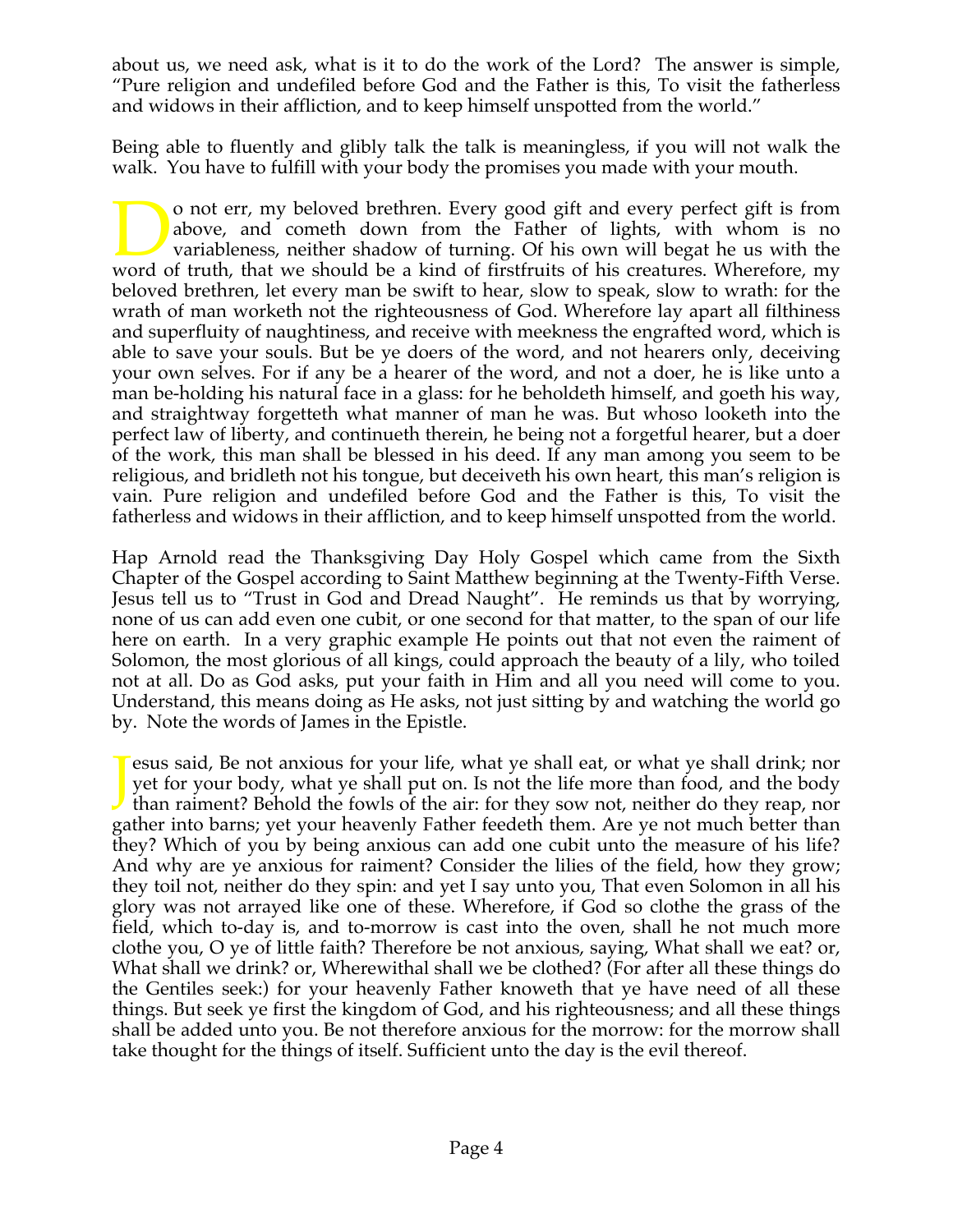#### *Sermon – Rev Hap Arnold – Time and Action*

The Collect acknowledges in effect God *hast blessed the efforts of the workers as shown by the things they produce from the natural resources God provided and that we give thanks for this* 



*great harvest of useful things, food and others, and that we pray God will continue to guide us and help us so we can stay prosperous and happy to show how great He is and for our own comfort, by the way.*

In his Epistle, James tells us all good is of God and if we are of God, we will act of God. Saint Matthew reminds us we should not worry about how things will be or what we will do. Just do what we are supposed to *now*. For yesterday will never come again and tomorrow will never get here. If we do not act today, it will not be done.

Few thinking people would dispute that our country is in trouble. More than it has ever been before. With the exception of the Civil War, in

the past our threats have been external. We were able to come together around a common core and eliminate the threat. Today, our enemy is among us and attempting to divert people from our common core values.

Make no mistake, this has been a Judeo-Christian country since it was first inhabited, read General Washington's proclamation regarding Thanksgiving. From the beginning, people came here to worship in freedom, the greater part of them serious Christians, almost all nominal Christians owing their heart's allegiance to our Lord. But, almost all in the end feeling their world would be best served with freedom of religion. None looked for freedom from religion. Even the very few agnostics valued the Christian religion as the only one suited for a Republic.

Christians are exhorted to pray hard, love hard, work hard and yes, play hard. We are not to be slothful in any thing, but moderate in all things. To be respectful, conservative and happy. We are not to be a burden on others, if possible. "…if any would not work, neither should he eat." (2 Thessalonians 3)

But, what do we find today? People being exhorted to do what feels good, to take it easy, to accept the handouts instead of working. To be slothful, disrespectful, immoral and illiterate. All this by our government and its minions.

What is the result?

Record levels with regard to:

- Our country's respect level at its lowest since 1776;
- Increased crime;
- Inflation;
- Poverty;
- Unemployment;
- Suicides;
- Illegitimate Births;
- Cohabitation And Serial Habitation;
- Unhappiness!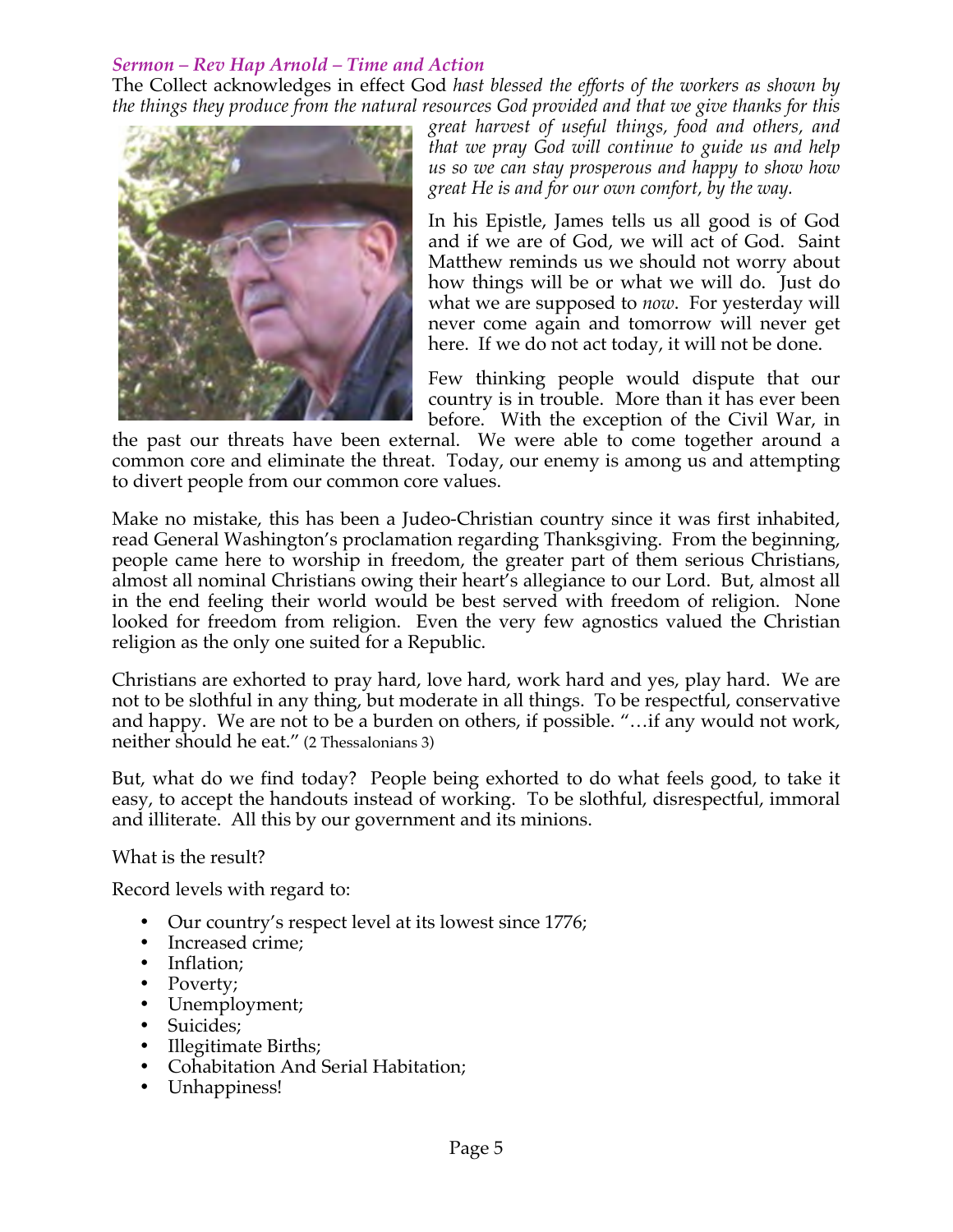So, what is the cure? Follow God's instructions.

What can you do?

Act on those right next to you. Spread the Gospel to the person next to you. It is your job! It is God's commandment. Start with yourself and work outward.

Accept nothing less that your best from you. Maintain a positive attitude, encourage your family to maintain a positive attitude. Attend church, so you can be around people with the right ideas at least once a week. Work with members of your church to stabilize their lives. Hope for the best, prepare for the worst. Remember, we all die. There are none so poor as cannot purchase a noble death. Act like today is your last day. Do what must be done. Accept nothing less from yourself. Encourage your friends and family.

God gave us a job to do. We must not fail. The country may survive, it may not. That is not our concern. I took an oath of office well over forty years ago agreeing "I will support and defend the Constitution of the United States against all enemies, foreign and domestic; that I will bear true faith and allegiance to the same; that I take this obligation freely, without any mental reservation or purpose of evasion; and that I will well and faithfully discharge the duties of the office on which I am about to enter. So help me God." Now is not the time to stop.

The oath of office I took lays out our job pretty clearly. We must do what we can to insure our country is here for the future. That means bring people around to the side of God. We need to be on His Side. God is never on our side, He expect us to come to His Side. The country's problems all stem from a failure to follow His Directions. So, one person at a time, we need to bring people over to His Side. Start with you and work outward. If one out of a hundred of us had brought one person to His Side, things would be different soon.

Start today! Read Scripture every day. Figure out what at least one verse means. It will take a while, but you have the rest of your life to complete your study. Figure out what God wants you to do and do it. Try to pay your own way everywhere. If someone must owe, let others owe you. Do your part. Be part of the economic solution, not the problem. Remember, debt is not your friend. Be vigilant in protecting your civil rights. Do not surrender civil rights for temporary and illusory security. Take the time to talk to others and try to help them understand how much more freedom and hard work can bring compared to "free things" from a plantation government. Support free enterprise and this country. Remember you are free because of the blood shed on your behalf by those who have gone to war to protect you. Do not give up the freedom they died for.

Do not despair! All is not lost. And, if it were lost, there would still be no room for despair, rather one last charge. There is a lot to be done. Go forth and do His Work.

> *This is a great country; not because God was on our side, but rather because it has always been on God's Side. Let it stay that way!*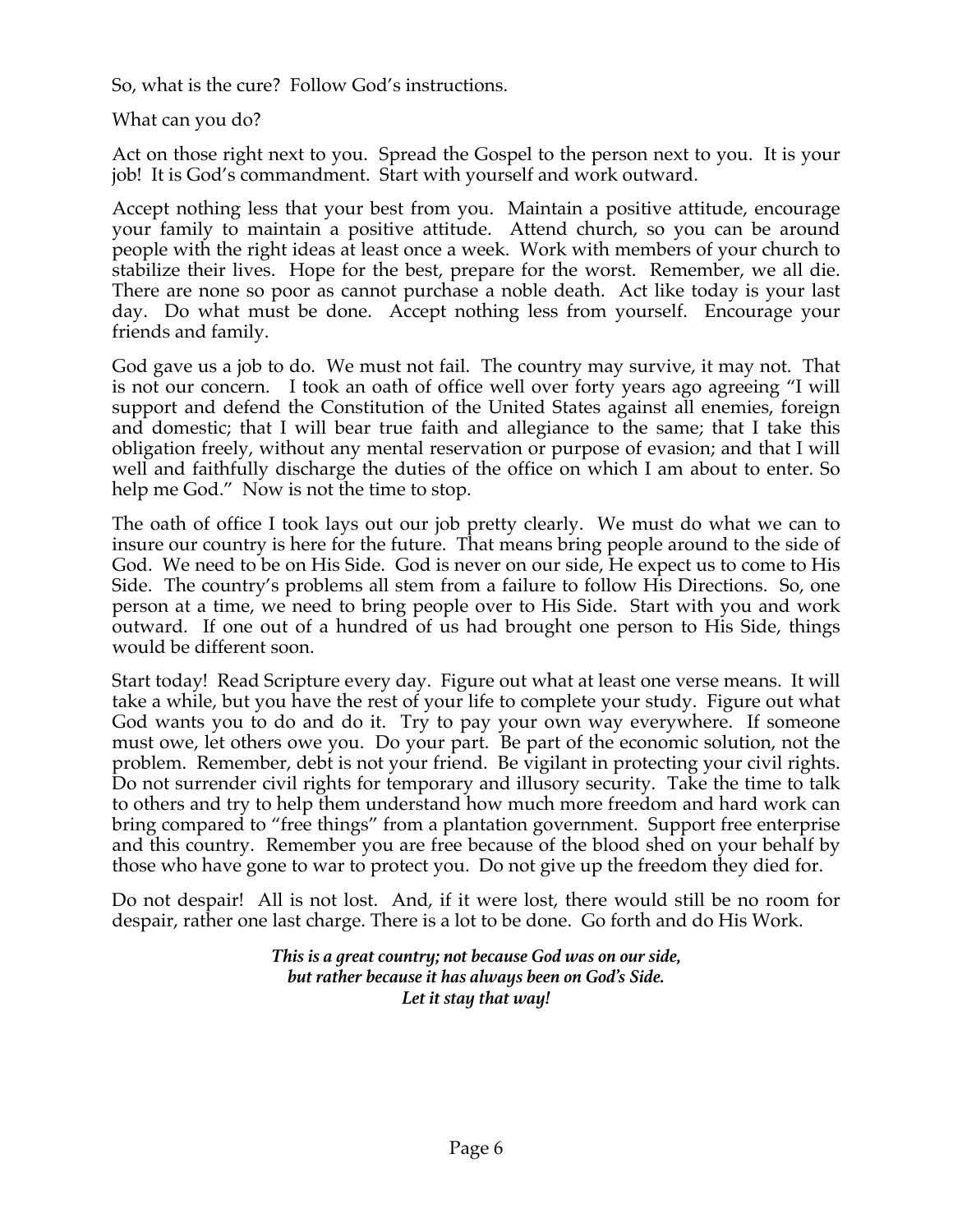# **First Sunday in Advent**

Today was the First Sunday in Advent. This is the first day of the new "liturgical year"<sup>1</sup>, a New Year's Day, so to speak. Sunrise brought weird weather, a mild Santa Ana wind with 52°F and mostly cloudy skies, by the time church started we were up to 57°F, not so bad! The clouds brought out 3 people for the service.

#### *Gathering Song*

Jack Arnold played *Amazing Grace* for the gathering song. And, as this is the First Sunday in Advent, he played Hymn 2, *O come, O come, Emmanuel*, at the organ for our final hymn.

#### *Amazing Grace*

Amazing Grace, how sweet the sound That saved a wretch like me! I once was lost, but now am found Was blind, but now I see.

'Twas grace that taught my heart to fear, And grace my fears relieved; How precious did that grace appear The hour I first believed!

Thro' many dangers, toils and snares, I have already come 'Tis grace has brought me safe thus far And grace will lead me home.

When we've been there ten thousand years, Bright shining as the sun, We've no less days to sing God's praise Than when we've first begun.



As everyone knows, we love *Amazing Grace!* It is a favorite among sinners.



 $1$  If you would like to know what the liturgical year is all about, there is an explanation near the end of this report.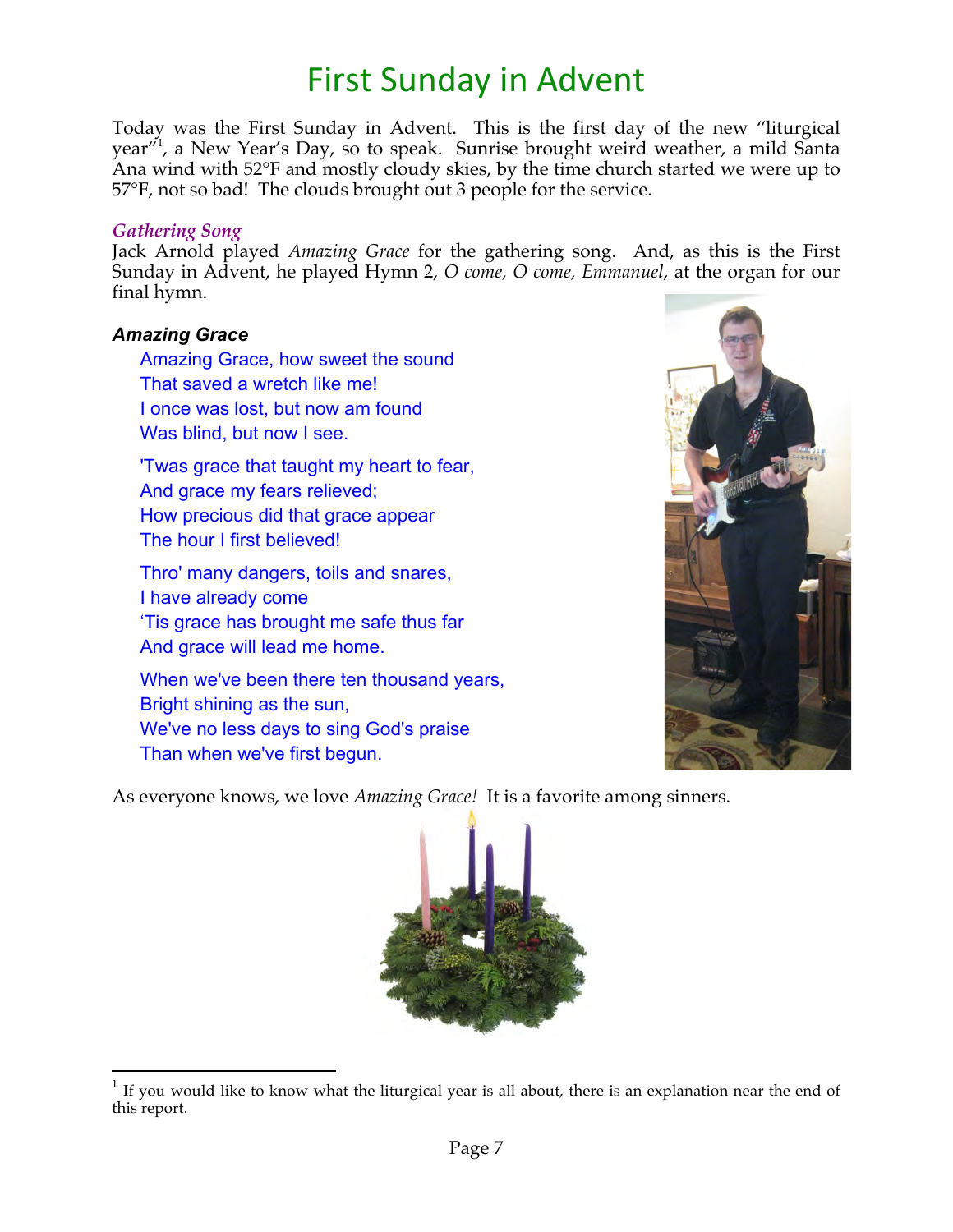## *O come, O come, Emmanuel,*

O come, O come, Emmanuel, and ransom captive Israel, that mourns in lonely exile here until the Son of God appear.

Refrain: Rejoice! Rejoice! Emmanuel shall come to thee, O Israel.

O come, thou Wisdom from on high, who orderest all things mightily; to us the path of knowledge show, and teach us in her ways to go. *Refrain*

O come, thou Rod of Jesse, free thine own from Satan's tyranny; from depths of hell thy people save, and give them victory over the grave. *Refrain*

O come, thou Dayspring, come and cheer our spirits by thine advent here; disperse the gloomy clouds of night, and death's dark shadows put to flight. *Refrain*

O come, thou Key of David, come, and open wide our heavenly home; make safe the way that leads on high, and close the path to misery. *Refrain*

O come, O come, great Lord of might, who to thy tribes on Sinai's height in ancient times once gave the law in cloud and majesty and awe. *Refrain*



O come, thou Root of Jesse's tree, an ensign of thy people be; before thee rulers silent fall; all peoples on thy mercy call. *Refrain*

O come, Desire of nations, bind in one the hearts of all mankind; bid thou our sad divisions cease, and be thyself our King of Peace. *Refrain*

O come, O come, Emmanuel, and ransom captive Israel, that mourns in lonely exile here until the Son of God appear. *Refrain*

#### *On Point*

Someone asked, where do the quotes come from? The answer is from the people who uttered them. But, how did you find them? Oh, that. Some from Bishop Jerry, many from Rev Bryan Dabney, a few from other places, some from Rev Geordie Menzies-Grierson, but overall mostly from Bryan. He always has a few great ones to share. On to the On Point quotes –

I do recommend and assign Thursday ... next to be devoted by the People of these States to the service of that great and glorious Being, who is the beneficent Author of all the good that was, that is, or that will be.

*George Washington* 3 October 1789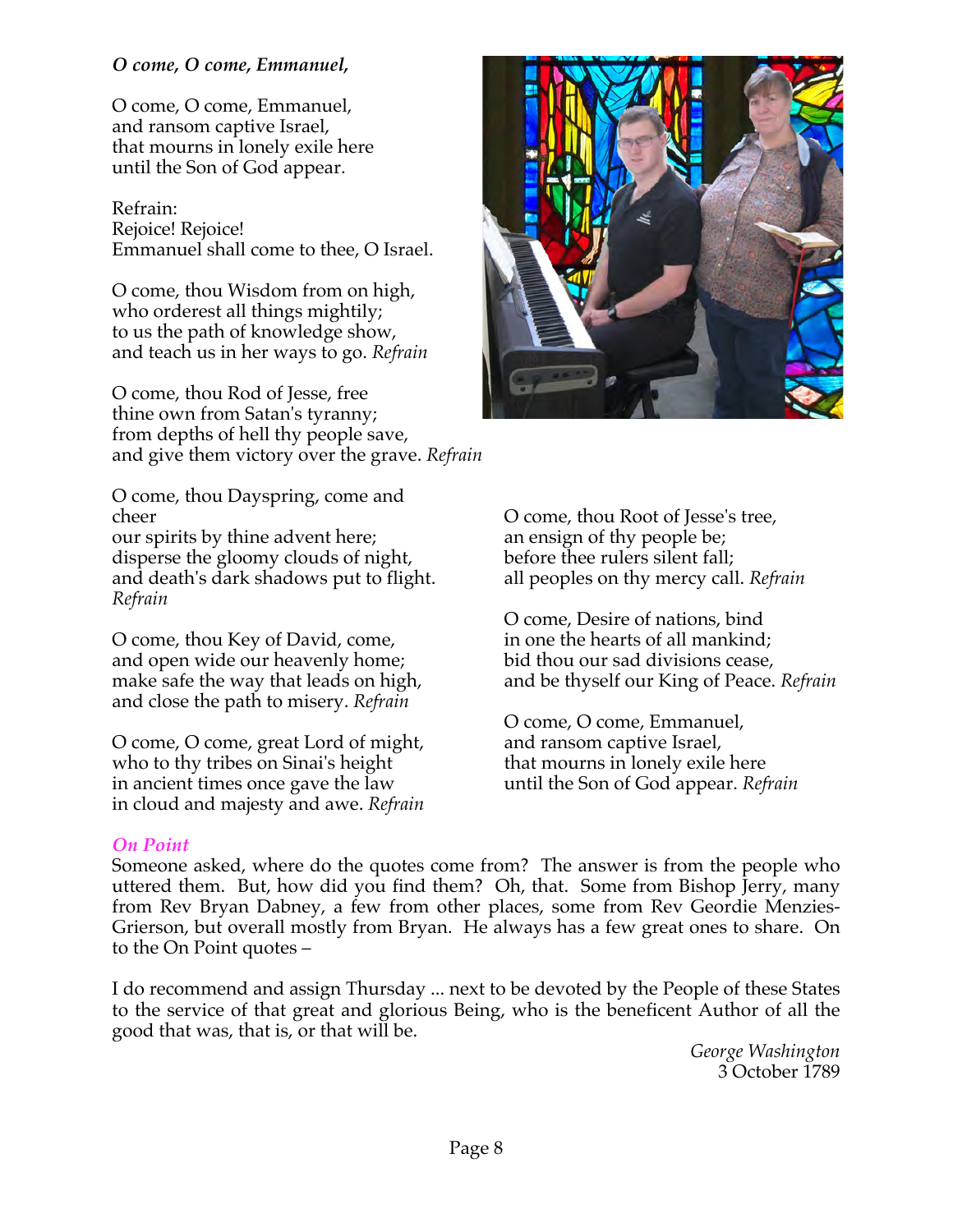I prefer peace. But if trouble must come, let it come in my time, so that my children can live in peace.

*Thomas Paine* Rabble-Rouser and Patriot Not a Community Organizer

TO FATHER PETER MILWARD, SJ: On the evil of Christian disunity; and on prayer and cooperation in works of charity as the means of reunion.

6 May 1963

Dear Padre,

You ask me in effect why I am not a Roman Catholic. If it comes to that, why am I not and why are you not—a Presbyterian, a Quaker, a Mohammedan, a Hindu, or a Confucianist? After how prolonged and sympathetic study and on what grounds have we rejected these religions? I think those who press a man to desert the religion in which he has been bred and in which he believes he has found the means of Grace ought to produce positive reasons for the change—not demand from him reasons against all other religions. It would have to be all, wouldn't it?

Our Lord prayed that we all might be one 'as He and His Father are one' [John 17:21]. But He and His Father are not one in virtue of both accepting a (third) monarchical sovereign.

That unity of rule, or even of credenda [things to be believed], does not necessarily produce unity of charity is apparent from the history of every Church, every religious order, and every parish.

Schism is a very great evil. But if reunion is ever to come, it will in my opinion come from increasing charity. And this, under pressure from the increasing strength and hostility of unbelief, is perhaps beginning: we no longer, thank God, speak of one another as we did over 100 years ago. A single act of even such limited co-operation as is now possible does more towards ultimate reunion than any amount of discussion.

The historical causes of the 'Reformation' that actually occurred were (1.) The cruelties and commercialism of the Papacy (2.) The lust and greed of Henry VIII. (3.) The exploitation of both by politicians. (4.) The fatal insouciance of the mere rabble on both sides. The spiritual drive behind the Reformation that ought to have occurred was a deep re-experience of the Pauline experience.

Memo: a great many of my closest friends are your co-religionists, some of them priests. If I am to embark on a disputation—which could not be a short one, I would much sooner do it with them than by correspondence.

We can do much more to heal the schism by our prayers than by a controversy. It is a daily subject of mine.

*CS Lewis* The Collected Letters of C.S. Lewis, Volume III

Gratitude can transform common days into Thanksgiving, turn routine jobs into joy, and change ordinary opportunities into blessings.

*William Arthur Ward*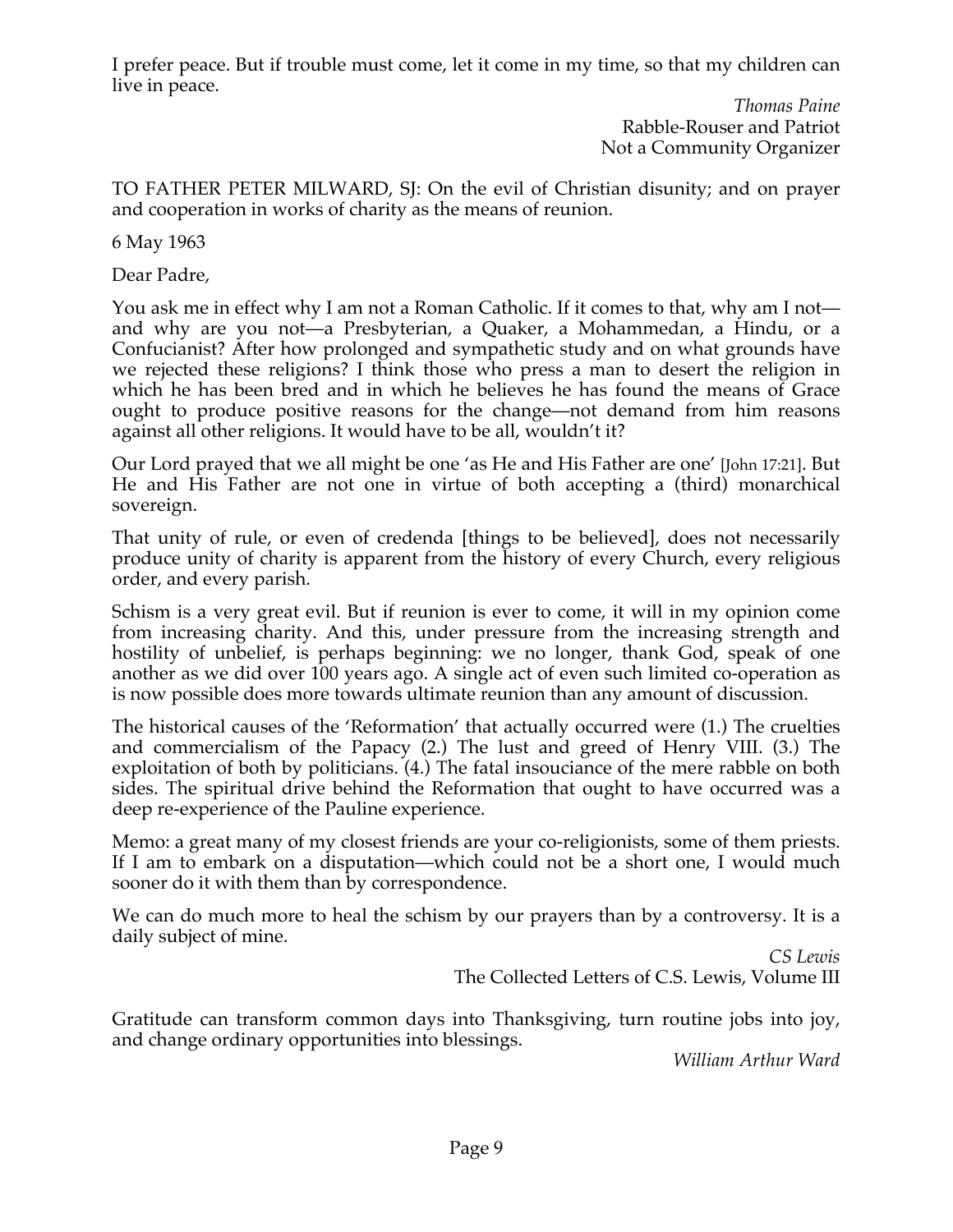Not what we say about our blessings, but how we use them, is the true measure of our thanksgiving.

*W.T. Purkiser*

There are only two ways to live your life. One is as though nothing is a miracle. The other is as though everything is a miracle.

*Albert Einstein*

Aslan turned to them and said: "You do not yet look so happy as I mean you to be." Lucy said, "We're so afraid of being sent away, Aslan. And you have sent us back into our own world so often."

"No fear of that," said Aslan. "Have you not guessed?" Their hearts leaped, and a wild hope rose within them. "There was a real railway accident," said Aslan softly. "Your father and mother and all of you are—as you used to call it in the Shadowlands— dead. The term is over: the holidays have begun. The dream is ended: this is the morning."

And as He spoke He no longer looked to them like a lion; but the things that began to happen after that were so great and beautiful that I cannot write them. And for us this is the end of all the stories, and we can most truly say that they all lived happily ever after. But for them it was only the beginning of the real story. All their life in this world and all their adventures in Narnia had only been the cover and the title page: now at last they were beginning Chapter One of the Great Story which no one on earth has read: which goes on forever: in which every chapter is better than the one before.

*CS Lewis* The Last Battle

#### *Propers*

Each Sunday there are Propers: special prayers and readings from the Bible. There is a Collect for the Day; that is a single thought prayer, most written either before the refounding of the Church of England in the 1540s or written by Bishop Thomas Cranmer, the first Archbishop of Canterbury after the re-founding.

The Collect for the Day is to be read on Sunday and during Morning and Evening Prayer until the next Sunday. If you have a hard time remembering, "Do I read the Collect from last Sunday or next Sunday during the week?" Remember Sunday is the first day of the week. There are also two Bible readings, the Epistle and the Gospel. While they are "lessons", they are not the First Lesson and the Second Lesson, they are the Epistle and the Gospel. The Epistle is normally a reading from one of the various Epistles, or letters, in the New Testament. The Gospel is a reading from one of the Holy Gospels: Matthew, Mark, Luke and John. The Collect is said by the minister as a prayer, the Epistle can be read by either a designated reader (as we normally do in our church) or by one of the ministers and the Holy Gospel, which during the service in our church is read by an ordained minister.

The propers are the same each year, except if a Red Letter Feast, that is one with propers in the prayerbook, falls on a Sunday, then those propers are to be read instead, except in a White Season, where it is put off. Red Letter Feast, so called because in the Altar Prayerbooks the titles are in red, are special days. Most of the Red Letter Feasts are dedicated to early saints instrumental in the development of the church, others to special events. Some days are particularly special and the Collect for that day is to be used for an octave (eight days) or an entire season, like Advent or Lent.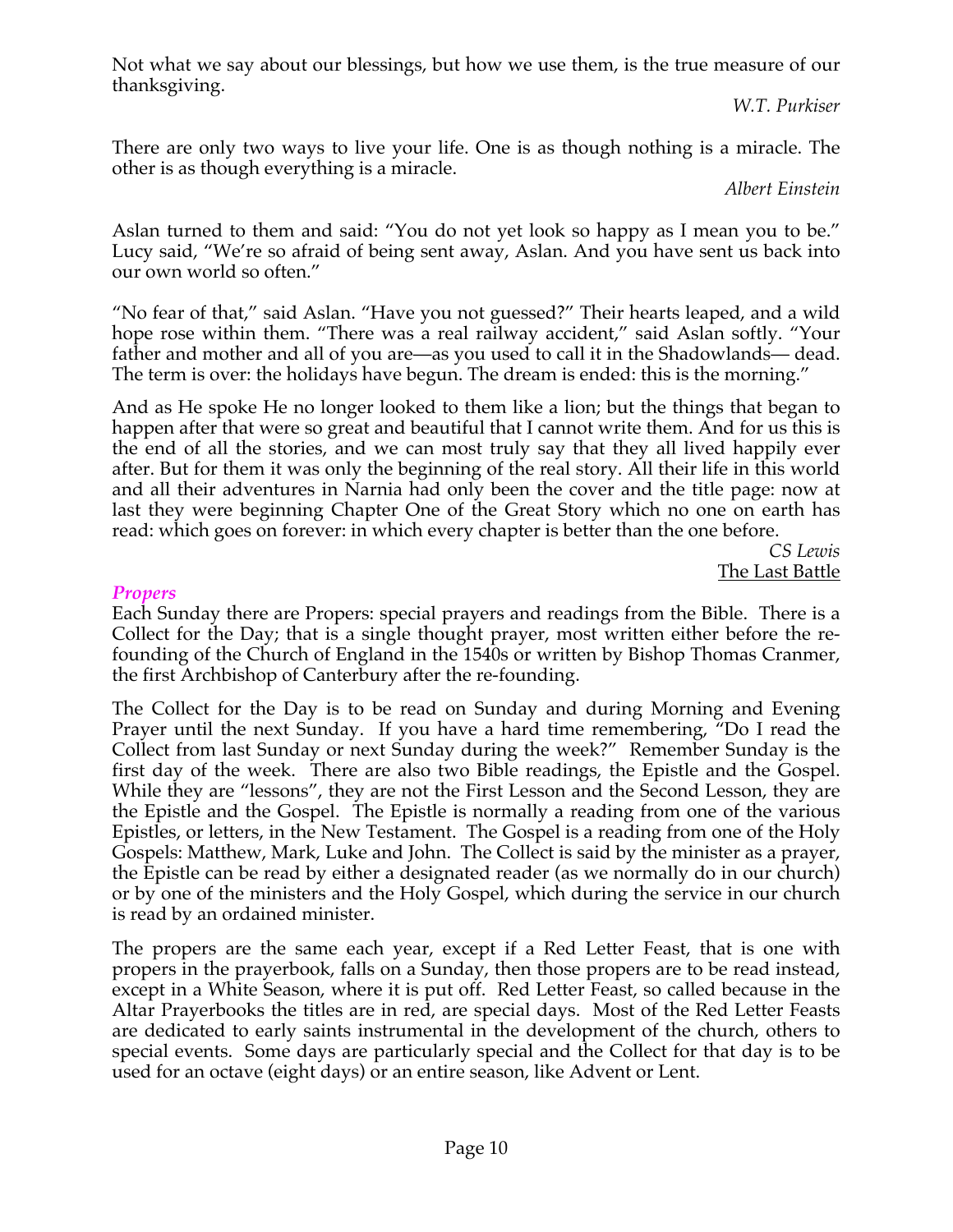Today, the propers for today can be found on Page 90-92:

## The First Sunday in Advent *The Collect.*

**LMIGHTY** God, give us grace that we may cast away the works of darkness, and **ALMIGHTY** God, give us grace that we may cast away the works of darkness, and put upon us the armour of light, now in the time of this mortal life, in which thy Son Jesus Christ came to visit us in great humility; that in the last day, when he shall come again in his glorious majesty to judge both the quick and the dead, we may rise to the life immortal, through him who liveth and reigneth with thee and the Holy Ghost, now and ever. Amen.

## ¶ This Collect is to be repeated every day, after the other Collects in Advent, until Christmas Day.

Dru Arnold read the Epistle for today, which comes from Paul's letter to the Romans,



starting at the Eight Verse of the Thirteenth Chapter. Paul tells us to be self sufficient, but love and care for one another, do not commit adultery, do not murder, steal or lie. But more than that, "Thou shalt love thy neighbour as thyself." For, if you love your neighbor, you will do no ill to him. "Therefore love is the fulfilling of the law." We need to do this today, because the time of "our salvation nearer than when we believed. The night is far spent, the day is at hand: let us therefore cast off the works of darkness, and let us put on the armour of light. Let us walk honestly, as in the day; not in rioting and drunkenness, not in chambering and wantonness, not in strife and envying." We hear often "The end of the world is near." And it may well be. But for each of us, this world's end comes when we leave for the next. Have we treated our fellow beings as

Jesus commanded us in God's name? Because in the answer to that is hidden the key to our next life.

**WE** no man any thing, but to love one another: for he that loveth another hath fulfilled the law. For this, Thou shalt not commit adultery, Thou shalt not kill, Thou shalt not steal, Thou shalt not bear false witness, Thou shalt not covet; and WE no man any thing, but to love one another: for he that loveth another hath fulfilled the law. For this, Thou shalt not commit adultery, Thou shalt not kill, Thou shalt not steal, Thou shalt not bear false witness, Thou Thou shalt love thy neighbour as thyself. Love worketh no ill to his neighbour: therefore love is the fulfilling of the law. And that, knowing the time, that now it is high time to awake out of sleep: for now is our salvation nearer than when we believed. The night is far spent, the day is at hand: let us therefore cast off the works of darkness, and let us put on the armour of light. Let us walk honestly, as in the day; not in rioting and drunkenness, not in chambering and wantonness, not in strife and envying. But put ye on the Lord Jesus Christ, and make not provision for the flesh, to fulfil the lusts thereof.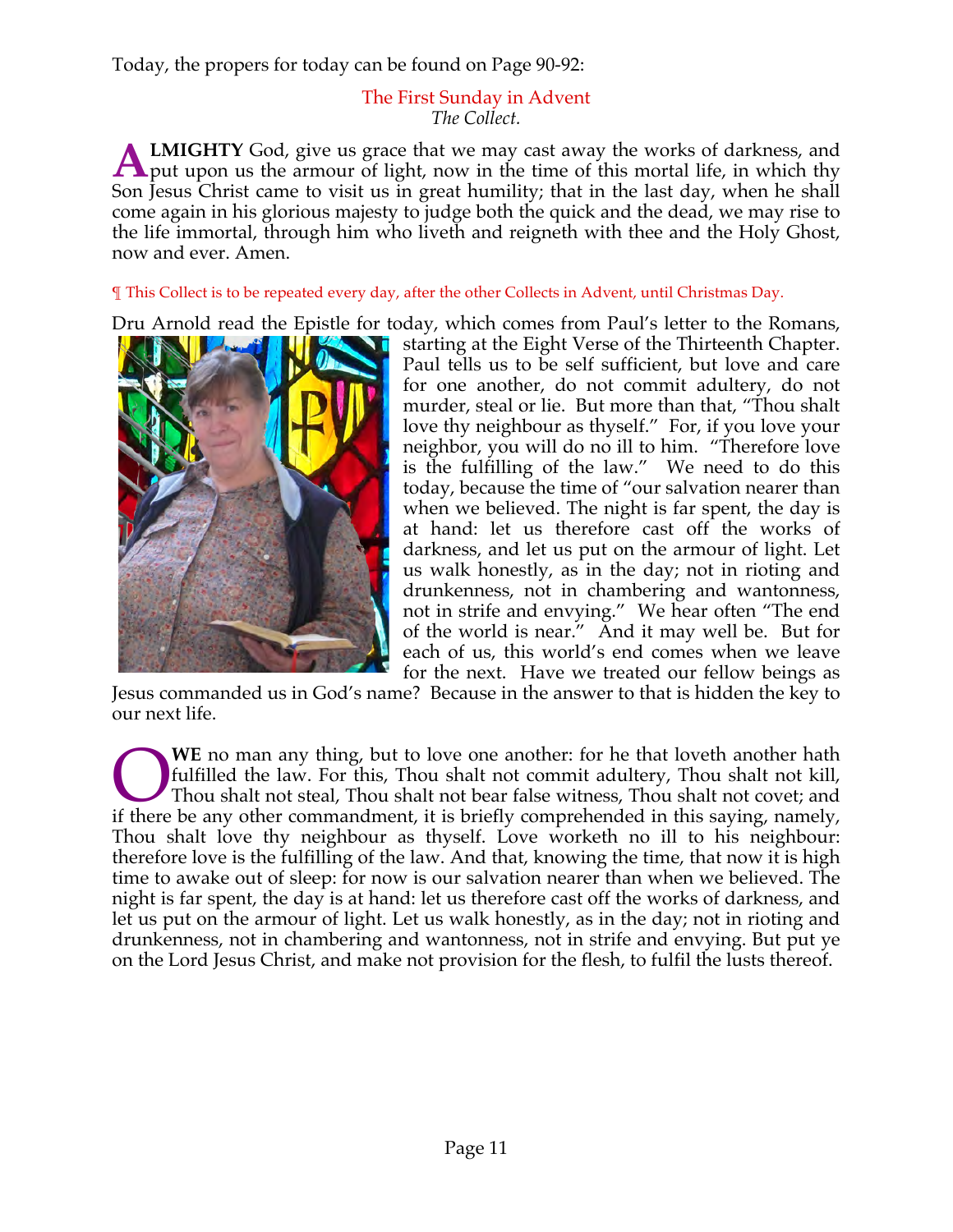Hap Arnold read today's Holy Gospel which came from the Gospel according to Saint



Matthew, the Twenty-First Chapter, beginning at the First Verse. It is the story of Palm Sunday when Jesus came triumphant into Jerusalem. Jesus sent "two disciples, saying unto them, Go into the village over against you, and straightway ye shall find an ass tied, and a colt with her: loose them, and bring them unto me. And if any man say ought unto you, ye shall say, The Lord hath need of them; and straightway he will send them. All this was done, that it might be fulfilled which was spoken by the prophet, saying, Tell ye the daughter of Sion, Behold, thy King cometh unto thee, meek, and sitting upon an ass, and a colt the foal of an ass." This was done that the prophecy of years gone past might be fulfilled of a triumphant entry of the Messiah into Jerusalem. The people expecting a Prince of this

World, "spread their garments in the way; others cut down branches from the trees, and strawed them in the way. And the multitudes that went before, and that followed, cried, saying, Hosanna to the son of David: Blessed is he that cometh in the name of the Lord; Hosanna in the highest. And when he was come into Jerusalem, all the city was moved, saying, Who is this? And the multitude said, This is Jesus the prophet of Nazareth of Galilee." Rather than assuming the crown of this world, "Jesus went into the temple of God, and cast out all them that sold and bought in the temple, and overthrew the tables of the money-changers, and the seats of them that sold doves, and said unto them, It is written, My house shall be called the house of prayer; but ye have made it a den of thieves."<sup>2</sup>

**HEN** they drew nigh unto Jerusalem, and were come to Bethphage, unto the mount of Olives, then sent Jesus two disciples, saying unto them, Go into the village over against you, and straightway ye shall find an ass tied, and a colt WHEN they drew nigh unto Jerusalem, and were come to Bethphage, unto the mount of Olives, then sent Jesus two disciples, saying unto them, Go into the village over against you, and straightway ye shall find an ass tied, an shall say, The Lord hath need of them; and straightway he will send them. All this was done, that it might be fulfilled which was spoken by the prophet, saying, Tell ye the daughter of Sion, Behold, thy King cometh unto thee, meek, and sitting upon an ass, and a colt the foal of an ass. And the disciples went, and did as Jesus commanded them, and brought the ass, and the colt, and put on them their clothes, and they set him thereon. And a very great multitude spread their garments in the way; others cut down branches from the trees, and strawed them in the way. And the multitudes that went before, and that followed, cried, saying, Hosanna to the son of David: Blessed is he that cometh in the name of the Lord; Hosanna in the highest. And when he was come into

 $2$  Sometimes quoted as a reason for the church not to have rummage sales, the sellers were thrown out as they were cheating the people, selling the one legged sparrow in the morning as a "perfect specimen of an unblemished dove" without fault for a sacrifice, then reselling the same sparrow in the afternoon. They were indeed making the temple a den of thieves rather than a place of worship.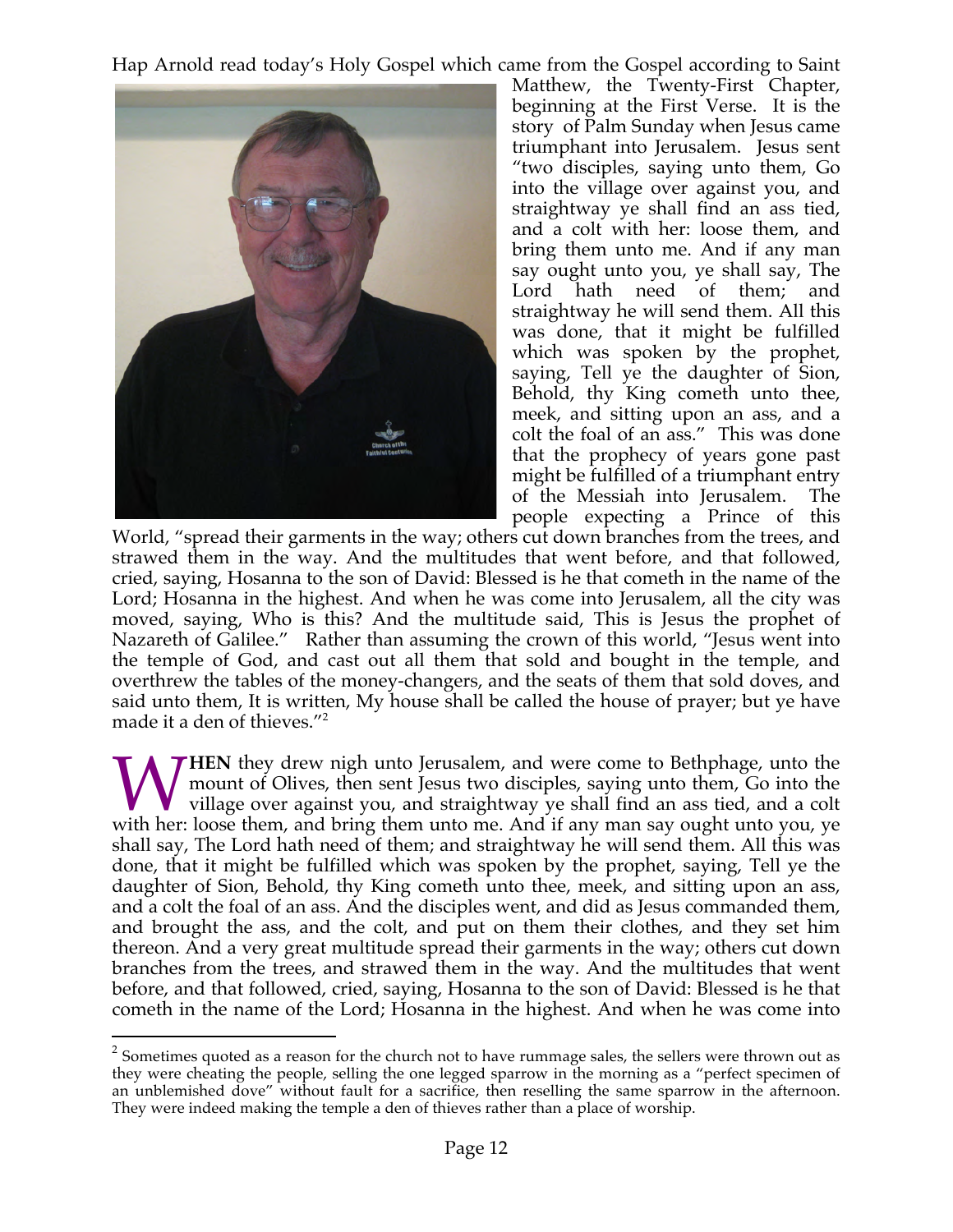Jerusalem, all the city was moved, saying, Who is this? And the multitude said, This is Jesus the prophet of Nazareth of Galilee. And Jesus went into the temple of God, and cast out all them that sold and bought in the temple, and overthrew the tables of the money-changers, and the seats of them that sold doves, and said unto them, It is written, My house shall be called the house of prayer; but ye have made it a den of thieves.

#### THE EXHORTATIONS.

¶ At the time of the Celebration of the Communion, after the prayer for the whole state of Christ's Church, the Priest may say this Exhortation. And Note, That the Exhortation shall be said on the First Sunday in Advent, the First Sunday in Lent, and Trinity Sunday.

**EARLY** beloved in the Lord, ye who mind to come to the holy Communion of the Body and Blood of our Saviour Christ, must consider how Saint Paul exhorteth all persons diligently to try and examine themselves, before they presume to eat of that Bread, and drink of that Cup. For as the benefit is great, if with a true penitent heart and lively faith we receive that holy Sacrament; so is the danger great, if we receive the same unworthily. Judge therefore your- selves, brethren, that ye be not judged of the Lord; repent you truly for your sins past; have a lively and stedfast faith in Christ our Saviour; amend your lives, and be in perfect charity with all men; so shall ye be meet partakers of those holy mysteries. And above all things ye must give most humble and hearty thanks to God, the Father, the Son, and the Holy Ghost, for the redemption of the world by the death and passion of our Saviour Christ, both God and man; who did humble himself, even to the death upon the Cross, for us, miserable sinners, who lay in darkness and the shadow of death; that he might make us the children of God, and exalt us to everlasting life. And to the end that we should always remember the exceeding great love of our Master, and only Saviour, Jesus Christ, thus dying for us, and the innumerable benefits which by his precious blood-shedding he hath obtained for us; he hath instituted and ordained holy mysteries, as pledges of his love, and for a continual remembrance of his death, to our great and endless com- fort. To him therefore, with the Father and the Holy Ghost, let us give, as we are most bounden, continual thanks; submitting ourselves wholly to his holy will and pleasure, and studying to serve him in true holiness and righteousness all the days of our life. *Amen*. **D**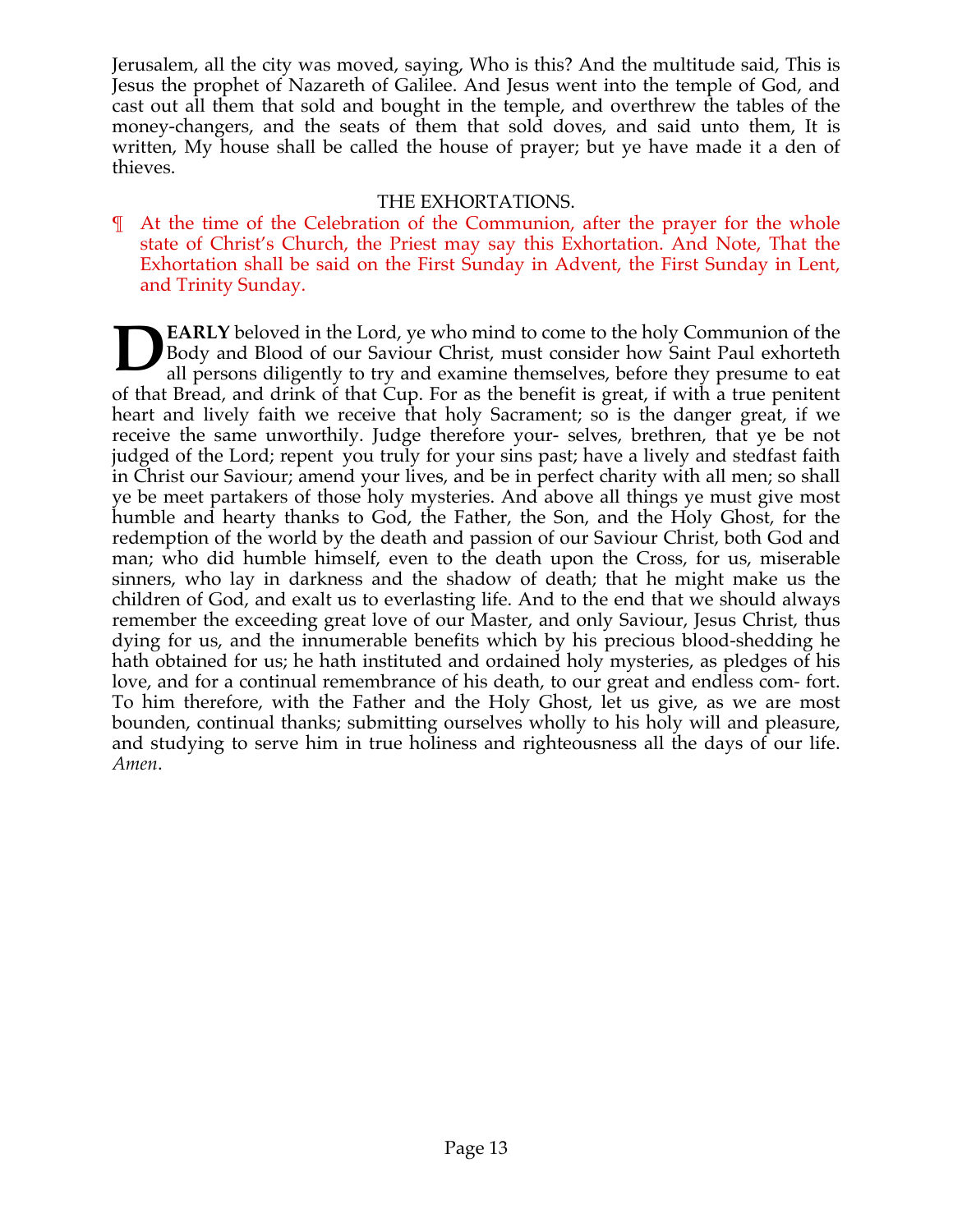## *Sermon – Reverend Jack Arnold - Time and Action*

#### The First Sunday in Advent *The Collect.*

**LMIGHTY** God, give us grace that we may cast away the works of darkness, and put upon us the armour of light, now in the time of this mortal life, in which thy Son Jesus Christ came to visit us in great humility; that in the last day, when he shall come again in his glorious majesty to judge both the quick and the dead, we may rise to the life immortal, through him who liveth and reigneth with thee and the Holy Ghost, now and ever. Amen. **A**

¶ This Collect is to be repeated every day, after the other Collects in Advent, until Christmas Day.

To cast off the works of darkness and don the armour of light, we must turn to Christ,



who came to visit us, born in a simple and humble inn in Bethlehem. As His manner of birth, we must be humble as well, not boastful and proud like the rich<sup>3</sup>, but meek and lowly, to embrace light and cast off the works of darkness. Though He came in a rather humble manner, He shall return in a glorious and majestic manner, a rather stark contrast to His original incarnation, leaving no doubt who has come to lead us.

We must not be for God in speech only, but in deed. For many in the very same crowd who cried "Hosanna" on Palm Sunday were there early on Good Friday. What did they cry for then?

"Crucify Him, Crucify Him!"

Pilate asked for them to cry for mercy, they cried for vengeance on their Lord and Savior!

A swift 180° turn from "Hosanna to the Son of David". How quick are men to turn upon that

of a good thing. As Charles Spurgeon said "It is an astounding thing and a proof of human depravity that men do not themselves seek salvation. They even deny the necessity of it and would sooner run away than be partakers of it."

We must not be like them. We must put on the great Armour of Light and to reject our former lives of sin and vanity. We must switch from our old selfish lives to a new unselfish, Christ filled lif. It is something that we always will be struggling with, but god never gives up on us. As long as we repent from our sin and turn back to God in our private prayers and devotion, he will wipe our slate clean. I know I have a hard time keeping on the straight and narrow path, so I am glad He left the Scriptures to guide us.

 $3$  It is not worldly wealth is, in and of itself, bad, but rather the attitude it can bring, one of self-worth beyond that which is correct. Wealth often brings to us a "better than thou" attitude, which soon turns to "Holier than thou." The kind of thing that was referred to when Jesus said, "It is easier for a camel to go through the eye of a needle, than for a rich man to enter into the kingdom of God." Mark 10.25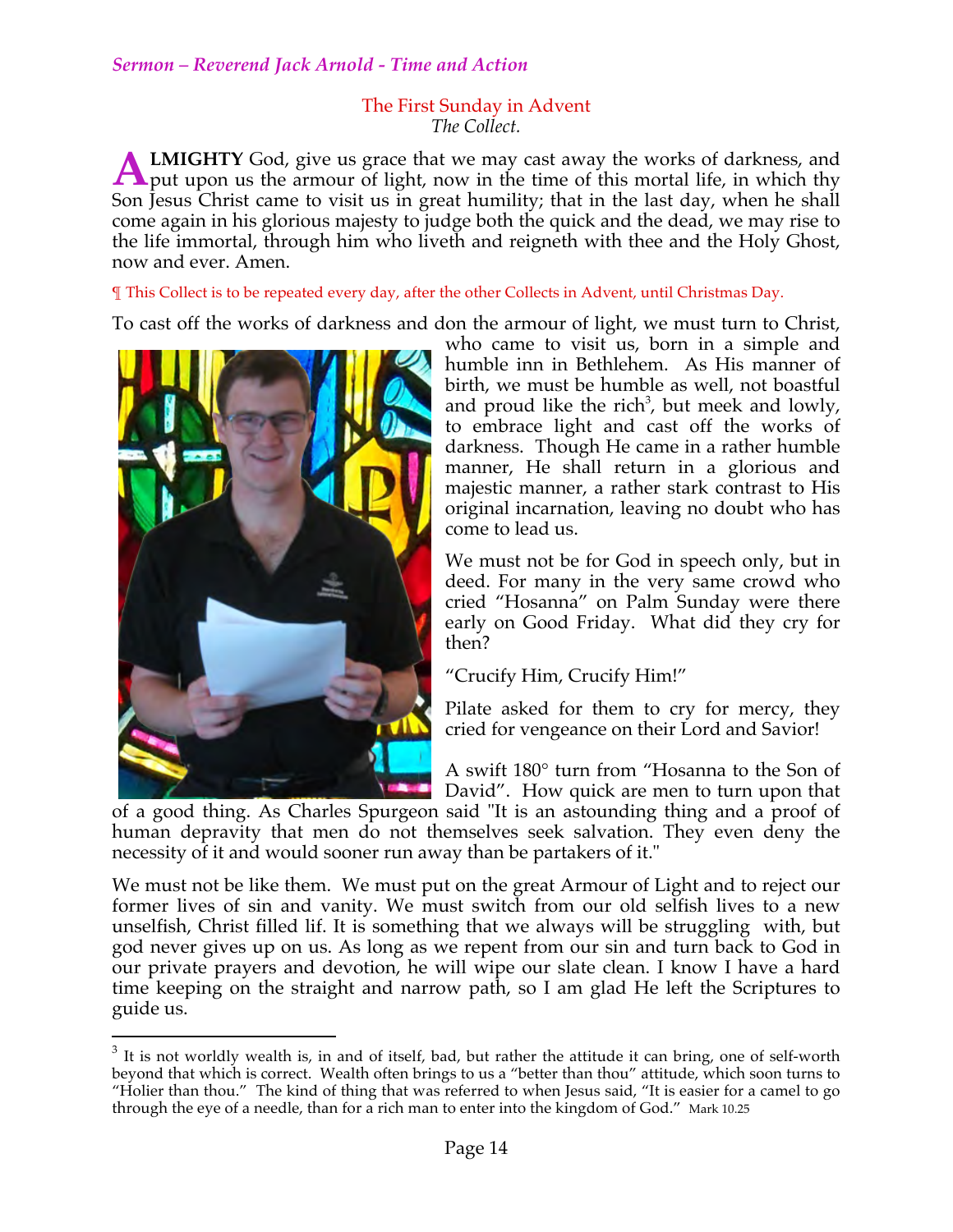Through following His Word and Instructions, we shall be given a greater reward than anything existent on the Earth; past, present or future, that gift of immortal life, life for all eternity, that will outlast this physical world. To don the armour of light is not merely putting it on, you have to utilize it, and utilize the helmet, the buckler and sword (Scriptures and Christ's teachings). You need the who complement of weaponry to go into combat with the Prince of Darkness in this fallen world.

Make no mistake, we are engaged in a World War with the Prince of Air, the Prince of this world for the souls of men, starting with our own, a World War which which has been going on since the beginning of time. But we know the ending is in our favor for certain, for the Book of Revelations tells us so.

As individuals we may not experience victory here on earth. We may struggle with problems in this world and our own, our whole lifespan on this planet. We may not know that savor, but we know that in the end, He will be victorious. We will win, for we are on His Side.

Cast off the dull worn robes of darkness, which lack luster, give no warmth, protect not from the heat, and put on the shining glorious armour of light. So kitted up, we walk in light, not in darkness where we may stumble and fall. Unlike moths, for us light is life, not the destruction of darkness.

Come, put on the Armor of Light and go forth to destroy that last enemy, death!

## **Be of God - Live of God - Act of God**

## *Bishop Ogles' Sermon*

We are oft fortunate to get copies of Bishop Jerry's sermon notes. Today is one of those Sundays. Today's sermon starts off with the

collect, and like always, it will give you a lot to consider in your heart.

#### **Sermon Notes**

First Sunday in Advent 1 December 2013, Anno Domini

## The First Sunday in Advent *The Collect.*

**LMIGHTY** God, give us grace that we may **ALMIGHTY** God, give us grace that we may<br>cast away the works of darkness, and put upon us the armour of light, now in the time of this mortal life, in which thy Son Jesus Christ came to visit us in great humility; that in the last day, when he shall come again in his glorious



majesty to judge both the quick and the dead, we may rise to the life immortal, through him who liveth and reigneth with thee and the Holy Ghost, now and ever. Amen.

¶ This Collect is to be repeated every day, after the other Collects in Advent, until Christmas Day.

 The Collect today speaks of another Advent than that for which our ancient fathers in God waited – the Second Advent of the Lord Jesus Christ. But the first advent began long before – in fact, in the Garden at Eden. The Creation of the physical universe began in abject darkness and was completed in the light of day. The physical Creation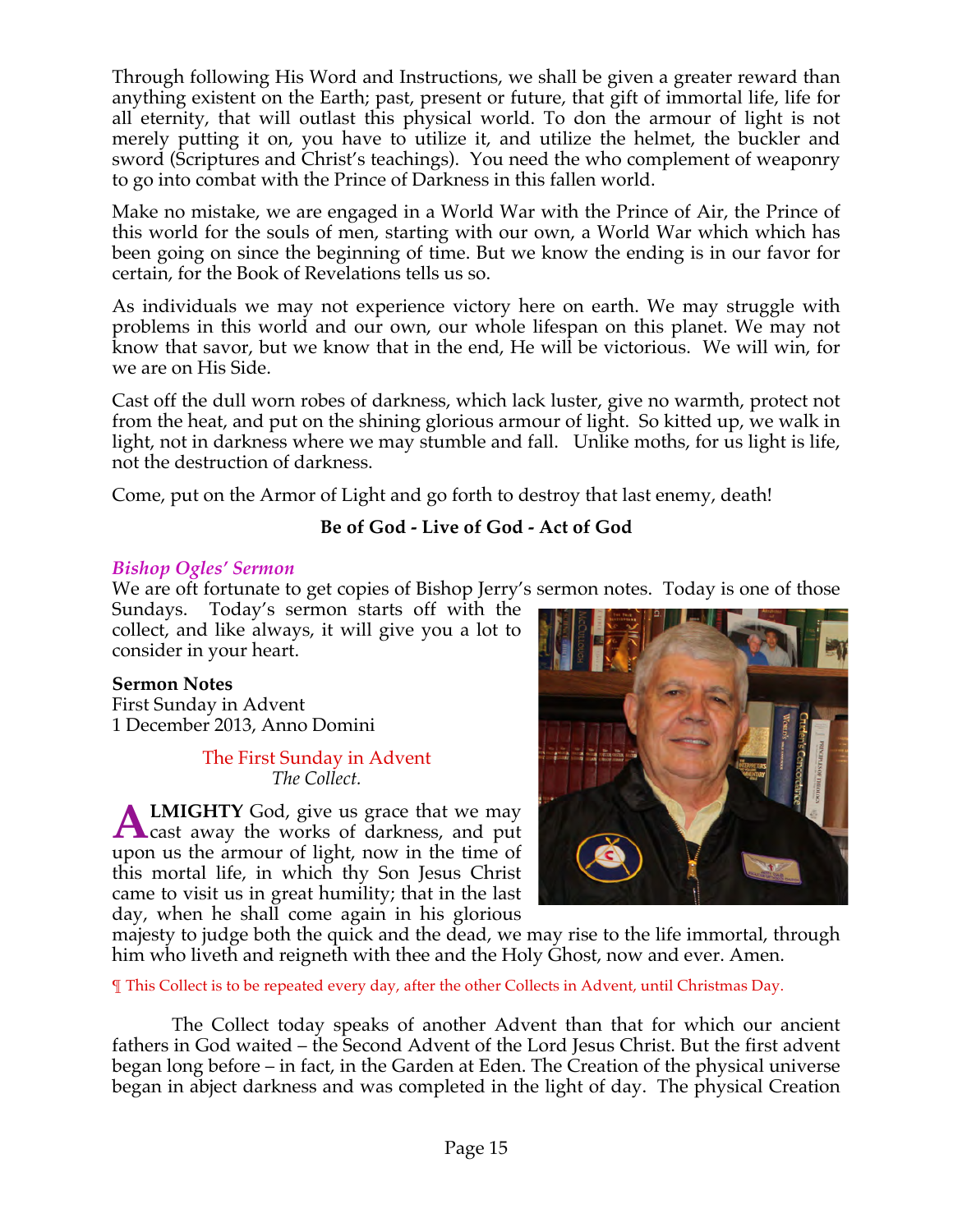began in the darkness of evening and ended in the light: "*And the evening and the morning were the first day*." (Gen 1:5) The second Creation, or New Creation in Christ, began, as well, in darkness. Contrary to the belief of many, the Gospel did not originate with the Gospel of St. Matthew; but that, too, began in the Garden at Eden: "*I will put enmity between thee and the woman, and between thy seed and her seed; it shall bruise thy head, and thou shalt bruise his heel*." (Gen 3:15) This was the first reference in the Bible to the coming of a saving via the seed of the woman (and not the man). The second also is found in the same chapter: "*Unto Adam also and to his wife did the LORD God make coats of skins, and clothed them.*" (Gen 3:21) You may ask, "How does this relate to the promise of the Coming of a Savior?" Let me explain: Until sin came upon the old Creation thru the Fall of Adam, there had been no death at all. Sin brought death, disease, pain, and suffering upon all of Creation. These came not through the intentions of God, but through disobedience of man. For the first time, after the pillars of the world had been laid, some innocent creature had to die to cover the nakedness (sin) of Adam and Eve. God killed an innocent animal, perhaps even a lamb, to cover their nakedness with its skin. Thus begins the Gospel from the first beginnings of Creation.

 Man cannot help himself. His ways are forever dark and chaotic apart from the grace of God. And man can possess no righteousness, nor do righteous works, apart from the imputed light and righteousness of our Lord Jesus Christ. Light reveals the safe and good way to walk. In times past, the fathers sat in darkness awaiting the light to come – the Advent of Christ. There is a prophecy of that coming Light in Isaiah: "*The people that walked in darkness have seen a great light: they that dwell in the land of the shadow of death, upon them hath the light shined*." (Isaiah 9:2) The hope and promise of the Advent of Jesus Christ is held forth in Isaiah, and completed in the Gospels of Matthew, Mark, Luke, and John. The very same words are uttered in Matthew 4:16 as Isaiah 9:2 in reference to the coming of the Lord. So our Collect makes reference to the great first Advent, as well as the Second.

*Behold, I will send my messenger, and he shall prepare the way before me: and the Lord, whom ye seek, shall suddenly come to his temple, even the messenger of the covenant, whom ye delight*  in: behold, he shall come, saith the Lord of hosts. But who may abide the day of his coming? and *who shall stand when he appeareth? for he is like a refiner's fire, and like fullers' soap: And he shall sit as a refiner and purifier of silver: and he shall purify the sons of Levi, and purge them as gold and silver, that they may offer unto the Lord an offering in righteousness. Then shall the offering of Judah and Jerusalem be pleasant unto the Lord, as in the days of old, and as in former years. And I will come near to you to judgment; and I will be a swift witness against the sorcerers, and against the adulterers, and against false swearers, and against those that oppress the hireling in his wages, the widow, and the fatherless, and that turn aside the stranger from his right, and fear not me, saith the Lord of hosts. For I am the Lord, I change not; therefore ye sons of Jacob are not consumed. Remember ye the law of Moses my servant, which I commanded unto him in Horeb for all Israel, with the statutes and judgments. Behold, I will send you Elijah the prophet before the coming of the great and dreadful day of the Lord: And he shall turn the heart of the fathers to the children, and the heart of the children to their fathers, lest I come and smite the earth with a curse*. (Malachi 3:1-6, 4:4-6)

 God does not speak lightly of His provision of a Savior. He says with great emphasis: "*Behold, I will send my messenger, and he shall prepare the way before me: and the Lord, whom ye seek, shall suddenly come to his temple, even the messenger of the covenant, whom ye delight in: behold, he shall come, saith the Lord of hosts.*" Yes, there were righteous men and women who early sought the Lord before His first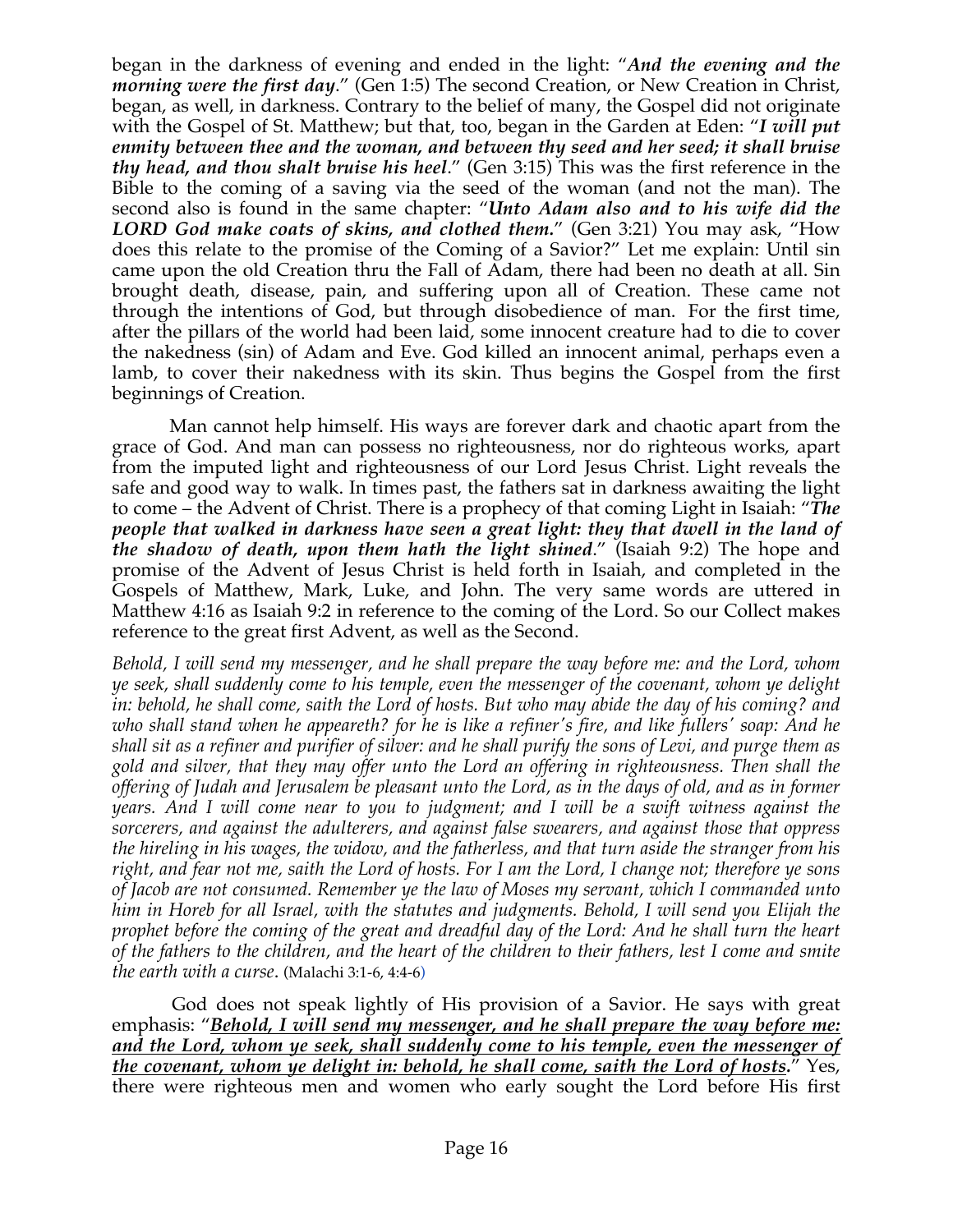coming as a Babe in a Manger. The Christian man, Abraham, believed and looked for the coming of Christ – and Jesus tells us that Abraham saw it! From the beginning of the Promise, it was not a particular bloodline that sealed our hope and salvation, but faith in the Promised Seed which is Christ! "*Your father Abraham rejoiced to see my day: and he saw it, and was glad*." (John 8:56) Moses believed the Promise as well: "*This is he, that*  was in the church in the wilderness with the angel which spake to him in the mount *Sina, and with our fathers: who received the lively oracles to give unto us*." (Acts 7:38) Even Balaam saw through a dark glass the vision given him by God of the Coming Lord: "*15 And he took up his parable, and said, Balaam the son of Beor hath said, and the man whose eyes are open hath said: 16 He hath said, which heard the words of God, and knew the knowledge of the most High, which saw the vision of the Almighty, falling into a trance, but having his eyes open: 17 I shall see him, but not now: I shall behold him, but not nigh: there shall come a Star out of Jacob, and a Sceptre shall rise*  out of Israel, and shall smite the corners of Moab, and destroy all the children of *Sheth*." (Num 24:15-17)

 The Old Testament Lectionary Reading omitted a very important verse (\$:2) regarding the Sun of righteousness whom we await. Moreover, Malachi closes the Old Testament writings with the word curse – the last word of the Book of the Laws and Prophets. All of the Law is a curse to us if we must rely on our own righteousness; therefore, the New Testament brings into sharp focus the One upon whose righteousness we must depend – the Lord Jesus Christ.

 In our Gospel text (*St. Luke 1:5-25*) we are introduced to that Forerunner of Christ who was to prepare His Way before Him – John the Baptist. He was one whose voice cried in the Wilderness. May I say that every true believer in the Lord Jesus Christ is as one whose voice cries in the Wilderness of the Sin of this World. If no man hears our voice, at least the scrub bushes and rodents will bear testimony that we did, indeed, cry aloud and no man heeded our voices.

 Advent marks the beginning of our Church Year in the Calendar. It represents that new beginning that was prophesied of old, and fulfilled in the Gospels of Jesus Christ. Just as the Old Testament prophets preached the hope & promise of a coming Savior, we now stand on the threshold, at Advent, of the realization of that promise. Advent symbolizes the hope and promise made of old, and Christmas symbolizes the fulfillment thereof.

 When I was a child, I remember the selfish and greed-filled excitement of hearing the little jingle; 'Santa Claus is Coming to Town." Other seasonal favorites were 'Jingle Bells' and 'Deck the Halls'. These songs appealed to my materialistic side because they represented gifts and largesse of candy. As I became a young boy, I lost interest in these songs. I discovered that it wasn't a mythical Santa Claus who was coming to town, but a glorious Savior who was coming to the world! The happy and silly little jingles lost all of their sparkle as I began to understand the deeper and more meaningful appeal of true Christmas hymns and Carols. These hymns were not about a makebelieve figure of whom I had been taught, but of a true, loving, and redeeming Savior. 'Hark the Herald Angels Sing' was a carol whose meaning was authenticated to me by Holy Writ. It was the Christmas songs that I began to love and cherish – and still do – above every other form of singing. No longer would I restlessly await the streaming rays of sunlight across the horizon on Christmas morn so that I could go and plunder gifts from under the tree; but I looked now for the promising rays of Light from the Sun of Righteousness whose comings and goings have been from Ancient Days. Advent, and the twelve days of Christmas were indivisible in my mind for they represented the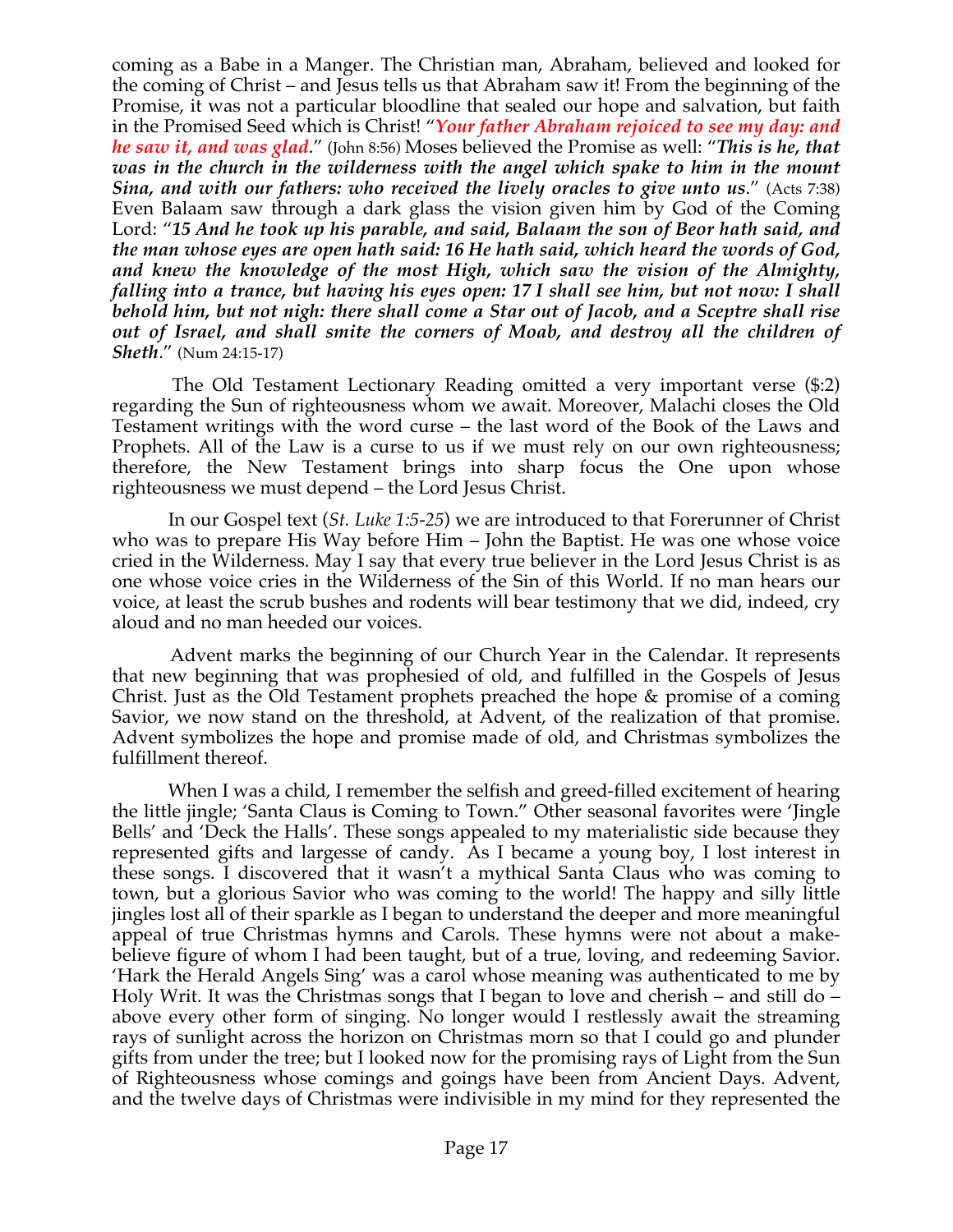same glorious Savior of whom I had been taught at my mother's knee – the REAL thing! No longer would I condone x-ing out the name of Christ for the Christmas Holiday as in 'Xmas'. No longer would I abide childish fables of some fancy dressed bishop with white collar, red gown, and floppy miter. I looked beyond the polish to the substance of Christmas. Advent, for me, is the beginning of the Christmas Season, and my last breath on earth will signal the end of it rather than the conclusion of Trinity.

 Advent signals the growing light on the distant horizon, and the coming of Christmas symbolizes the bursting forth with the brilliant beams of the Sun. Christ has been coming from Eternity Past, and God has allowed our fathers to sit in darkness as evidence that they cannot be their own Light-bearers. We are lost without the promised Light of Advent. The blazing Light of Christ at Christmas was such a contrast to the darkness under which mankind had suffered that His blessings and benefits could not be missed by those whose faith proved their relationship to that Light. It was not coincidence that the Wise Men saw the Light of the Star before they found the Babe. Christ came to earth as an innocent Babe in a wooden manger – a vessel for the feeding of brute beast (which man is without Christ). He lived a sinless and sacrificial life, and died on a like instrument of wood for us two thousand years ago. His Advent is a continual process until His Second coming with the clouds of Glory and the Armies of Heaven. Will you be ready, my friends?

## *Bishop Dennis Campbell's Sermon*

Bishop Dennis is a brilliant speaker. He is able to take biblical precepts and make them



perfectly understandable, even to me. Oft he provides the text of his sermons and I take the utmost pleasure in passing them on:

> **The Night Is Far Spent** Psalm 97, Romans 13:8-14, Matthew 21:1-13 First Sunday in Advent December 1, 2013

Imagine the world before electricity, even before natural gas, kerosene, or coal. Nights would be

much darker than they are now. The fireplace, and maybe a candle, would be the only light most houses would have. There would be no street lights, no vehicle lights, not even a flashlight for pedestrians. And the sky would be dark. In our time the night sky is filled with the reflected glow of city lights. Even rural areas receive large amounts of light reflected from distant towns and cities. In Powhatan we see the glow from Richmond. In western Powhatan we can see the glow from the village, shopping center, and housing developments. But without lights, even the large cities would be dark; deeply, impenetrably, and fearfully dark.

Now imagine that kind of darkness as a spiritual/moral condition of the soul. That is part of what God meant when He had the Apostle Paul write in Romans 13:12; "the night is far spent." We see this idea in many other passages of Scripture. Ephesians 5:11 says, "have no fellowship with the works of darkness," and Ephesians 5:17, 18 encourages us to "walk not as other Gentiles walk, in the vanity of their mind, having their understanding darkened, being alienated from the life of God." Then, there is that phrase in Romans 1:21 that is so descriptive of the spiritual condition of people apart from Christ; "when they knew God, they glorified him not as God, neither were thankful: but became vain in their imaginations, and their foolish heart was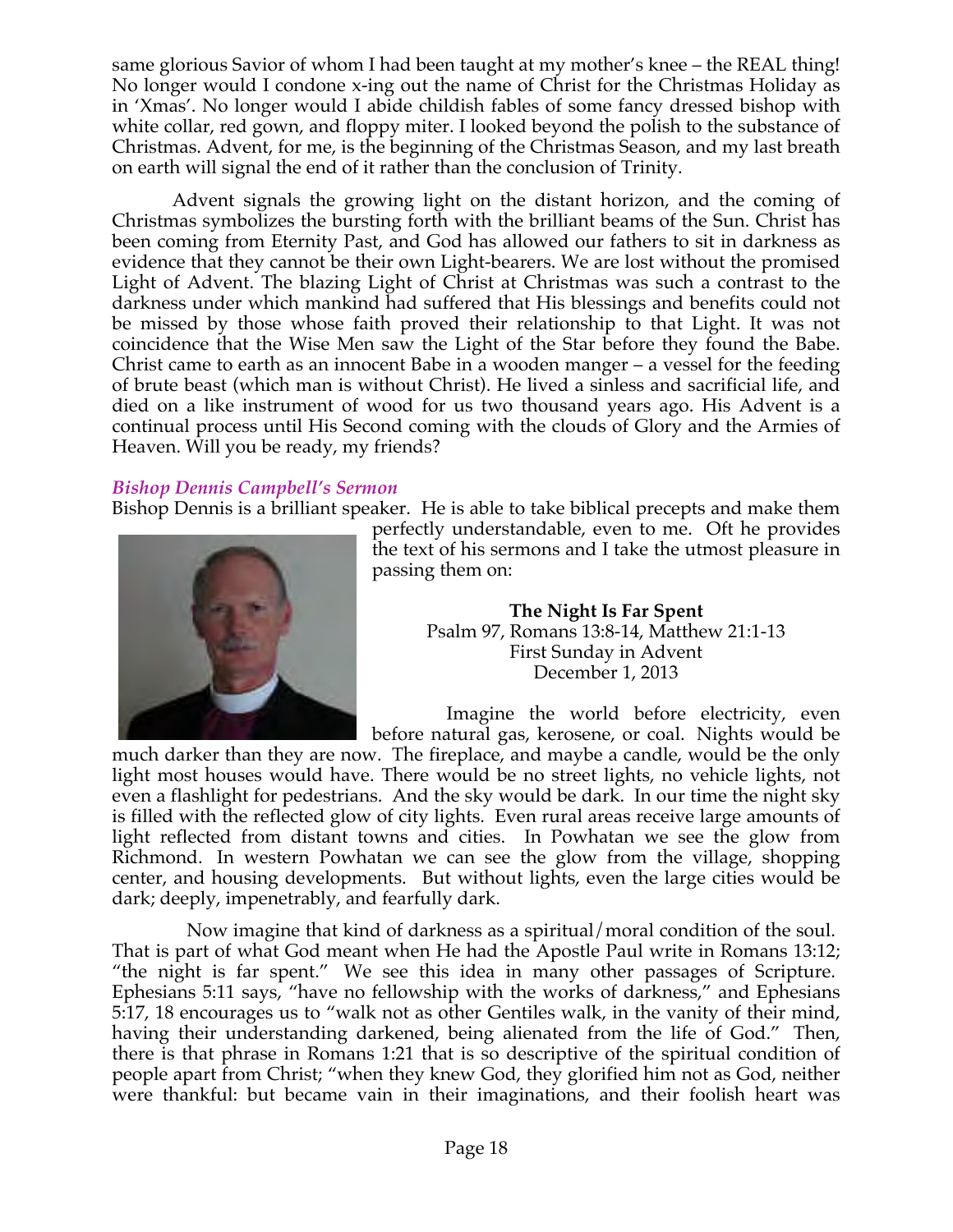#### darkened."

This brings me to the first point of today's sermon, and it is a major point in this passage, and in the entire Bible; there is a night of the soul. There is a darkness in the moral/spiritual make up of every person that makes us unwilling to see God or the good and moral things of life. It is not that these things are obscured in darkness. They are clearly visible. The darkness is in us, in our souls and minds and wills, so that we are unwilling to see them. In some places the Bible calls this condition, "blindness." In other places the Bible calls it being "dead" toward God. Romans 13:12 calls this condition, "night." Though this night enables us to ignore God, it by no means enables us to ignore the results of our darkness. We see its results everywhere. We see them in the lives of people making tragic mistakes they will pay for the rest of their lives. We see them in peoples' character flaws and moral weaknesses. We see them in the greed and corruption in government, business, education, and even churches. We see them in broken churches, broken countries broken communities, broken homes and broken people.

This brings me to the second point of this sermon; "the night is far spent." We have been in this darkness for a long time. It is not like we are in late evening, or even midnight. We are in the deep, deep part of night. Look back through history and you will see that the works of darkness have plagued humanity since Adam and Eve turned away from God. Their sin plunged the world into darkness, and we have been in darkness ever since. At this time of year most people are playing Christmas carols, many of which address our darkness. You will recognize these words from "It Came Upon the Mid-night Clear:"

> Yet with the woes of sin and strife, The world has suffered long; Beneath the heav'nly strain have rolled Two thousand years of wrong;

O ye beneath life's crushing load Whose forms are bending low, Who toil along the climbing way with painful steps and low.

And you know these words from, "O Holy Night:" "Long lay the world, in sin and error pining."

But if the night is far spent, then morning is near. That is the third point of the sermon. That's why Paul wrote, "it is high time to awake out of sleep." The night is passing. The morning is quickly approaching. One of the major points of Romans 13:12 is that Christ has come to this earth, and with Him came light. If we remember that the Biblical image of darkness represents spiritual ignorance and sin, we can easily understand the Biblical language of light. John wrote, "the Light shineth in the darkness" Jn. 1:5. "The people who sat in darkness saw a great light." And no one who knows Christ can ever forget His words in John 9:5, "I am the light of the world."

We saw streaks of morning light two thousand years ago when Christ became flesh and was born in Bethlehem. We saw the light in Him who is the light of the world as He taught us about God. No one has seen God, Christ said, but the Son, that is Jesus Christ, came into the world to show God to us. He, Himself is the revelation of God, and if we have seen Him we have seen the Father. In His light we see the absolute goodness of God, for Jesus was completely without sin. In His light we see the mercy of God, and the love of God, for greater love has no man than to lay down his life for his friends. In His light we see that those who claim to love God must **keep His commandments**, not our own version of what we would like His commandments to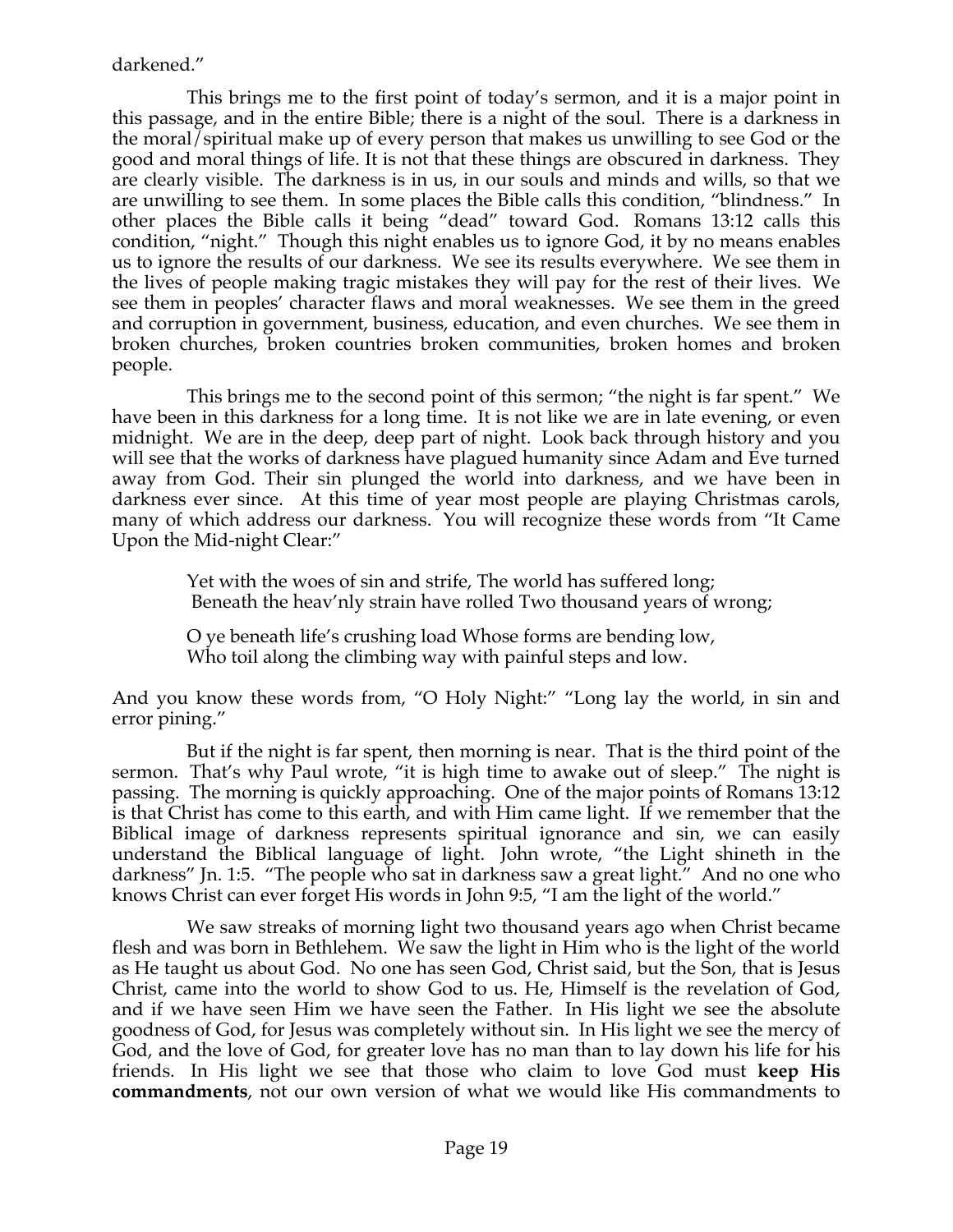be. In His light we see that real faith takes God on God's terms, rather than demanding God to take us on our terms. He, who was obedient even unto death on the cross, is the great example of loving and serving God on God's terms.

The light dawned brighter when Christ our Saviour went to the cross to bear our sins. It grew even brighter with His resurrection and ascension; with the coming of the Holy Spirit and the establishment of the Church, and with the completion of Holy Scripture. But the full dawn is not here yet. It will come only when Christ Himself returns to us. Romans 13:12 is the perfect verse for the first Sunday in Advent because it looks back to the First Advent of Christ, and recalls His life and ministry. It looks back to the Faith, the doctrines He gave to the Apostles, and which He commanded the Apostles to teach to the Church. It also looks forward to the Second Advent of Christ. His first Advent was almost in disguise. Being born in a cattle shed, raised in a carpenter's shop, and murdered on the cross is not the way most people expected God to come to earth. But that was His First Advent in weakness. His Second Advent will be a full revelation of His Divine power and glory. Every eye will see Him, and every soul will recognize Him. For some, that will be a day of sorrow, for He will end this age of darkness in which the things of Christ are distained. He will finally and fully deal with those who love darkness rather than light, and they will be sent to a place, often called the outer darkness, the darkest darkness, to live in the deepest sorrow forever. For some it will be a day of great joy, an awful joy, but a very real joy such as we can only imagine now. He will gather His people unto Him and we will meet Him in the air to witness the passing away of this world of darkness and the inauguration of the new earth. This new earth will be given to His people, and we will live there in perfect joy forever. The darkness will be gone. We will have forever put away the deeds of darkness, and we will live in the Light, for He who said, "whosoever believeth on me should not abide in darkness," will dwell with us, and He will be our Light forever. Sickness, war, strife, death, and sin will be banished forever. And we will see and enjoy Him face to face.

At Christ's first Advent He was despised and rejected of men. He came unto His own and His own received Him not. He came as light into darkness, but men loved darkness rather than light. Let it not be so with us. We are called to be children of the light, to walk in the light even as He is in the light. Therefore, let us cast away the works of darkness and put on the armour of light. As Paul wrote in Romans 13:14, "put ye on the Lord Jesus Christ.

**LMIGHTY** God, give us grace that we may cast away the works of darkness, and **ALMIGHTY** God, give us grace that we may cast away the works of darkness, and put upon us the armour of light, now in the time of this mortal life, in which thy Son Jesus Christ came to visit us in great humility, that in the last day, when He shall come again in his glorious majesty to judge both the quick and the dead, we may rise to the life immortal, through him who liveth and reigneth with thee and the Holy Ghost, now and ever. *Amen*

-- +Dennis Campbell

Bishop, Anglican Orthodox Church Diocese of Virginia Rector, Holy Trinity Anglican Orthodox Church Powhatan, Virginia www.HolyTrinityAnglicanOrthodoxChurch.org www.lifeinthescriptures.blogspot.com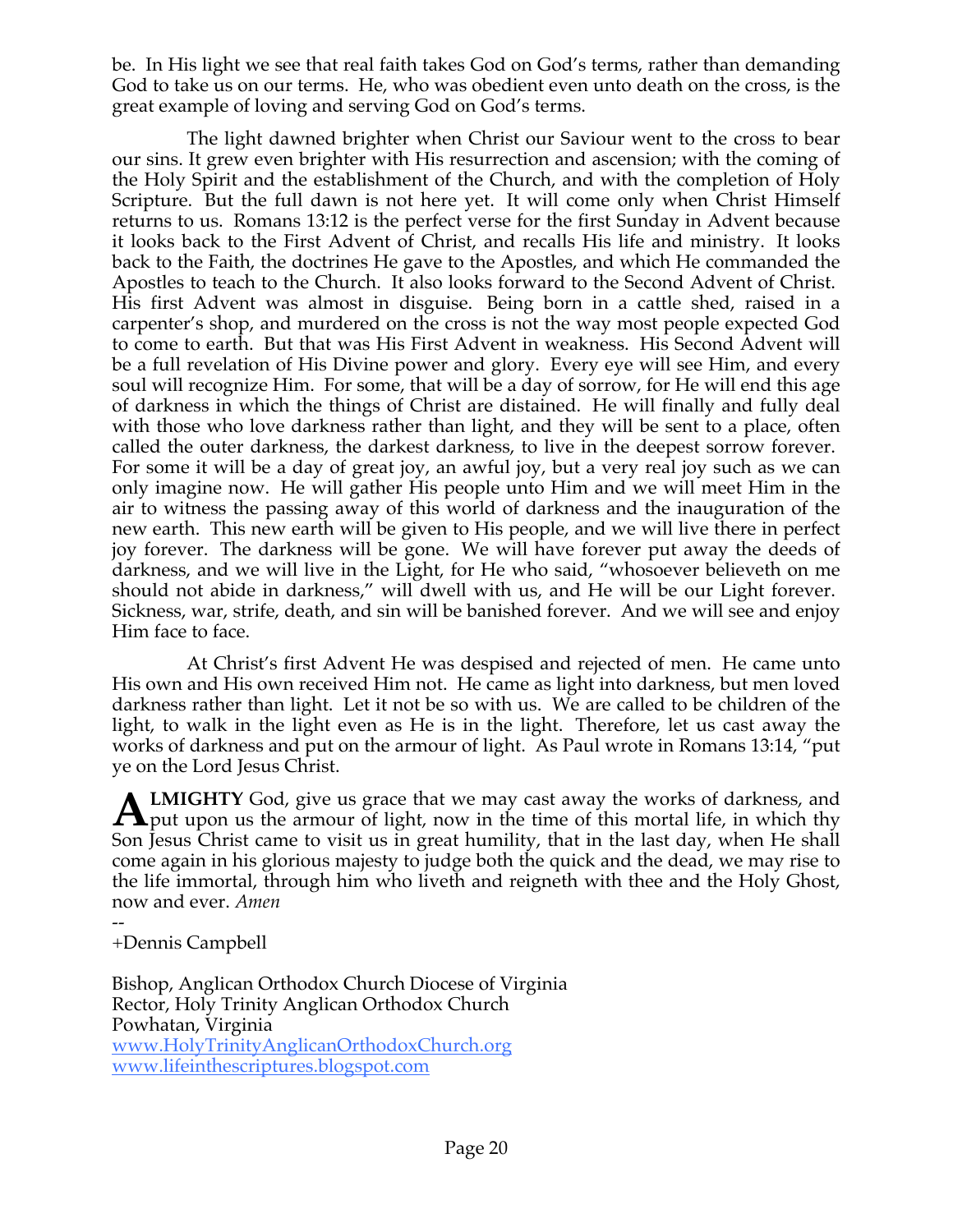## *Rev Rick Reid of Saint Peter's Sunday Sermon*



We are happy to have a sermon from Reverend Rick Reid, minister of Saint Peter's, whose congregation is right at the Worldwide Headquarters of the Anglican Orthodox Church. Rev Rick has all the resources and challenges right at hand. This sermon is not in the usual expository style common to the Sunday Report and the AOC, but I think you will enjoy it.

#### **What the Bible Says About Anger-**

In the Gospel for this morning we read Jesus entered the temple and drove out the merchants and money-changers. These Merchants and money-changers had a pretty lucrative business going. They would set up their booths in the Court of the Gentiles in the Temple, and sell sacrificial animals at extremely high prices, taking advantage of those people that had traveled

great distances and therefore could not bring these sacrificial animals with them. The money-changers would also over-charge those same people to exchange their money to the Temple coin, which was the only currency the merchants would accept. The commercialism, fraud, and deceit taking place in the Temple or the house of the Lord greatly angered Jesus.

St. Mark's Gospel, (Mark *3: vs. 4-5*), tells us of another time when Jesus was angry and grieved. This time He was angry…with a group of men, because they would rather see their fellow man remain crippled than to see him healed on the Sabbath.

I remember reading those verses from the Bible as a young man, and thinking: Way to go Jesus. Then I wondered about the anger that Jesus displayed. I knew that He was without sin, and displaying anger was a sin, so how could this be? But then as I grew older, I learned that anger is not always a sin. There is a type of anger of which the Bible approves; many refer to it as "Righteous Indignation."As we read in Psalm 7:11 <sup>11</sup>*God judgeth the righteous, and God is angry with the wicked every day.*

You know, handling anger is one of the most important life skills that we as Christians, should have. Christian counselors report that 50 percent of the people, who come in for counseling, have problems dealing with anger. Anger can shatter communication and tear apart relationships, and it ruins both the joy and the health of many. Sadly, many people tend to justify their anger, instead of accepting responsibility for it. Everyone struggles, to varying degrees, with anger. Thankfully, God's Word contains principles regarding how to handle anger in a godly manner, and how to overcome sinful anger.

#### MAD ANGRY or **MADNESS** ANGER

Frankly, I think this is a very important concept. From what I can tell, it is not limited to me. - Hap

 $4$  I'd only add that there are two words used today interchangeably that mean very different things:

I struggle with madness. When things displease ME, I hold it for a bit, then madness builds. Not righteous anger, an expression of displeasure God's Will is not being done, offered with a solution. No, simple rage that MY will is not being done, almost exclusively without offering a solution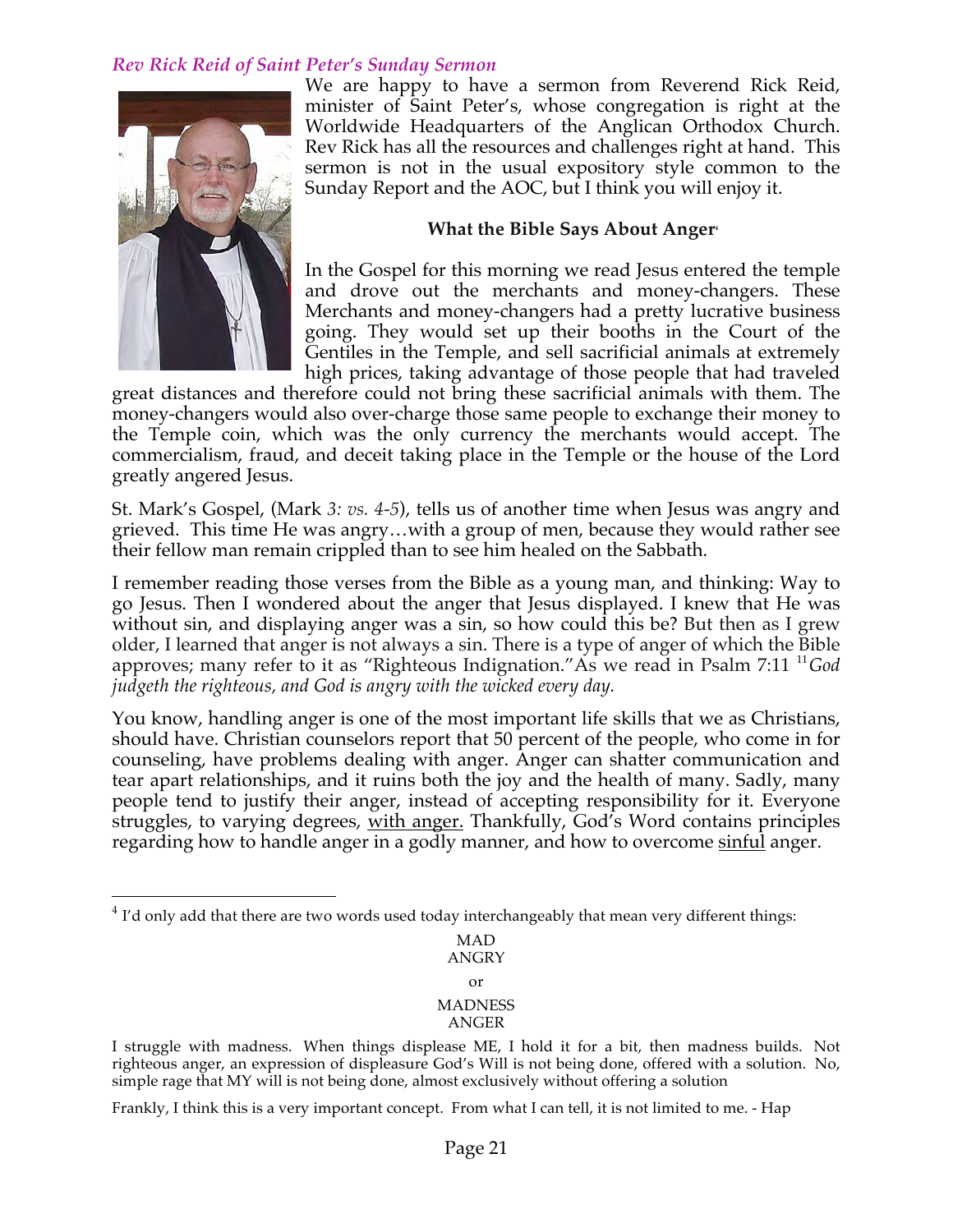Here is some good advice from St. Paul. (Ephesians 4:26). *<sup>8</sup>Be ye angry, and sin not: let not the sun go down upon your wrath.* 

That is to say: If you do get angry with any one, do not go to sleep with any unkind feeling that could lead to continued anger, malice or thoughts of revenge.

In the Greek translation of the Bible, (they have a word for anger), that means energy. So it is, that anger can be God-given energy… intended to help us solve problems.

A very good example of "Righteous Indignation" is Paul confronting Peter because of the incorrect example he set, regarding the new gentile Christians. This event is told in Paul's letter to the Galatians, the second *chapter Verses:11-14.*

- *11But when Peter was come to Antioch, I withstood him to the face, because he was to be blamed.*
- *12For before that certain came from James, he did eat with the Gentiles: but when they were come, he withdrew and separated himself, fearing them which were of the circumcision.*
- *. 13And the other Jews dissembled likewise with him; insomuch that Barnabas also was carried away with their dissimulation.*
- *14But when I saw that they walked not uprightly according to the truth of the gospel, I said unto Peter before them all, If thou, being a Jew, livest after the manner of Gentiles, and not as do the Jews, why compellest thou the Gentiles to live as do the Jews?*

From Paul's letter we read that Paul and Peter were not in agreement, that by the death of Christ, the wall… between Jew and Gentile was taken down, and the observance of the Law of Moses was no longer in force.

We read that Peter also withdrew from the Gentiles, which led others to think that these ceremonies were necessary. Paul had to set Peter straight…and therefore demonstrated some "Righteous Indignation"…. of his own.

So did David, who was upset over hearing Nathan the prophet sharing an injustice (*2 Samuel 12.)* Please note that none of these examples of anger involved one's own selfdefense, but a defense of others or of a principle.

Anger turns to sin when it is selfishly motivated, as we read in the book of James. <sup>20</sup> *For the wrath of man worketh not the righteousness of God*… (*James 1:20)…*or when anger is allowed to linger. *(Ephesians 4:27).*

We should never use the energy generated by anger to attack the person, but instead, it needs to be directed toward the problem at hand.

St. Paul also told the Ephesians (4:15-19) that we are to speak the truth in love and use our words to build others up, and not to allow destructive words to pour from our lips. Anger also becomes sin when the angry one refuses to calm down…,listen to reason, holds a grudge, or keeps it all inside *(Ephesians 4:26-27).*

We all make mistakes and sometimes do not handle our anger as the bible instructs us to. We should then correct ourselves and admit that we handled our anger incorrectly, in God's eyes.

Proverbs 28:13 tells us; <sup>1</sup>He that covereth his sins shall not prosper: but whoso confesseth and *forsaketh them shall have mercy*.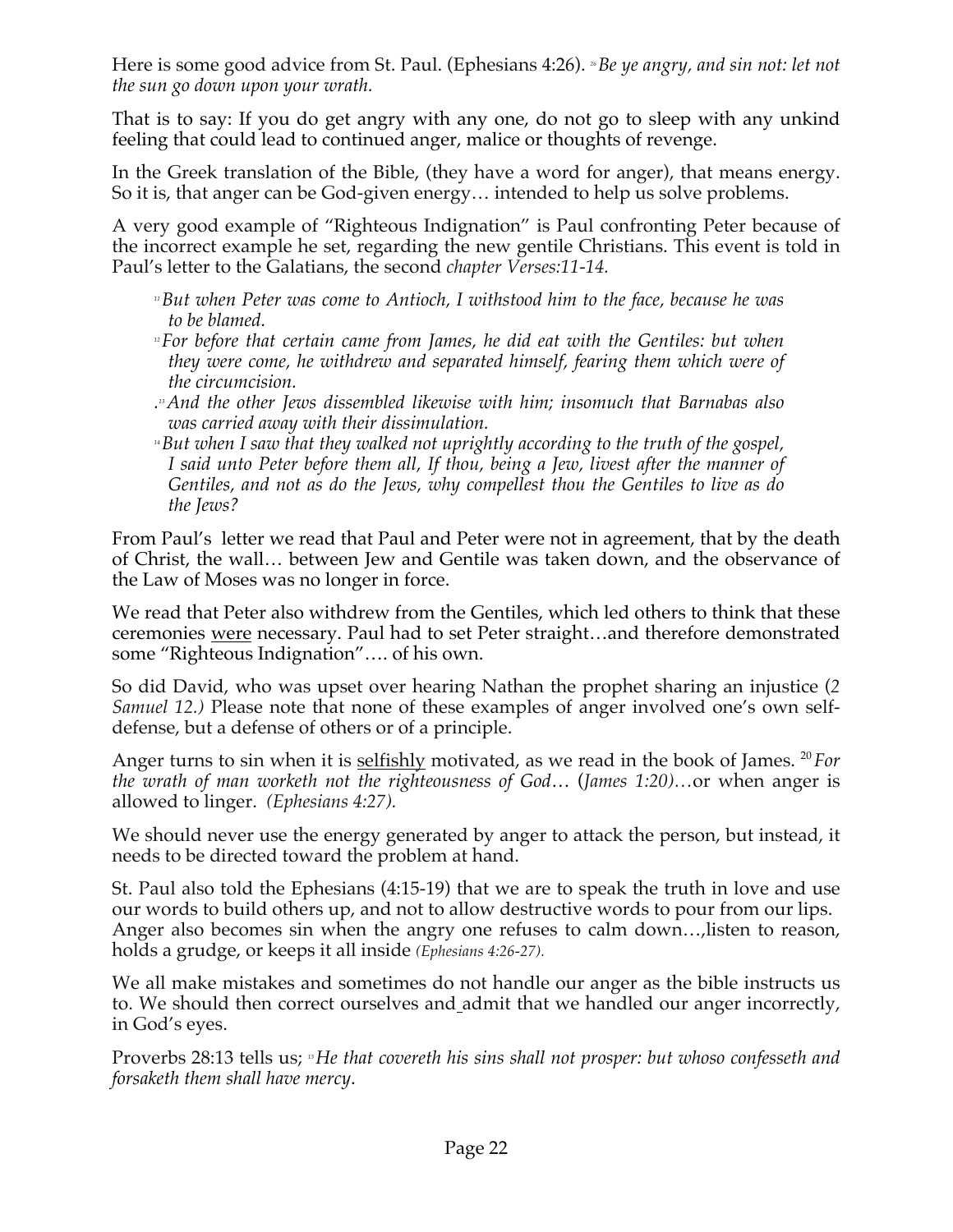St John tells us :( 1 John 1:9*) <sup>9</sup> If we confess our sins, he is faithful and just to forgive us our sins, and to cleanse us from all unrighteousness*

This confession should be both to God and to those who have been hurt by our anger. We should not minimize the sin by excusing it, justifying it, or by trying to shift the blame.

We can handle anger biblically by doing our best to see God during and throughout the ordeal. This is especially important when people have done something to offend us.

The Bible tells us God is sovereign and in complete control over every circumstance, and person that enters our path. Nothing happens to us that He does not allow.

Psalm 145: Verses 8, 9, The LORD is gracious, and full of compassion; slow to anger, and of *great mercy.9 The LORD is good to all: and his tender mercies are over all his works*.

God is a great God, who allows all things in our lives for our good, and the good of others. Reflecting on this truth until it moves from our heads, to our hearts, will alter how we react to those who hurt us.

We can handle anger biblically by returning good for evil (Genesis 50:21; Romans 12:21). This is key to converting our anger into love.

As our actions flow from our hearts, so also our hearts can be altered, by our actions. (Matthew 5:43-48).

That is, we can change our feelings toward another by changing how we choose to act, toward that person.

Finally, Paul told the Christians in Ephesus: *31Let all bitterness, and wrath, and anger, and clamour, and evil speaking, be put away from you, with all malice: <sup>32</sup> And be ye kind one to another, tenderhearted, forgiving one another, even as God for Christ's sake hath forgiven you.*

Overcoming a temper is not an easy thing, and most likely, will not be accomplished overnight.

But because our goal is to be like Christ in every way, our standard of conduct, should be in line with God's standard of righteousness.

We all can be more Christ-like through prayer and the study of God's word, and with the help of the Holy Spirit. Amen

## *Rev Bryan Dabney of Saint John's Sunday Sermon*

We are fortunate to have Bryan's Sunday Sermon. If you want people to come to The



Truth, you have to speak the truth, expouse the truth and live the truth. This is really a good piece and I commend it to your careful reading.

## **First Sunday in Advent**

In our epistle lesson (I Thessalonians 5:3-9) we read, For when they shall say, Peace and safety; then sudden destruction cometh upon

them, as travail upon a woman with child; and they shall not escape. But ye... are not in darkness, that that day should overtake you as a thief... For God hath not appointed us to wrath, but to obtain salvation by our Lord Jesus Christ. The apostle Paul was meticulous and straightforward in his presentations. He was given God's word to inscribe and he did so with the passion of a man who was filled with the Holy Ghost.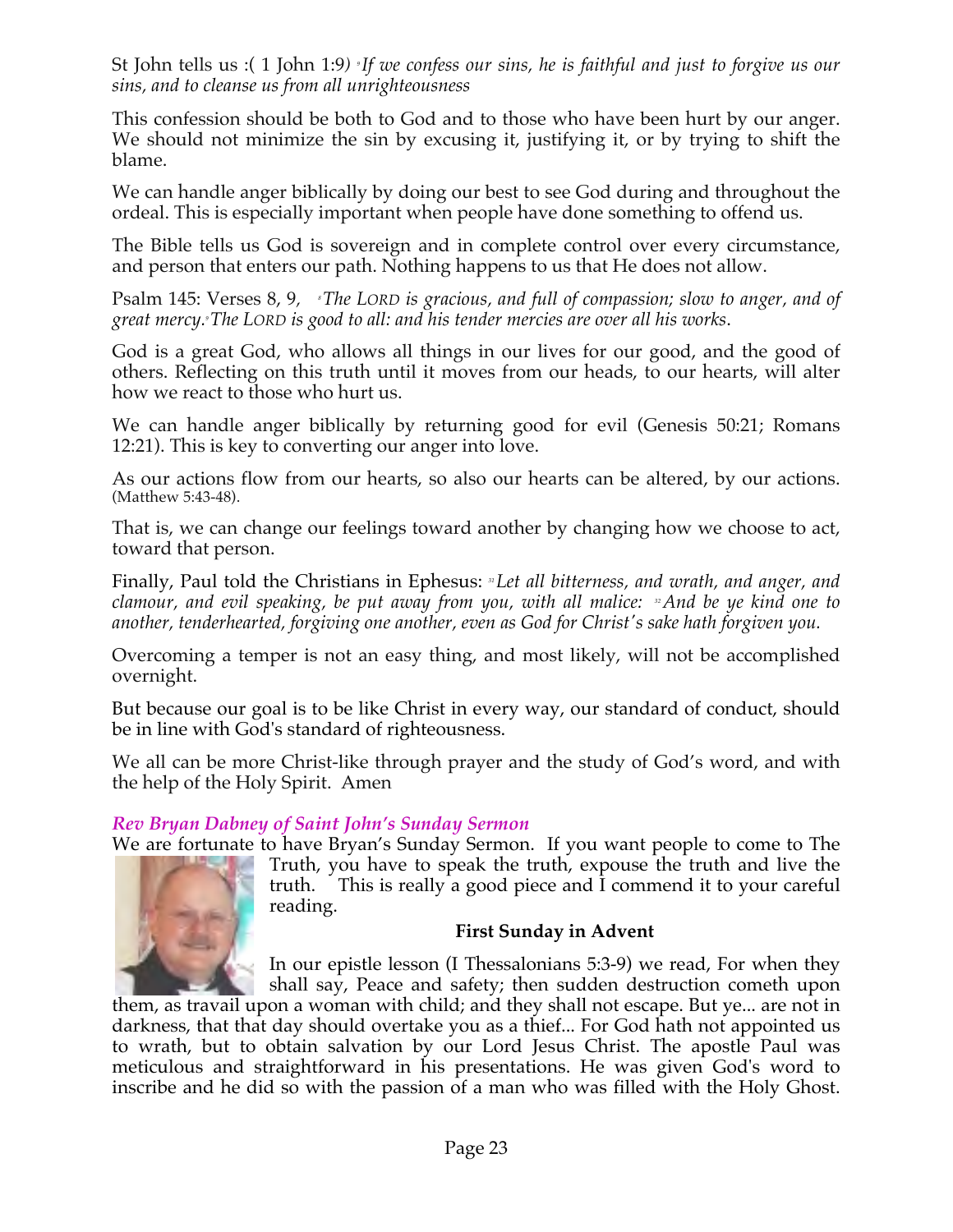And as we have the word of God before us, we Christians are obliged to heed its several warnings concerning the coming wrath of God. We know from Scripture that it is not a question of if but when. For while we have not been given the day or the hour, an integral part of our Christian witness has been to proclaim our Lord's return, and in light of that we ought to persuade as many as we can to come to God through the shed blood of his only begotten Son.

Now our adversary the Devil is a very wise and crafty being who has on numerous occasions used the reticence of God— concerning the specifics of our Lord's return— to deceive men that they might continue living their lives in sin. He has insinuated into the hearts of the unregenerate the notion that our Lord will not be returning anytime soon. He has also led men to believe that peace and safety can be had by their own works apart from a lively faith in the LORD their God. Satan has so successfully blinded the minds and hearts of the unregenerate masses that they have failed to grasp— and history is filled with examples for those who dare to research them— that human desires for peace, prosperity, gain, empire, etc. while attainable, are never lasting. He has over the ages convinced men that the things of this world are worth the effort because it holds for them glory, honor and wealth—vehicles which swell their pridefulness and pave the way for their ultimate downfall.

Consider the verse in our epistle lesson, For when they shall say, Peace and safety; then sudden destruction cometh upon them, as travail upon a woman with child; and they shall not escape (v. 3). How many treaties have actually led to a lasting peace between men and nations? In just the twentieth century alone, our country has signed treaties ending the First World War; the Second World War; an armistice with North Korea and China ending the Korean Conflict; an accord with North Vietnam to end our participation in the Vietnam; an accord with Iraq to end the First Gulf War; along with numerous arms control agreements with Soviet Russia. Still, in spite of all these paper promises, wars and conflicts have continued. In spite of all the efforts of presidents and secretaries of state, those agreements have not brought us lasting peace and allayed our fears of further confrontations. In fact, the ideals of Peace and safety seem to be wafting away as I am writing this sermon. War between Israel and Iran might come at any time. It should be understood that any attack on Iran could result in a war with both Russia and China. There is also the likelihood that such a conflict might include the use of nuclear weapons. And if they are used, there is no telling if they will be used in a limited fashion, that is, regionally, or if their use would take on a more global application. There can be no peace and safety with such a "sword of Damocles" hanging over our heads.

History teaches that reliance on a piece of paper— a treaty— to protect one's country is incredibly naive. But that is what our leaders have done over the last half century or so. They have opted to sign pieces of paper which have no real power to prevent the very catastrophe which those documents were meant to forestall. Some will say that weapons treaties, and the like, have helped to allay fears and ease suspicions; but in reality they have only masked the real issues and given our populace a false sense of security.

Consider the several treaties and agreements which were signed in Europe over the last thousand years and you will readily see that none of them ever led to a complete cessation of hostilities. To the contrary, they either created parenthetical periods of peace, or they laid the groundwork for future conflicts as nations [rose] against nation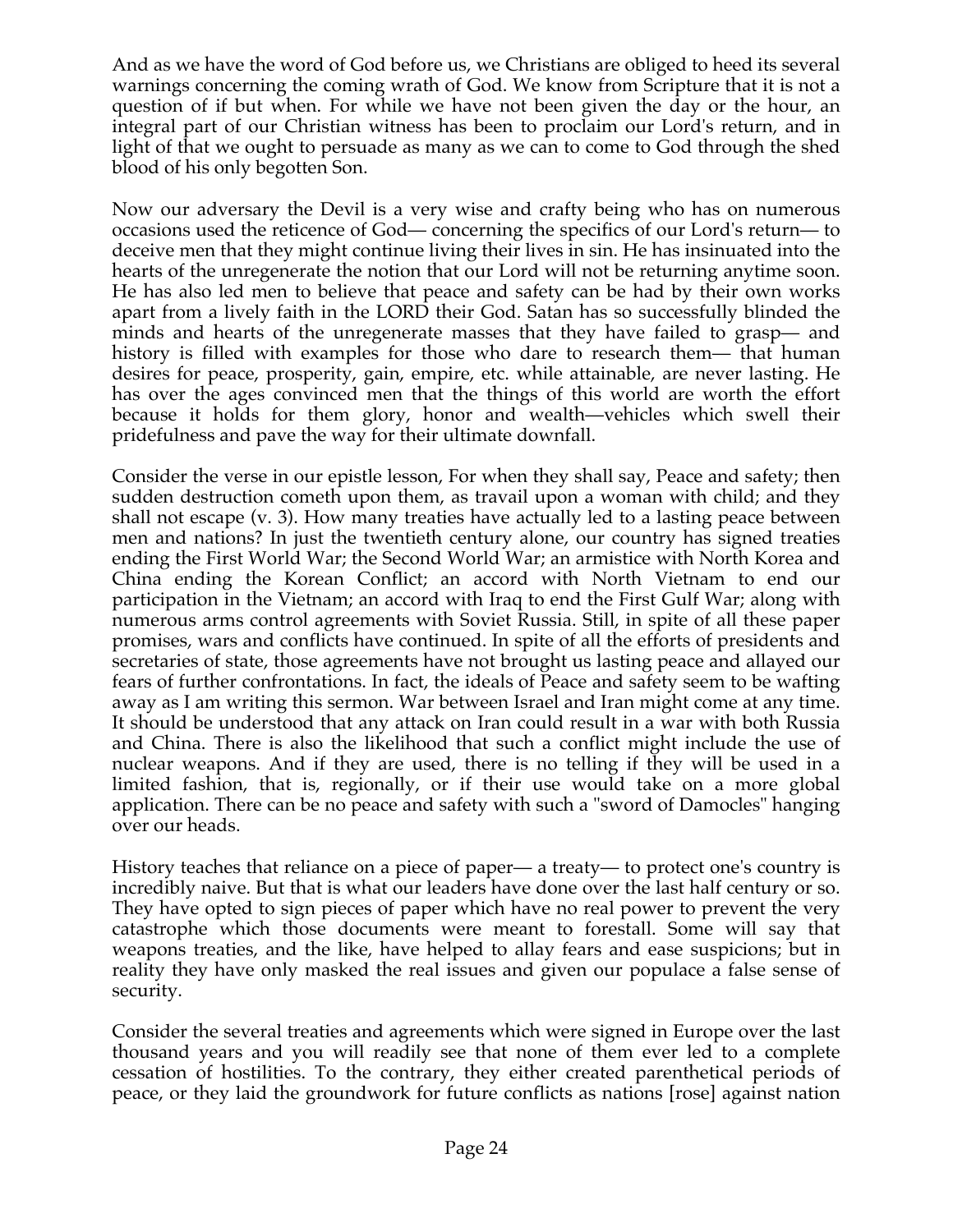and kingdoms against kingdom (St. Matthew 24:6-7). In today's world, it seems that with each new attempt at conflict resolution, the potential for new and even more devastating conflagrations have increased. As a result, our government has become like the mythical Sisyphus as it has been cursed to perform a seemingly never-ending task. Couple that with our country's unique ability to determine the time of victory in a conflict apart from an end to hostilities, and you have the makings for a tragedy of epic proportions. Our country's leaders have become like certain charismatics who claim that if one simply speaks a thing, then it will be so. They believe that they can appoint the time of battle, and then say precisely when that victory has been achieved. Can't you hear them now: Well, there it is— we've won; the conflict is resolved; the issue has been handled; our people are safe; and the homeland has been secured; and it was all due to the efforts of President So-in-So or Ambassador Such-and-Such." Translation, "It was all about mortals and had nothing to do with God." But God has everything to do with any good we might experience because we know that every good gift and every perfect gift is from above and cometh down from the Father of lights with whom there is no variableness, neither shadow of turning (St. James 1:17).

Our country has been blessed by Almighty God. As one brother in Christ has noted, "If we want to see how rich we are, we need only count our blessings." He was referring to individuals, but the same is true for the country as a whole. God once richly blessed our land, as one collect reads, with substantial industry, sound learning and good manners. We possessed those things because we used to be a people who were, for the most part, true believers in the Godhead and accepting of his word. Unfortunately, our country has be in decline for many years. Look about at the ever-diminishing number of Biblebelieving Christians. Our declining national life is directly proportional to the actual number of truly regenerated souls who are present within our society.

We need only look at II Chronicles 36:15-16 as a fit explanation for our apostasy as it is similar to that of the kingdom of Judah wherein we read, And the LORD God of their fathers sent to them by his messengers, rising up betimes, and sending; because he had compassion on his people, and on his dwelling place: but they mocked the messengers of God, and despised his words and misused his prophets, until the wrath of the LORD arose against his people, till there was no remedy. It is clear from Scripture that God has had enough of our sins and our trespasses. Either we, as a country, will repent and turn from national and personal wickedness, or he will deal with this land in his hot displeasure. Just by the way things are going should be evidence enough that God has begun to withdraw his hand from around our country.

But God will not remove his hand from around us who are born-again believers; neither can we be taken from his hand by the evil one. No, my friends, we have not been called to experience the wrath of God, only his mercy and grace. The word of God to the apostle Paul in our epistle lesson is sure and certain: But ye... are not in darkness, that that day should overtake you as a thief... For God hath not appointed us to wrath, but to obtain salvation by our Lord Jesus Christ.

We cannot control what others may do, such as those in our government— our president, our congressmen, our senators— but we can exercise our right to vote as well as to stand against evil and wickedness within our country. Nevertheless, we should know that our principal duty in this life is to serve the Godhead through our obedience to his word and commandment. We cannot change God's plans for this world, but we ought to commit our cares and concerns to him. We ought to trust and not worry about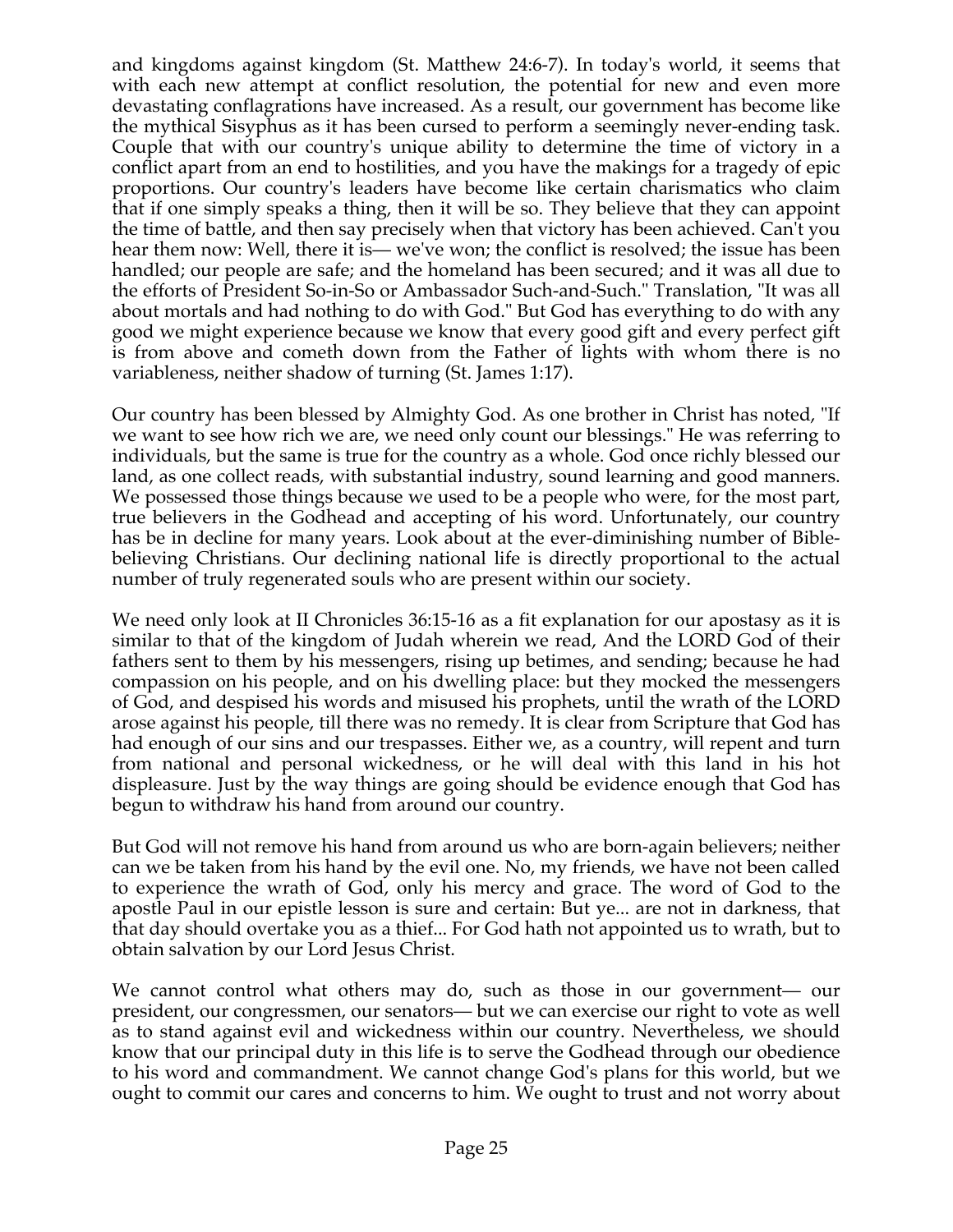the state of things which must come to pass. We are suppose to occupy till his comes again, which means that we should be working, studying , and living our lives in faith. We ought to be engaged in intercessory prayer for those who oppose themselves across the whole of our society, that God would give them the spiritual insight to see the dangers ahead (II St. Timothy 2:24-26). As Abraham asked of God for a stay in his plan to deal with the wicked of Sodom and Gomorrah, so we must also pray that our country and its leaders will see the error of their ways and turn back before it is too late (Genesis 18:23-32).

Scripture tells us that great and terrible things will come upon the children of disobedience, so we should endeavour daily to pull as many as we can from the fire (St. Jude 23). We have not been given to know the specifics for when our Lord will return only that he will come again. We have not been called to face his wrath, but his mercy and gracious favor. We must therefore use the time of this mortal life to reach out, for the signs are there that our Lord is coming back. We understand from our study of the God's word written, that evil will triumph prior to his coming in glory; but as it is manifesting itself, God will pour out his vials of vengeance and judgment upon the wicked.

The Peace and safety crowd will eventually declare victory whether it is after a horrible world conflict, or after some global leader has convinced the nations to accept his offer of universal peace via the unification of all the countries and nations into a giant global superstate. The prison planet is coming. It might already be here. As terrifying as that may sound, we ought to keep in mind that those things are going to come to pass and to prepare our hearts to meet our Lord who will do far more for us than that ersatz saviour, the Antichrist. Our Lord repeatedly warned us to avoid deception and so let us go forward each day serving him by proclaiming the good news of Jesus Christ who offers true peace and safety in his coming kingdom and for all eternity ever after.

Let us pray,

 **MOST** holy and gracious God, we pray that thou wouldest help us as we fight the good fight of faith and stand our ground in this time of our mortal life; that in our warfare and in our work we might do those things that are pleasing and acceptable to thee as we occupy until our Lord Jesus Christ returns; for these things we ask in his most blessed name. Amen. **O**

Have a blessed week, Bryan+

## *After Church Hospitality*

Sadly, no after church snacks. The same story every week, is it not? The fact is that we are supposed to be on a low carb diet and there really aren't any low carb snacks that appeal to us. So, with no fatted dog nut in sight, we were out of luck! Please someone, between now and next Sunday invent some no-carb dog nuts.

After church goodies providers as currently signed up:

| <b>Date</b>      | Name                                                        |
|------------------|-------------------------------------------------------------|
| 8 December 2013  | <b>Opportunity Available - Second Sunday in Advent</b>      |
| 15 December 2013 | <b>Opportunity Available - Third Sunday in Advent</b>       |
| 22 December 2013 | <b>Opportunity Available - Fourth Sunday in Advent</b>      |
| 29 December 2013 | <b>Opportunity Available - First Sunday after Christmas</b> |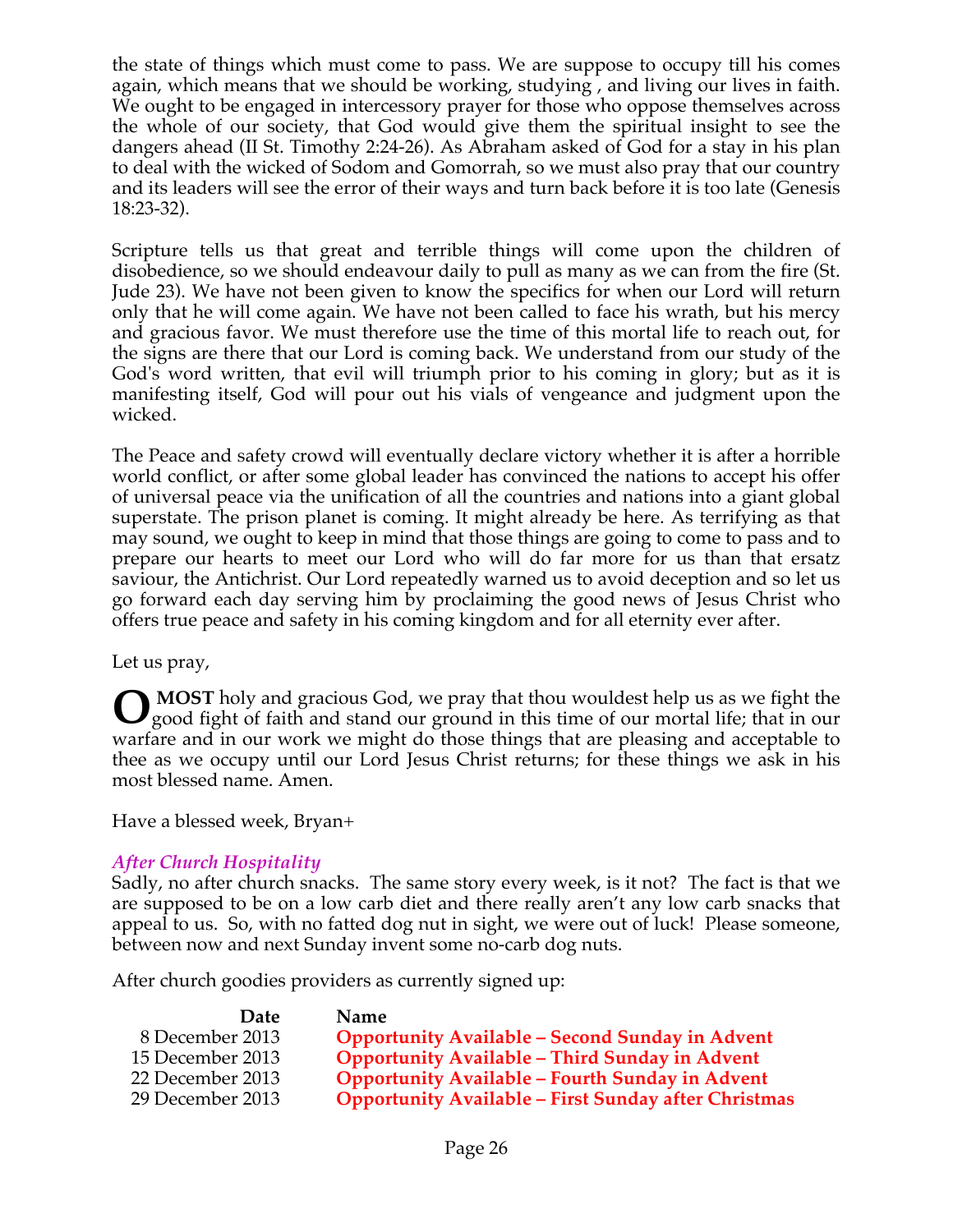## *People in our Prayers* - http://faithfulcenturionprayerteam.blogspot.com/

## **Why? Prayer is an extremely important activity.**

It is not that God knows not our needs, for He surely does. Yet, Jesus commanded us to ask God for those same needs. In addition to the obvious of asking God for help, offering thanksgiving and the like, prayer helps us focus our thoughts on how we might do God's work.

The Prayer Team of the Church of the Faithful Centurion was established to help our members and fellow Christians pray for those in need and to give thanks as well for the blessings we have been granted.

#### **Who can be on the list? Do I have to be a member of the Church of the Faithful Centurion to be prayed for?**

No! The only qualification to be on the list is that you want our prayer team to pray for you. We are Christians and are happy to pray for you, no matter who you are. If you want help from God, you are our kind of people.

#### **What is the commitment from the prayer team?**

Each member of the team will pray for the desired outcome at last once per day.

#### **How do I get myself or someone else on the prayer list?**

You can email one of the prayer team leaders: Jack - jack@faithfulcenturion.org or Dru dru@ faithfulcenturion.org, or call the church office at (619) 659-3608 or fill out a prayer card at church.

#### **What should I ask for?**

Depends on what you want. Some people merely want God to be asked to heal their ills and be mentioned by their first name, others want a specific outcome and / or have more of their personal information known to the team. Ask for what you want. It is your desire and need for prayer the team is attempting to meet. For typical examples, see the list below.

#### **Updating the Team**

If you are on our prayer list, or if you have submitted a person that you have asked us to pray for, please update one of the team members or Hap in person, by telephone or email. It helps to be able to pray specifically for these individuals including their specific needs; plus if they get better, it is nice to give thanks!

Please note that on the yellow (maybe green or orange if you get an old one) cards at church, you can ask that those to be prayed for have their names disseminated to the prayer team. Those names will be said in church and appear here. Or, you can ask that their names and purpose be kept confidential, then only Hap will know to pray for them.

#### *Prayer List Notice – If you have someone on the prayer list and their needs have changed, please let us know. We'd like to update our prayers to reflect the need and most important to give thanks!*

#### *Marriage*

*Brian and Mel Smith* were married on 25 August 2013. Please pray that they might be brought together as one in God that their marriage might prosper.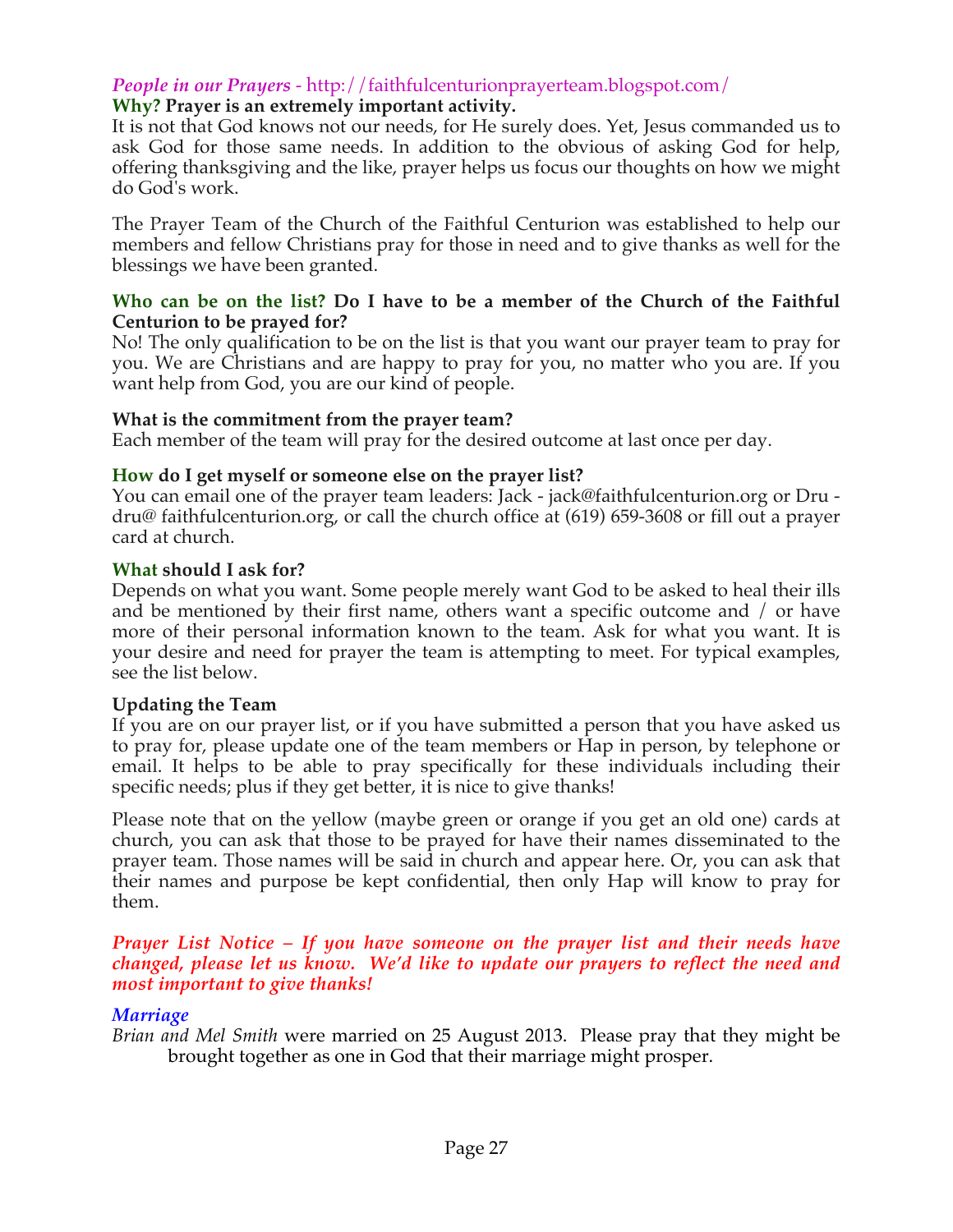## *Travel*

No known travel this week.

# *Birthday*

*Jack Arnold* celebrated his 21<sup>st</sup> birthday on 26 October 2013. Betty Hoffman celebrated her 80<sup>th</sup> Birthday on 18 October 2013.

## *Anniversary*

*Doug and Veronica Lambert celebrated their* 7<sup>th</sup> Anniversary on 22 September 2013.

# *Loss of Home*

*Sarah* who lost her home and all the contents when her house caught fire and burned to the ground near the end of January 2013. Her beloved dog was taken in the fire. Please pray for Sarah as she has many decisions at this time and help her to know Jesus will be with her to help to make the "crooked road straight."

## *Move*

- *Ryan Hopkins* has moved to Dillsburg, Pennsylvania, to study Dressage Riding through June 2015. Please pray for God's guidance in his life as he works and studies. Help him to see where God would like him to go from here and how he should get there.
- *The Thomas Family* is now in Okinawa for a second short tour. Please pray for this new assignment to go well for Kurt and for Mary and the kids to make new friends. In particular pray that Kristyna and Mitchell will develop good friends and schoolmates there so as to further their development as both Christians and citizens. Give thanks the safe move and ask for continued good developments.

## *Departed*

*Esther Catherine Glah Wilson Whiddett*, the only daughter and last surviving child of Esther and Harry Glah passed away 5 November 2013, at 21:27 while resting peacefully. Please give thanks for a peaceful transition from this world to home, for trust in the Lord, a vision of things to come, as well as peace of mind for Esther and her family, in particular her son Mark and siblings Jolene, Ruthie, Connie and Joe. Please pray for his family and friends who remain behind.

*Ken "Grasshopper" Jennings* passed away in his sleep the morning of 2 November 2013.

He leaves behind his wonderful wife Terri, son Trevor and daughters Tessa and Tawnya. Ken was Hap's primary WSO for the ten years they flew F-4s together at the 196<sup>th</sup> Tactical Fighter Squadron at March Field, California. Ken was a wonderful husband and father. Please pray for his family and friends who remain behind.

# *Nearing the end of their time here on earth*

*Colonel Drue McMillan* is nearing the end of his time here on earth. Please pray for a peaceful transition from this world to home, for trust in the Lord, a vision of things to come, as well as peace of mind for Drue and his family, in particular his son David.

*Saundra* is in ICU with congestive heart failure after

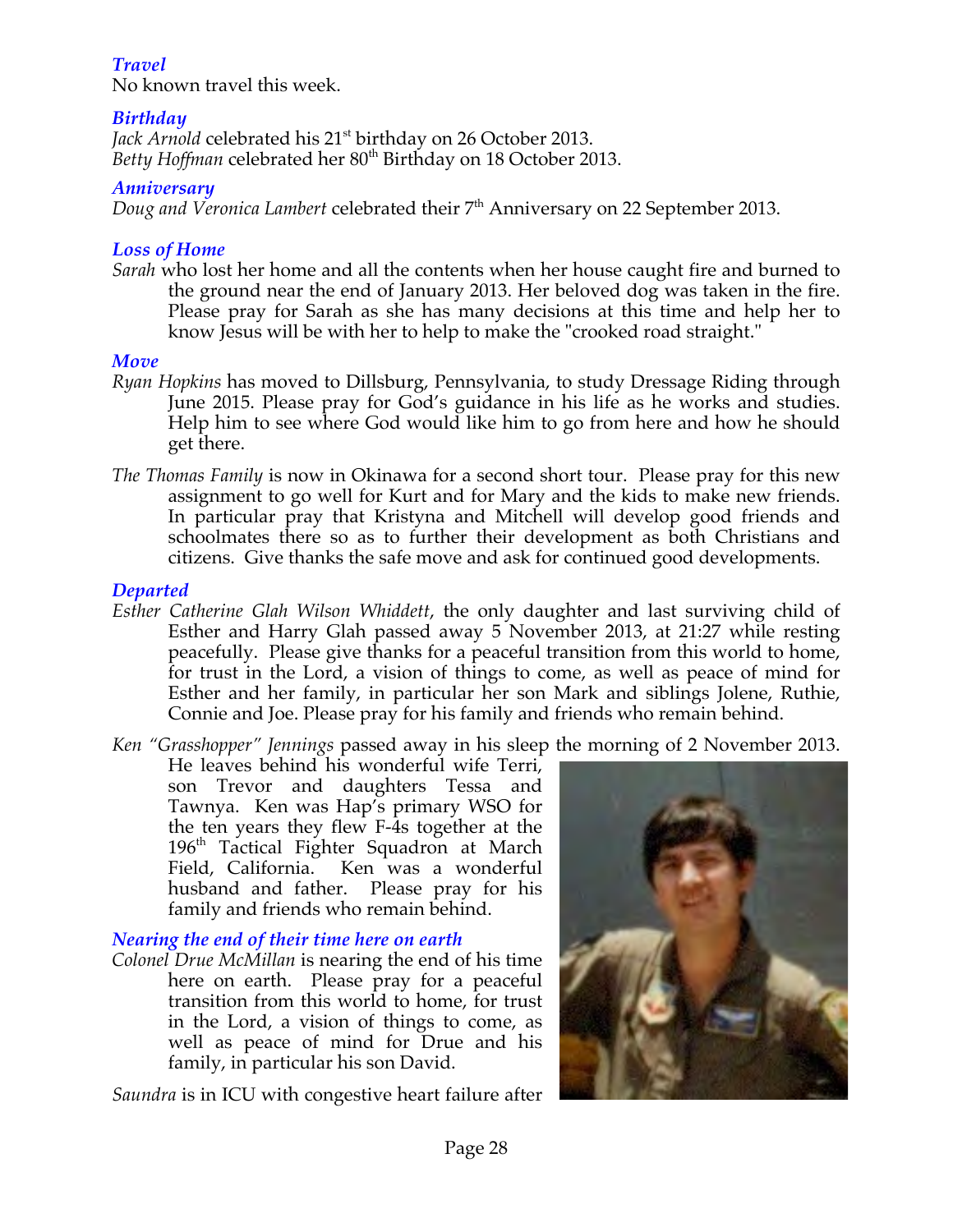a heart operation. She is aged and frail. Saundra is near the end of her time here on earth. Please pray for comfort, understanding, strength and guidance for Saundra and her family who will of necessity remain behind. Pray for the love of God to stay foremost in their hearts.

*Polly* is in hospice care with dementia and spinal stenosis. Please pray for her as she prepares to go home to be with her family who have gone before her. Pray for the faith of her family to build and the transition to be good.

## *Homebound or Infirm*

- *Marian* has moved to a nursing home in Fresno where her niece Cathy can keep an eye on her and visit more often. She is weak and tires easily. Marian seems to not be interested in this world. Cathy would like her to stay with us and enjoy here time here on earth. Pray that the Holy Ghost might be able to enter into Marian's heart and bring light to her; pray also she might gain strength. Pray that Cathy might be given inspiration on how to help and the strength to do so.
- *Joan* has had serious medical problems that have kept her confined. On 26 September 2013, she took a fall and fall and after test and time in the hospital she does not have any broken bones. Please pray that in the weeks ahead her health will remain stable
- *Lou* has aspiration pneumonia. Please pray for the infection to be knocked down and for her continued recovery.
- *Frank* has been coping with various ailments from older age. He is in his 90s and it has been a difficult year. Pray he will find comfort in God, that those who provide care to him will pay attention to him, do their best and give him the love we all desire. Pray that the coming year will provide relief to him.
- *Norma, Sara's mother* is in a state of deteriorating health, both physically and mentally, with both dementia and Alzheimer's. She is slowly drifting away, though she still recognizes Sara and prayer gives her a sense of peace. Please pray for both Sara and her mother to put their cares and worries on God's shoulders so they can deal with the many problems involved.

*In need of a miracle or understanding of God's Plan*

- *Levi* was cancer free for 4 years and just discovered he has kidney cancer. Levi has a great deal of faith and said whether he is healed or God takes him home he will be fine. Please pray for the medical team to pay attention and to their best and for a good outcome. Pray also that Levi and family will be able to put their worry on God's shoulders. In particular, please pray for pain relief; Levi is 22 years old.
- *Ray Daley* is a member of the Royal Canadian Legion and served his country during the Korean War era. Ray is taking chemotherapy treatments for cancer. Meanwhile his son Trevor is in the hospital in a coma and seems to have lost the will to live. As volunteer chaplain, I have been asked to visit this family and offer prayers and encouragement. Thanks for your prayers in advance*.*
- *Pat* has been under treatment for colon cancer for sometime. He has had major complications the last few days and your prayers will be appreciated by family and friends.
- *Sasha* a young lady with a husband and two children had diagnosed with breast cancer whose cells have spread. Sasha has completed radiation and it was very difficult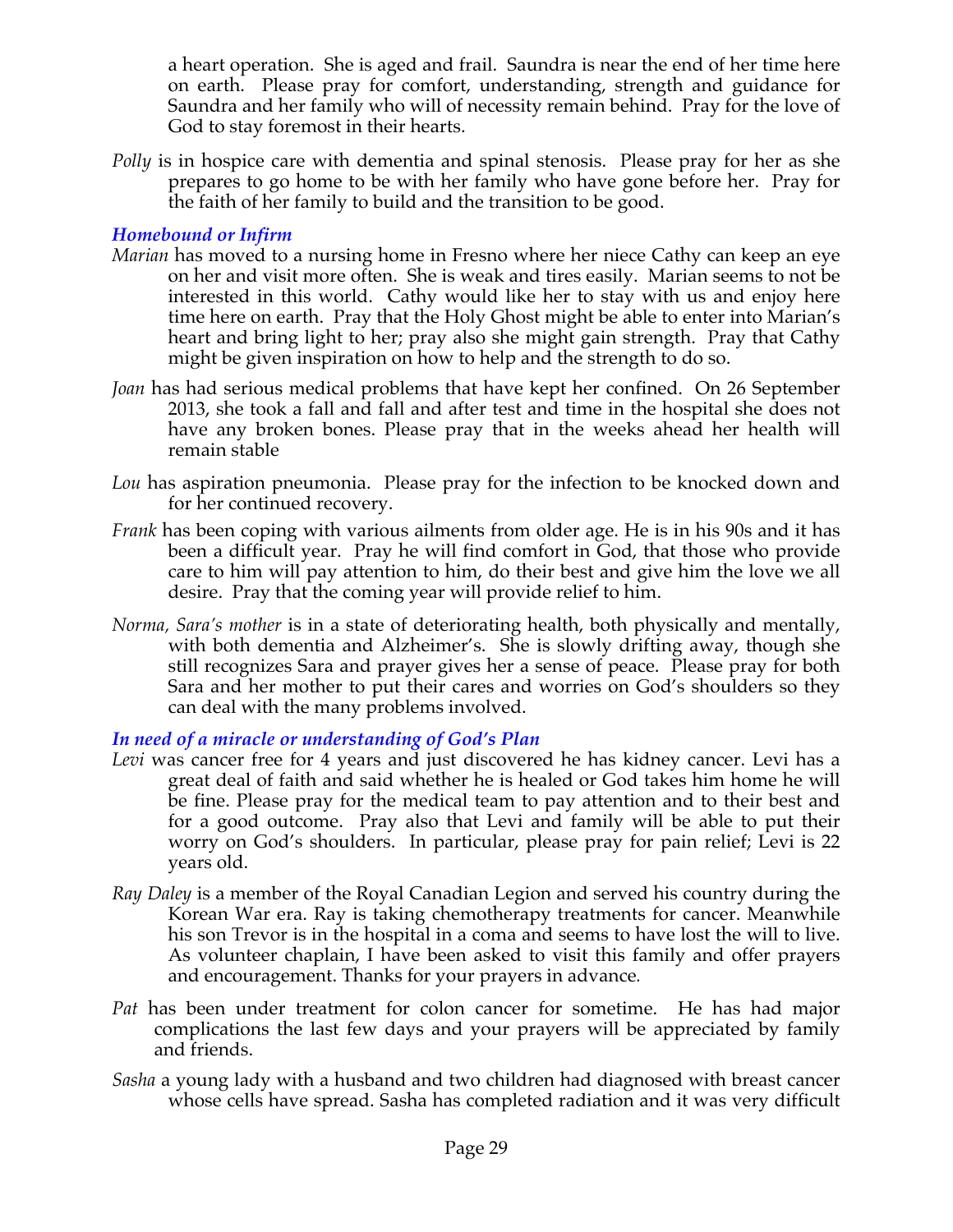on her. She has surgery sent for November and has they have discovered new tumors and the possibility of chemo again. She seems to be taking backward steps with her health. Her spirit is still strong and asks you continue to keep her in your prayers. Please pray for a miraculous remission; that her remaining time here on earth might be good. Help Sasha and her family, particularly her husband, put their trust in the Lord and let Him carry their worry. Sasha is grateful for all who pray for her and asks you continue to pray for her remaining time here on earth.

- *Dorothy* had pneumonia, on checking her lungs they found tumors which permeated the lung area. Further investigation found a primary site in the colon, with the lung being secondary. It would appear there is no viable treatment at this time. Please pray for a miraculous remission; that her remaining time here on earth might be good. Help Dorothy and her family put their trust in the Lord and let Him carry their worry.
- *Scott,* one of our Lord's ministers who collapsed a week ago and is in the ICU of a Medical Center since he had a pulmonary embolism, with a concurrent infection of several bacterial agents. He has stopped breathing on several occasions, and may have undergone brain damage. He currently is on DNR. Please pray for recovery so that he will continue to do his Lord's calling*.*
- *Becky* has fourth stage metastasized lung cancer and is not doing well with chemotherapy treatments. Please pray for Becky and her husband as they are together during this difficult time in their lives.
- *Larry Howes* suffered a fairly severe stroke. 4 December 2012, doctors replaced a valve in a shunt that had been put in about two weeks before, and Larry responded very well. He was able to go home.

Pray also for confidence in our Lord for Larry and his family. Larry needs a miracle, pray for one. Please.

- *Colleen* has been battling pancreatic cancer over the last year and it has now spread to one of her lungs. Please keep her and her family in your prayers.
- *Christine* has cancer of the colon, which spread to her liver; she is receiving chemotherapy and is having difficulty eating. Please pray for the medical team treating her to pay attention and do their very best; pray also for confidence in our Lord for Christine and her family.
- *Todd* and *Kenny* have both been fighting osteocarcinoma for over five years and have been told their time here on earth is nearing its end, absent a miracle from God. Both are ready to go home and leave the pain, but would like to stay. Please pray for them and their families.

#### *Surgery*

- *Mario* has early-diagnosed prostate cancer and will have surgery this week. Let us offering thanks for this early diagnosis. Please pray for the surgical team to pay attention and to their best and for a good outcome. Pray also Mario and his family will be able to put their worry on God's shoulders.
- *Priscilla* was released from the hospital and is now walking and without pain. She is waiting for doctors to come from the USA and will then have an operation. Pricilla and her family thank you for your prayers. Please pray for the surgical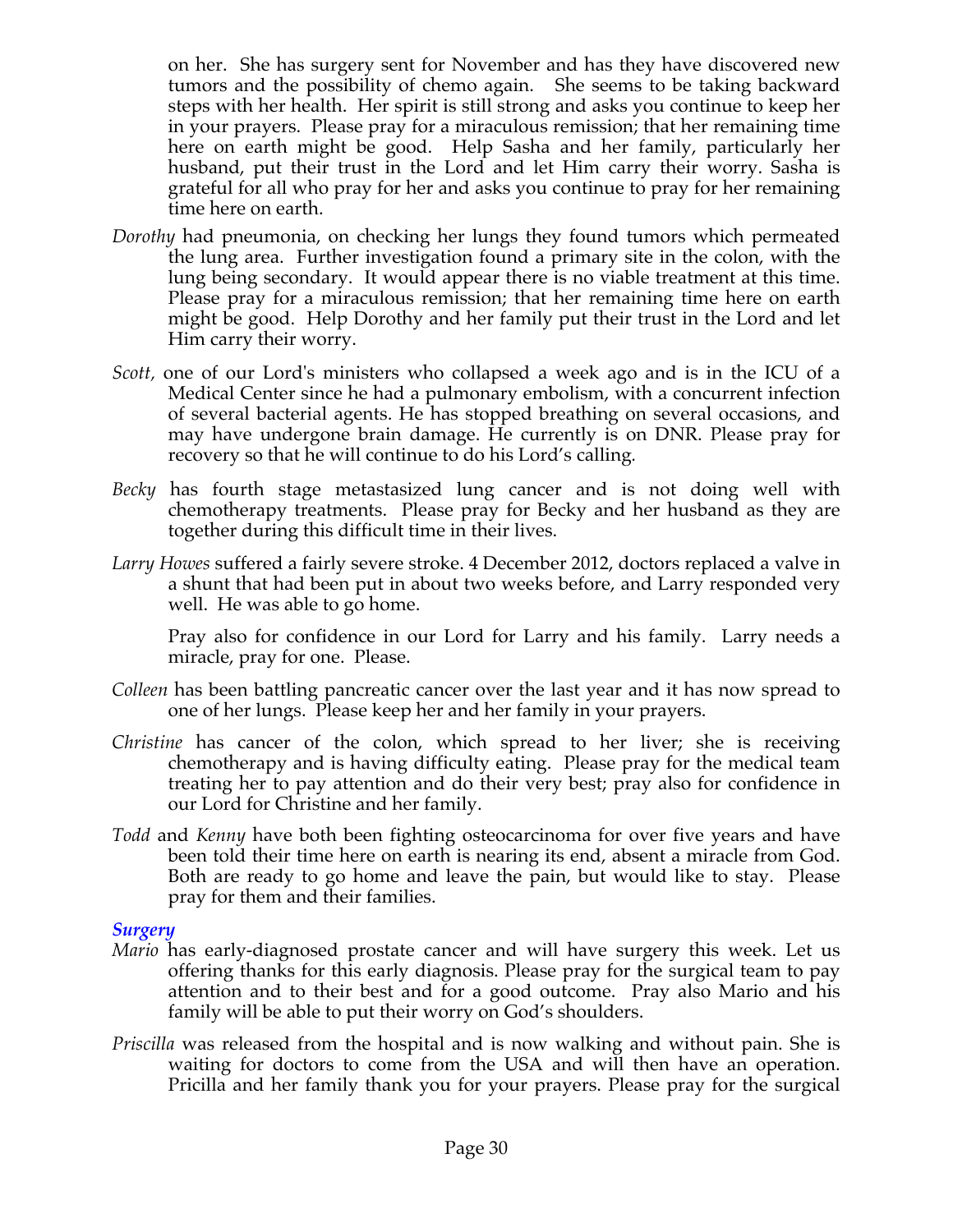team to pay attention and to their best and for a good outcome. Pray also Priscilla and her family will be able to put their worry on God's shoulders.

- *Dustin* who was injured in a work accident when stainless steel sheet metal fell on his right hand. His thumb was severely injured as some of the bones were crushed. Dustin will have surgery on Thursday 22 August 2013, to reconstruct and reset his thumb. They do not expect him to lose his thumb. Please pray for the surgical team to pay attention and to their best and for a good outcome. Pray also that Dustin and family will be able to put their worry on God's shoulders.
- *Jamil* was injured in a car accident. His nose was fractured and he will be operated on Thursday 22 August 2013.
- *John* will have a Vitrectomy; to address what seems a macular pucker, suck out some "gel" and thereby to marginally improve his vision in his left eye. This will be done on Friday 21 June 2013. He and his family will appreciate your prayers.
- *John* will undergo surgery on Friday 31 May 2013. It is anticipated he will spend an additional 10-12 days at the hospital and then 6 weeks in recovery at home. Please pray for the surgical team to pay attention and to their best and for a good outcome. Pray also that John and family will be able to put their worry on God's shoulders.
- *Dave Pressey*, a bishop with the Anglican Episcopal Church, one of our close fellow jurisdictions, had cataract surgery; his retina tore and he had emergency surgery on Memorial Day. He still has only very blurred in his eye and has headaches. Please pray for healing for his retina and for peace of mind for Dave and his family.
- *Eddie* has upcoming bladder surgery. Please pray for the surgical team to pay attention and to their best and for a good outcome. Pray also that Eddie and family will be able to put their worry on God's shoulders.

#### *Testing and Treatment*

- *Mark* had swelling and fluid buildup in his lungs. It appears things may be getting under control. He needs to use a Bi-Pap mask to breathe until his lungs clear and he hates it. Pray that he will be able to adapt so his lungs can clear. Please pray for peace of mind and trust in the Lord for Mark, as well as for his family, and for God's guidance for the medical people treating him that they might find the best course of treatment.
- *Penny's Mom is having an MRI on 18 November 2013, to explore a knot in her upper leg* that appeared after a procedure last week. An MRI gives her stress and claustrophobia and your prayers will be appreciated.
- *Brenda* is in the hospital because of bleeding on her brain. Please pray for peace of mind and trust in the Lord for Brenda, as well as for her family, and for God's guidance for the medical people treating her that they might find the best course of treatment.
- *Traci* underwent her one year endoscopy on Friday 15 November 2013. Tracy did well on 18 November 2013, with second endoscopy. Both biopsies the doctors feel will be alright. One more to go next week is a mammogram. She and her family will appreciate it if you will continue her in prayer.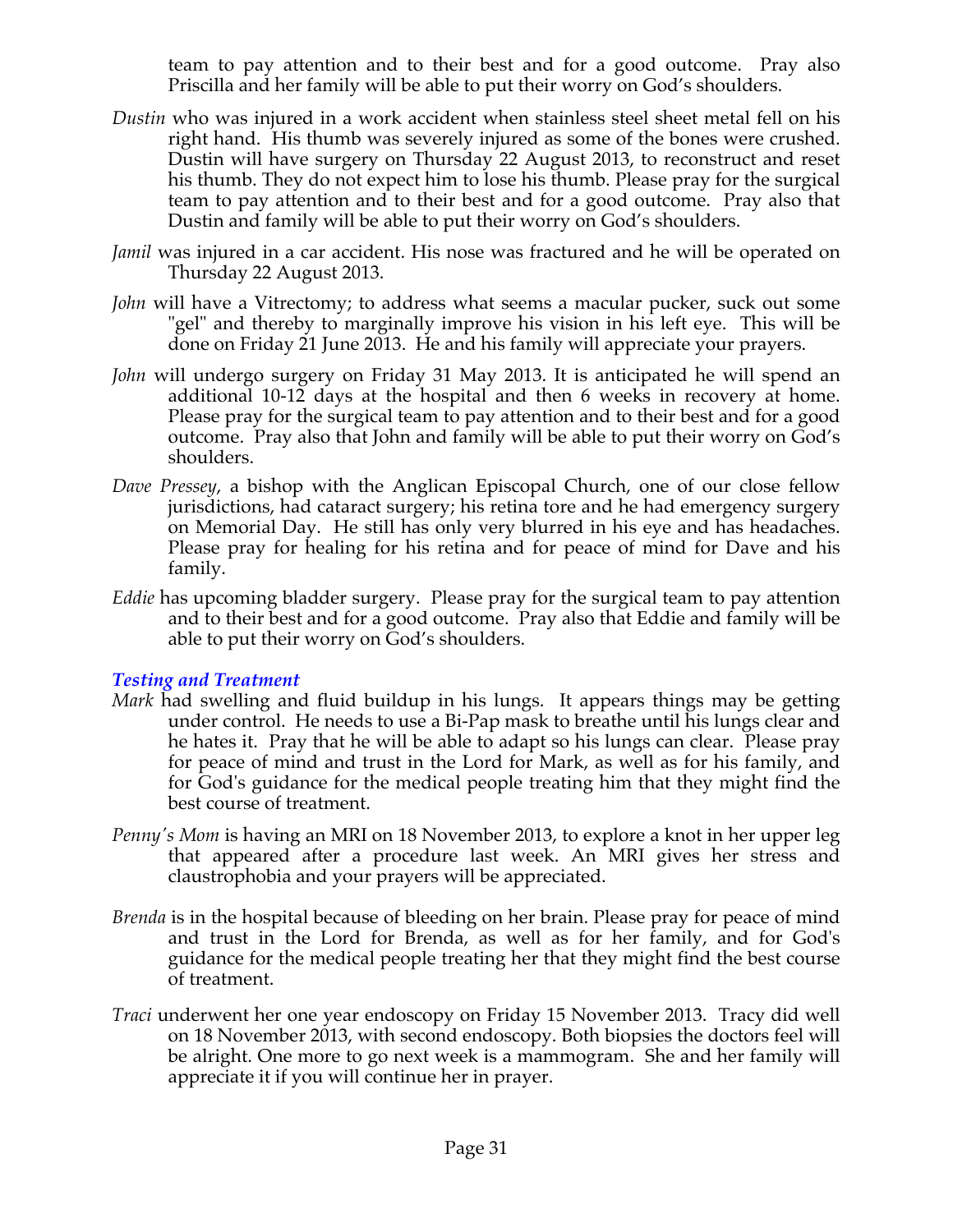- *Mackenzie* is a young girl with leukemia. Please pray for peace of mind and trust in the Lord for Mackenzie, as well as for her family, and for God's guidance for the medical people treating her that they might find the best course of treatment.
- *Anita* was operated on for an Adenoid Cystic Carcinoma tumors and has been in remission for sometime. After a biopsy of her left lung, three nodules were located in one lung and two in the other. She and her husband are traveling a long distance on 25 September 2013, with hopes of being admitted to a research study at a major hospital for Genome Mapping of Adenoid Cystic Carcinoma. Furthermore, Anita is scheduled for surgery on 30 September 2013. Please keep Anita and her family in prayer as they travel tomorrow and the week ahead.
- *Mack* has had diabetes most of his adult life. Circulation in his legs is very bad and doctors are considering amputation. Please pray his medication will help and he will not face amputation. Please pray for peace of mind and trust in the Lord for Mack and for God's guidance for the medical people treating him that they might find the best course of treatment.
- *Michael* has been diagnosed with lung cancer recently after making it through gastro intestinal cancer last year. Please pray for peace of mind and trust in the Lord for Michael and his wife Gayle; as well as for God's guidance for the medical people treating him that they might find the best course of treatment.
- *Ken Strauch* has been tired and is anemic, he had a colonoscopy which found a pair of polyps which were removed and are being tested. Just for good measure they found he has a hiatal hernia with ulcers, basically part of his stomach is pushed up into his esophagus and is bleeding from there. Sounds there may be surgery involved. Please pray for peace of mind and trust in the Lord for Ken and for God's guidance for the medical people treating him that they might find the best course of treatment.
- *Jo Ann* has been hospitalized for overstress, she was in the hospital with severe pancreatic pain. They found a blockage and medication has helped. Jo Ann has had some recent medical issues; appendicitis, a blood disease and more. It really seems like she has had about all she can deal with on her own now. Please pray that she might find a way to let God carry her worry and open her heart to Him and to her family; give her family the strength to help her in a manner which will be effective. Pray also for a complete and rapid recovery from her pancreas problem.
- *Adriano* is in the hospital due to high sugar and high blood pressure. He is very weak and will appreciate your prayers.
- *Heather* recently found out she has cancer. Please pray for peace of mind for her and for the medical team treating her will be guided to the right solution.
- *Jim* has had an aneurism and blood clots. Pray that healing will come.
- *Bob* has experienced several Transient Ischemic Attacks<sup>5</sup> (TIA) recently. Please pray for peace of mind and trust in the Lord for Bob and for God's guidance for the

 $5$  A transient ischemic attack (TIA) is a transient episode of neurologic dysfunction caused by ischemia (loss of blood flow) – either focal brain, spinal cord or retinal – without acute infarction (tissue death).

TIAs have the same underlying cause as strokes: a disruption of cerebral blood flow (CBF), and are frequently referred to as mini-strokes. TIAs and strokes cause the same symptoms, such as contralateral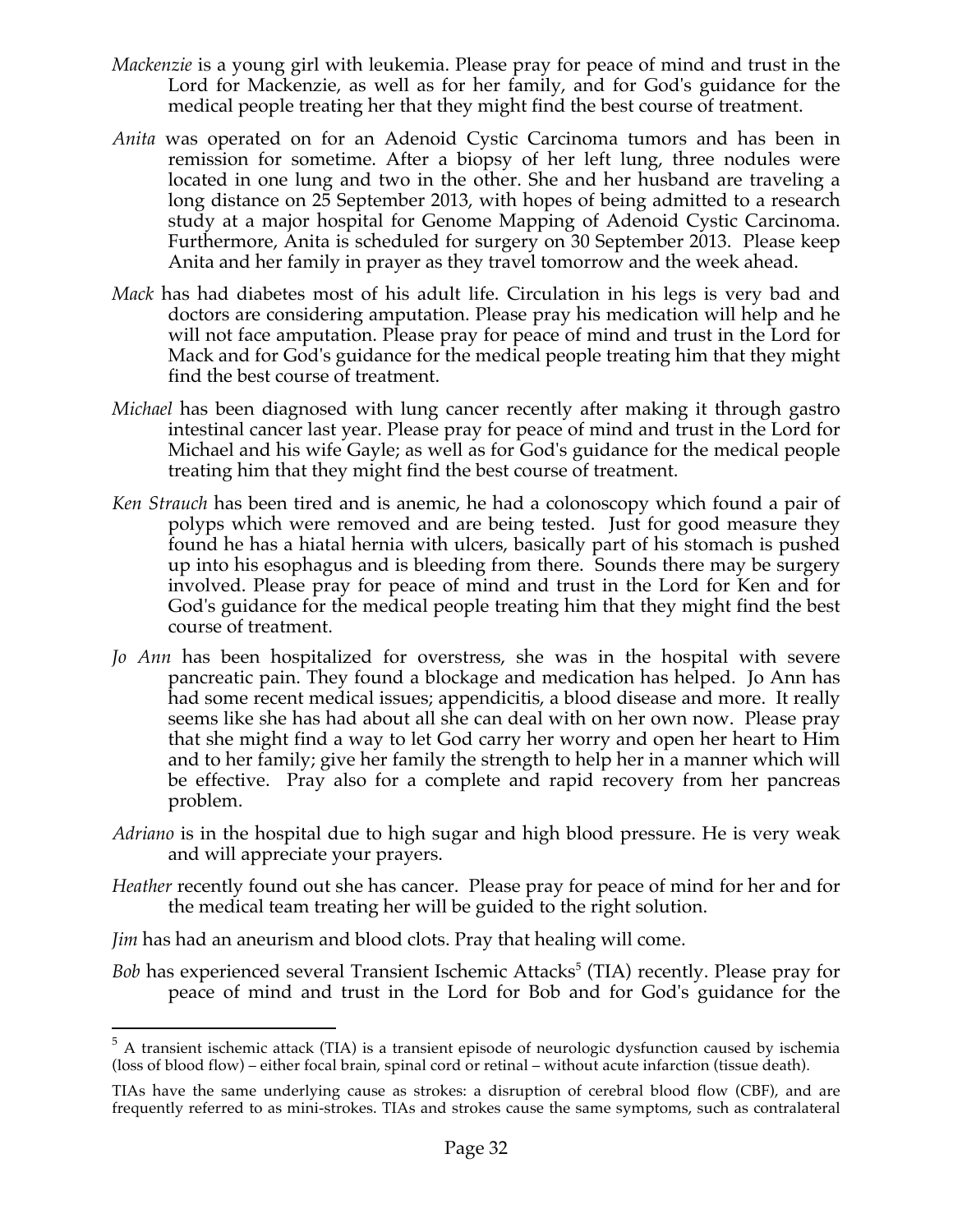medical people treating him that they might find out the source of the problem and best course of treatment.

- *Laurie* has been ill for two years and was admitted to the Emergency Room the night of 23 July 2013, for dehydration. She received a CAT scan, which turned up a spot on her lung. Laurie is an oncology nurse and fears the worst. She has had numerous tests and the Physicians think it would be too risky to operate. Some other problems have been discovered and it is hopeful that new medicine will give her healing. Please continue Laurie in Prayer. Please pray for peace of mind for Laurie and for God's guidance for the medical people treating her that they might find out the source of the problem and best course of treatment
- *Mark Wilson* was hospitalized with stomach problems. They turned out to be a set of very bad ulcers, for which he is grateful as they are eminently treatable. He is out of the hospital and recovering. Please give thanks for the good result and pray he will be able to follow the medical advice.
- *Georgia* has liver and pancreatic cancer. The doctors are evaluating whether to do surgery and how to tackle the disease. Georgia is a faithful Christian and she will appreciate your prayers. Pray for God's guidance for the medical people treating her that they might find out the source of the problem and best course of treatment. Pray also for peace of mind and trust in God for Georgia and her family.
- *Lana's* doctor found something on her lymph nodes and ovaries. Pray for God's guidance for the medical people treating her that they might find out the source of the problem and best course of treatment. Pray also for peace of mind and trust in God for Lana and her family.
- *Sarah* wife of Rev Geordie (AOC UK) has been treating for ovarian cancer. The chemotherapy drugs she haw been taking do not seem to be reducing the cancer cells the way it was hoped. She is going to stop taking them until January 2014; when they will start with new drugs. It is hoped that will shock the cancer into remission. In the meantime, she will be taking Avocet should keep the cells from increasing or multiplying. She will continue building fluid in her abdominal area which will have to be drained. This is turning into a lifetime of treatment kind of thing, rather than a one shot deal. This has been a difficult surprise for Sarah, but she is adjusting very well with God's help. There are a number of drug combinations to try, but she has hard road ahead. Please pray this new plan for chemotherapy will work and Sarah can tolerate the treatment. Sarah and Geordie both trust all will work out in the end and ask God's help for the interim. They ask He guide them and the medical team treating Sarah and that the team pay attention and do their very best. They both ask you pray they will be able to let God carry all their worry.

#### *Healing*

*Brian* finished the chemotherapy and final radiation treatment for his upper lung and bronchial area cancer. A biopsy and CAT Scan the week of 9 September 2013, turned out to be a re-occurrence of the cancer in a slightly different location. He

paralysis (opposite side of body from affected brain hemisphere) or sudden weakness or numbness. A TIA may cause sudden dimming or loss of vision (amaurosis fugax), aphasia, slurred speech (dysarthria) and mental confusion. But unlike a stroke, the symptoms of a TIA can resolve within a few minutes or 24 hours. Brain injury may still occur in a TIA lasting only a few minutes. Having a TIA is a risk factor for eventually having a stroke or a silent stroke.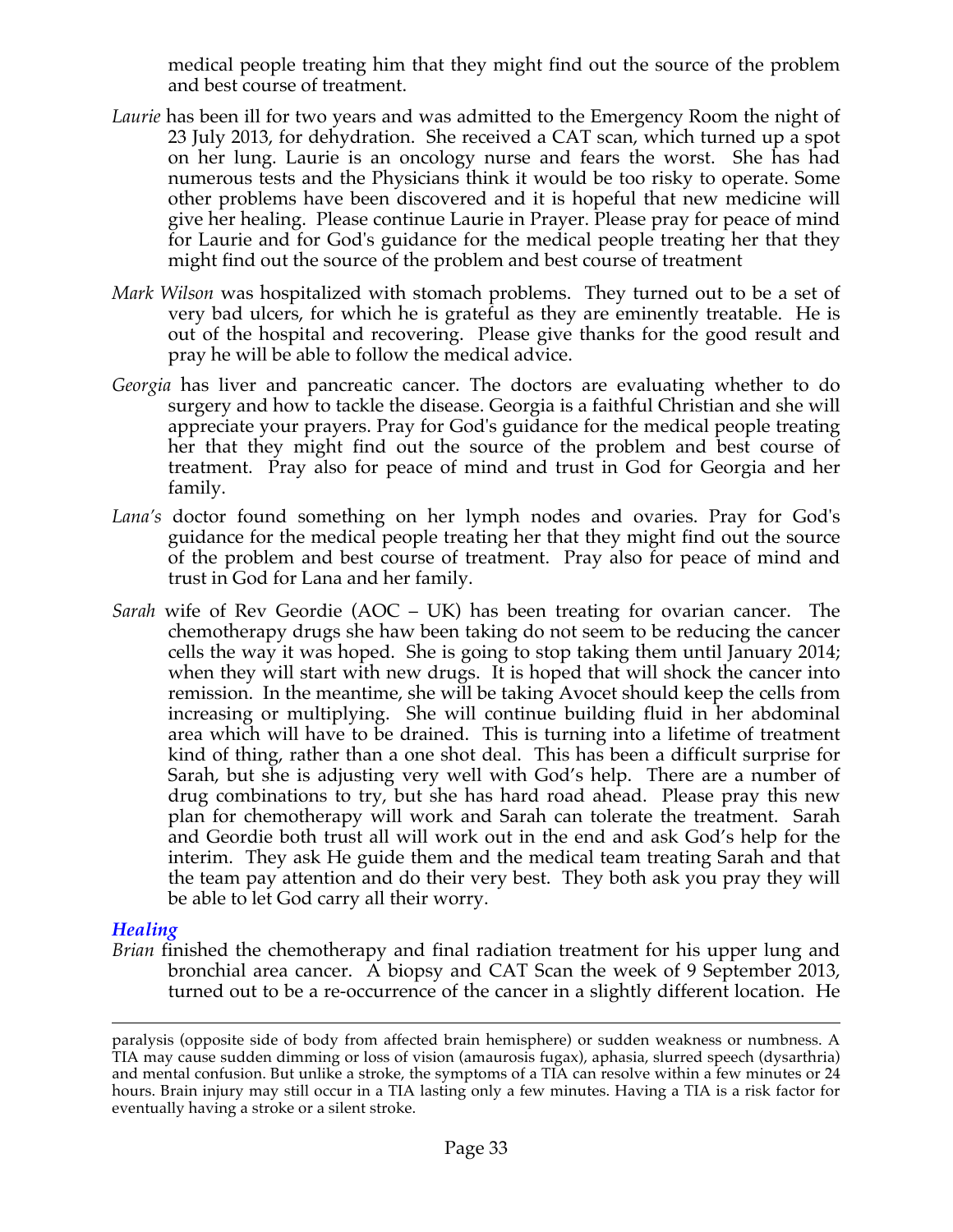cannot have any more radiation, but is on a course of a different chemotherapy, one week on, three weeks off and repeat. He made it through the fourth week of treatment, one on, two off; Brian asks we pray for strength to undergo the new process. He is weak and tired; his spirit remains high. Please also pray Brian will rest and not over extend himself. Please pray for peace of mind and trust in God for Brian and his new wife Mel, so he can rest and gain strength; pray for the medical team treating him to continue to pay close attention and do their very best; pray also he can quit smoking NOW.

- *Mary Thornell* had surgery on 30 October 2013, at the Riverside Community Hospital to remove a huge mass along with about ½ her colon and part of her lower bowel. The masses appear to have been malignant, so that will have to be taken into account. She went home, then an infection set in and she was readmitted to excise the infected area and should be going home in the next day or so. There is a lot of treatment and recovery ahead. She is home now where she can rest and gain strength, so that is wonderful. Pray for strength and guidance for Mary as she works hard at recovery. Pray for peace of mind for Mary and her husband Jim, as well as daughter Janice and son Jimmy, she begins her recovery. Please pray also for a full and rapid recovery.
- *Luis Martinez* had a heart attack on 1 November 2013. It appears there may be valve or blockage issues, so they ask that you pray for guidance for the medical team treating him. Please pray for proper treatment, full recovery and peace of mind for Luis, as well as for trust in the Lord for him and his wife Selma, and the rest of the family.
- *Alwin Jack* has had a stroke and recently has had a relapse. Please pray for those who treat Alwin that they might chose the best possible treatment and pray for peace of mind for Alwin during the recovery phase.
- *Jere Wolf*, Melanie Zimmer's dad had bacterial pneumonia, which him to go into congestive heart failure. An echocardiogram indicates his aortic valve is narrowed and needs replaced as they say a 1mm narrowing is cause for replacement and he is at 8mm and if it does not get replaced (in California) the vicious cycle of congestive heart failure (CHF) will repeat itself. The doctor also said that the CHF could have made it look as though he had a heart attack, but they think he just went into CHF. His heart function is at 30% down 10% from a few months back. An ultrasound of his remaining kidney shows a cyst. The greatest news is that all the doctors agree that he can fly home, as at first they were saying we would need to drive back and with the stops needed to prevent blood clots it would have taken at least 6 days so the news is good. Thanks again for sharing your prayers with us.
- *Sylvia Lee,* Sandra Lee's mother, had been suffering from undiagnosed kidney failure; doctors finally figured out what the problem was and offered her "hospice care", a second opinion suggested dialysis. She is now starting dialysis. Please pray for strength and vitality to return to her and for peace of mind for Sylvia and her family, as well as their continued faith and in God as the Great Physician. They pray for help to listen to God's voice and guidance through this journey together.
- *Carolyn* has Multiple Sclerosis with complications. Pray Carolyn and her children will be close to our Lord Jesus Christ as they and family members help to ease the problems.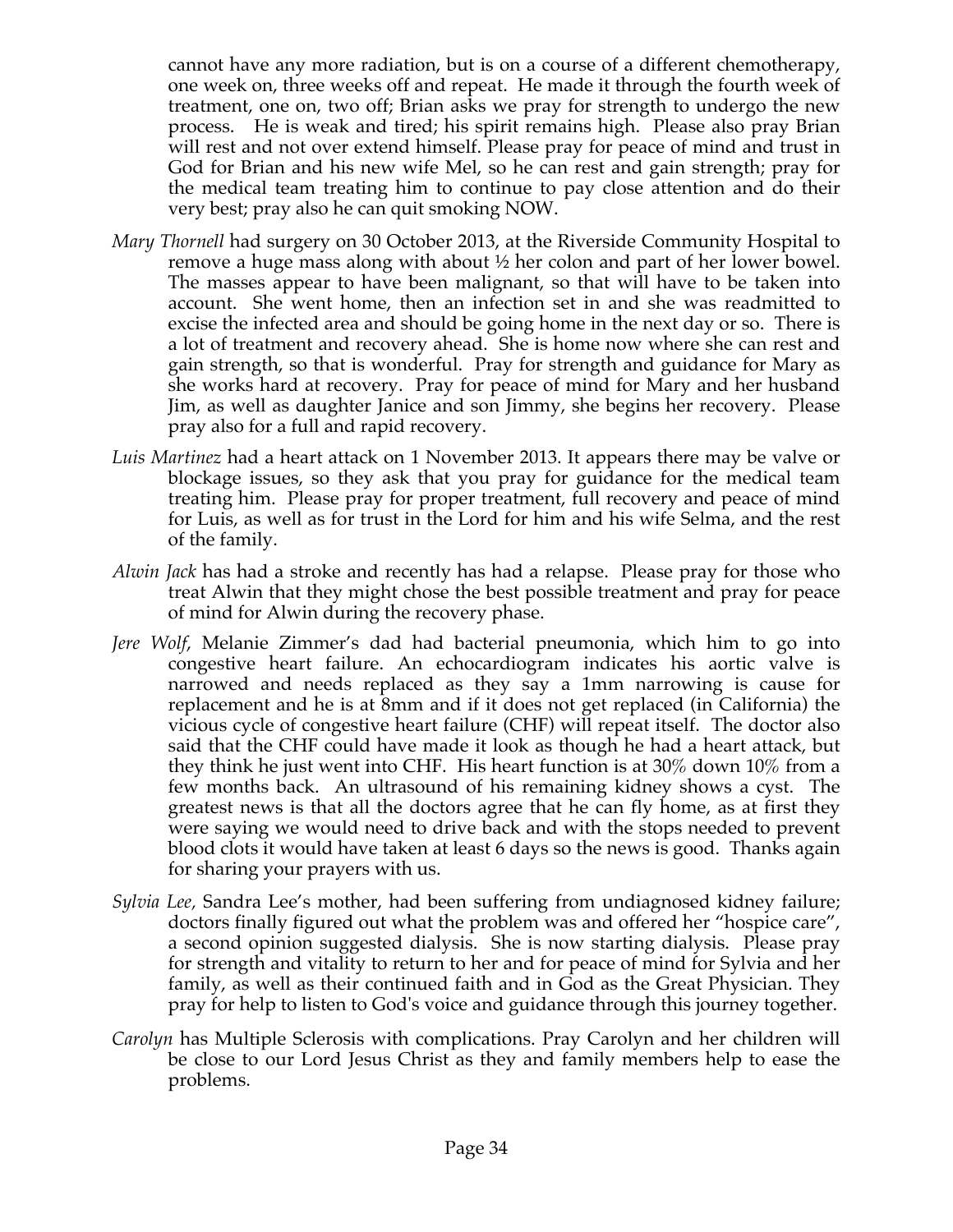- *Jeong* was in an auto accident and sustained a serious back injury. Please pray for a full and rapid recovery.
- *Dale* was hospitalized Sunday 25 August 2013, after a heart attack. Please pray for guidance for the medical team treating him and for peace of mind for Dale and his family.
- *Gil Garcia* developed a bed sore which precludes sitting and is now confined to his bed. Gil has very smooth and delicate skin, please pray for a rapid healing of the sore so he can get out of bed and move around in his chair. Gil spent almost a year in the hospital the last time this happened. His faith and his attitude are almost beyond belief, he is an example to us all. But, we pray this time he will heal quickly. Pray also for his lovely wife Mary who takes care of him. Pray for both of them also for strength to deal with the loss of their son Bernie.
- *Bill* had malignant growth removed from a lip last month and seems to be experiencing a re-growth of the cancer. He asks your prayer for the medical team treating him and for peace of mind for himself.
- *Sarah* has been released after several days in the hospital because of her low sodium. Pray she will continue to heal.
- *Hank* has osteoporosis, which has caused him a great deal of pain and inconvenience in the past few years. Pray for his healing and that his medical bills will be met.
- *Evelyn is* an elderly woman who has had problems with her eyes and is now blind. It appears some sight will return shortly, pray for that to happen!
- *Joanne* has begun kidney dialysis as a result of kidney failure due to extensive chemotherapy. Additionally she cares for an adopted drug addicted baby who is now nine years old. Please pray for her to keep her faith, to let the Lord carry her worry and concern and to give her strength. Pray also for those treating her that they might pay attention and do their best.
- *Mr. N. Anand* is in the hospital and is seriously ill. He is being encouraged to pray for repentance of his sins and to depend upon our dependable God for a cure and recovery of his health. Pray that he will be a strong witness for Christ.
- *Jacob* has been going through some dental procedures and has some pain and aggravation with the numbness. Please pray for comfort and strength for him, as well as for guidance for the medical team treating him that they might pay attention and do their best.
- *Jean* fell and broke her ankle in three places. She will be in the hospital for rehabilitation for the next 6 weeks. Please pray for comfort and strength for her, as well as for guidance for the medical team treating her that they might pay attention and do their best.
- *Bud and his wife* for their continued welfare and enthusiasm. Bud has been advised of an aneurism in his heart of a size not mandating immediate surgery. This comes at a time when he has sole care of his wife who recently broke two vertebrae and thereafter sustained pneumonia.
- *Virginia* has Sinus and Allergy problems giving her severe problems. Pray that the Doctor will discover why it continues and find a cure.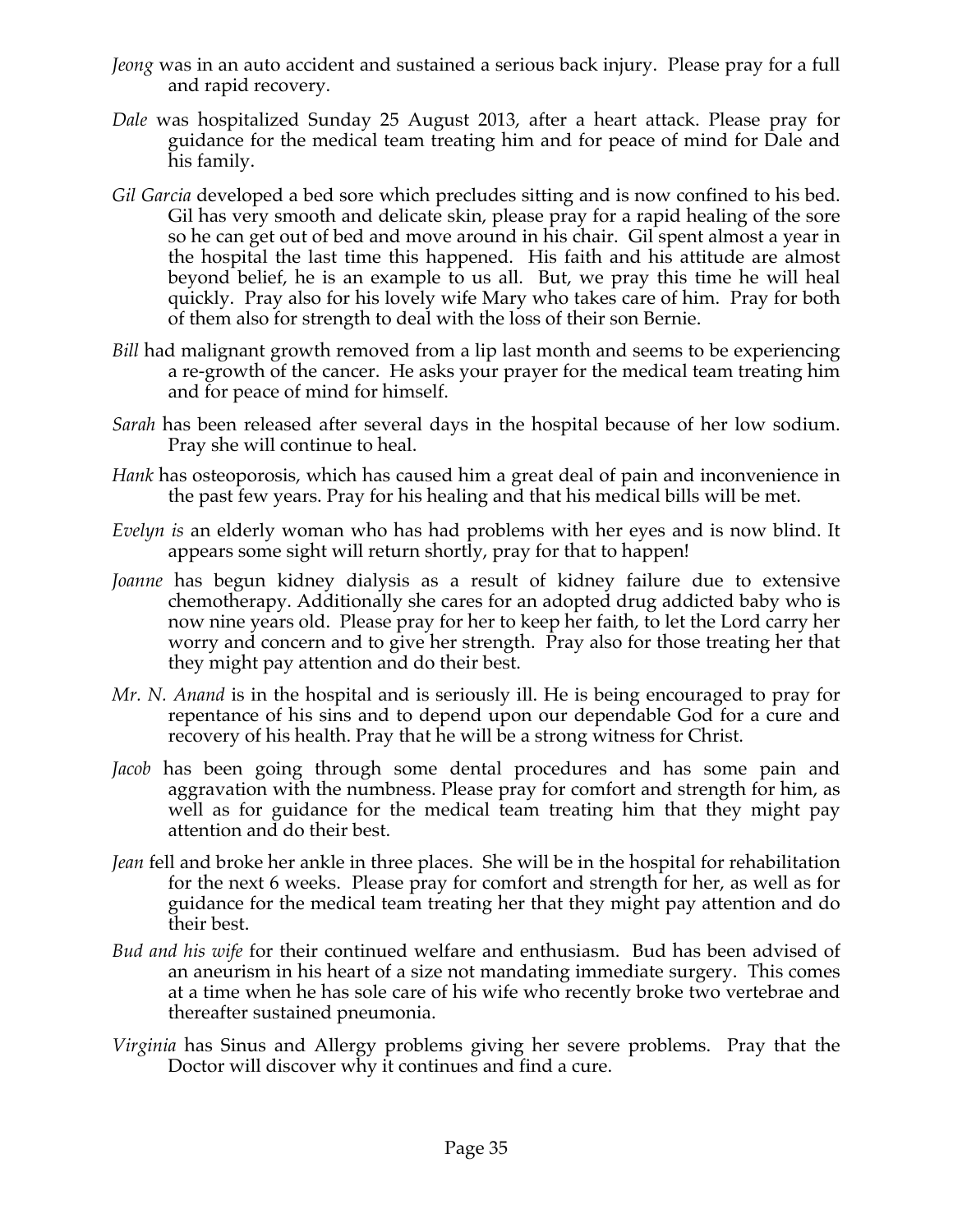- *Steve Thornell* had a brain aneurysm which was found before it burst. He is home from the hospital and working hard on recovery. He lacks energy from seven days in the hospital. His doctor told him he has to make serious life changes. One of the two main arteries in the back of the head is now completely closed. He must take blood thinners, he has thick blood and recent chemotherapy made it worse. Steve has always operated at 110 percent, he needs help to slow down. Please pray for trust in the Lord and a full and rapid recovery. Pray for peace of mind for Steve and his family.
- *Arlen* is receiving treatment for lung cancer and recently experienced a ruptured colon during treatment. She is alone in Oregon but does have a friend who has traveled a great distance to be at her side. Please pray for guidance for the medical team treating her and for strength and trust for Arlen.
- *Oscar* discovered some time ago he had blood clots in his leg and lung. He has been treated for them and has not been cured. He now will be facing surgery. Please keep him in your prayers.
- *Angela* had an ischemic stroke (clot). Please pray for guidance for the medical team treating her and for strength and trust for Angela. Please pray also that she and her family might put their worries on our Lord's back so she can work hard towards recovery.
- *Nora* had a stroke mid February 2013. Please pray for guidance for the medical team treating her and for strength and trust for Nora. Please pray also that she and her family might put their worries on our Lord's back so she can work hard towards recovery.
- *Linda* has been hospitalized for several days with a gastrointestinal problem. Please pray for guidance for the medical team treating her and for strength and trust for Linda.
- *Dester* is suffering from unknown skin and diseases. Please guide the medical team treating him to find out what the problem is and cure it. Pray also for Dester to trust in the Lord.
- *Lee* has Arterial Fibrillation; the medical people are not sure how to help her. Please pray for guidance for the team treating her and for Lee and her family to make the right decisions regarding treatment..
- *Nell* recently adopted two children and has just been diagnosed with multiple myeloma.
- *Sarah* is recovering from a stroke, but fell and broke bones. Please pray for her peace of mind and rapid and full recovery. Pray for trust in God for her and her family.
- *Mary Lou* has been suffering with seizures. She was in the hospital with a 24 hour monitor and is being sent home from the hospital with two medications and orders to return in 2 months for another MRI to review whatever is going on in her brain. Please pray for guidance for the medical people treating her, as well as peace of mind and trust in God for her and her family.
- *Kathleen* has spent the last two weeks in the hospital. She has been diagnosed with colitis, shingles and possibly colon cancer. Pray she will be comfortable and begin to heal.
- *Rachel* has Mitochondrial Myopathy. This is a hereditary disease of the muscles and they do not have a cure for it. Part of her pain is her family does not believe she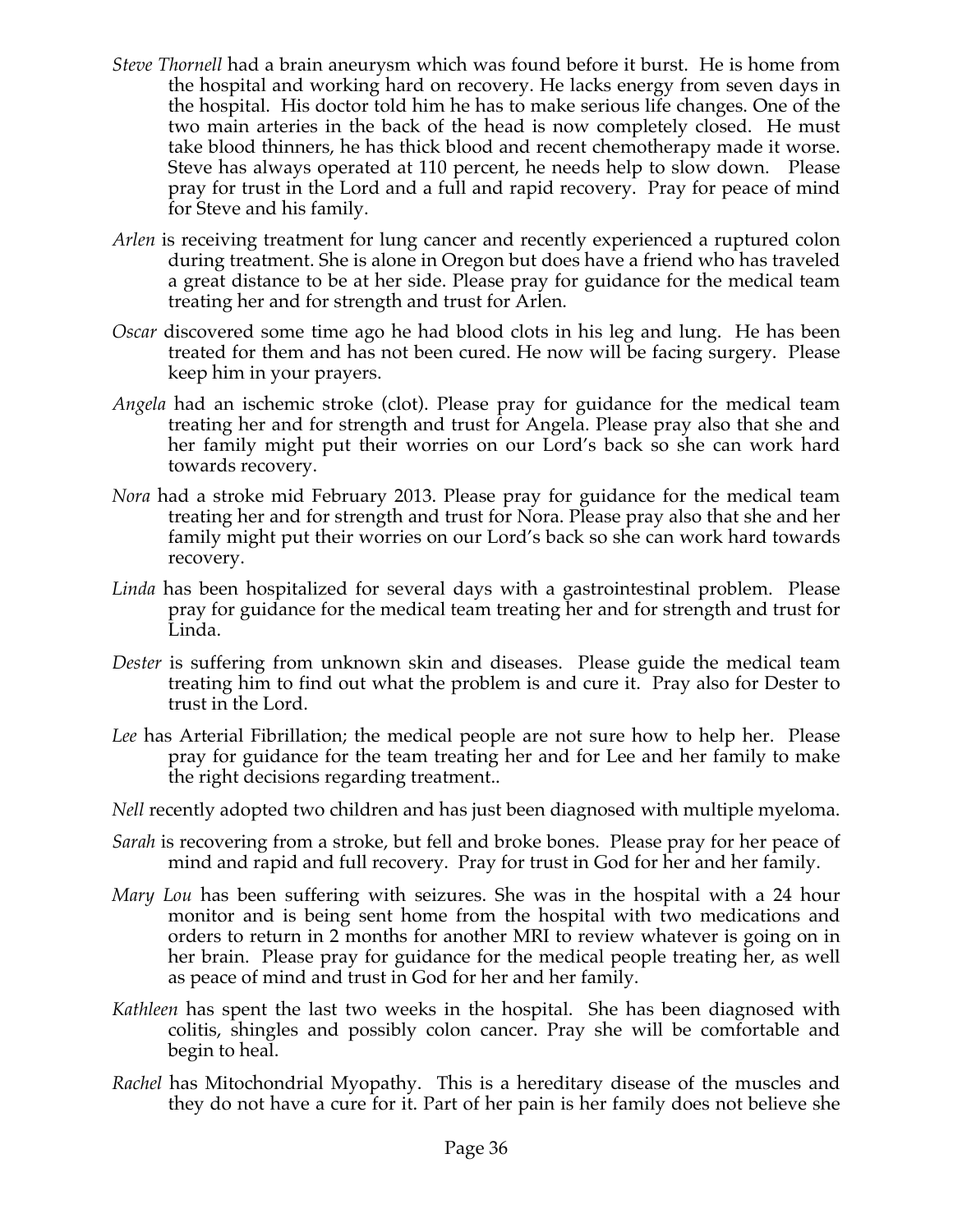is indeed ill, as she appears to be just fine. Please pray her family will learn the truth and be supportive of her; pray also the medical people treating her will find the right measures to minimize the disease. Most particularly pray for Rachel's trust in God.

- *Nicolas* is in the hospital with serious symptoms of a heart disorder. Please pray for peace of mind for him and guidance for the medical team looking for the cause and cure.
- *Mrs. Baek* an elderly women fell and injured her spine. Doctors cannot repair the spinal injury due to her age. She fell again the morning of 12 December 2012, breaking her collar bone which is also untreatable. Mrs. Baek is in severe pain and will appreciate your prayers.
- *Juanita* is a young girl who was in a coma because of a blood disease. She has not come out and is gaining strength. They are awaiting results from blood samples. Her family thanks you for your prayers and asks that you continue.
- *Barbara* had a accident while cooking and the pressure cooker blew up in her face, causing second and third degree burns over her face and upper body. Because of this she has incurred kidney problems and may need a transplant.
- *George* had foot surgery. Please give thanks for the surgery and pray for a full and rapid recovery.
- *Nellie* is in the emergency room of a hospital in a great deal of pain. Please pray for peace of mind for her and guidance for the medical team looking for the cause and cure.
- *Lauralee Meade* underwent a lumpectomy on Friday after Thanksgiving. A further anomaly has been discovered and she had additional preventative radiation treatment. Please pray for a complete remission of the cancer. Pray also Lauralee will maintain her great attitude and trust in God.
- *Kevin Gerhart* discovered cancer on his neck. He underwent radiation and chemotherapy. Please pray for the medical team treating Kevin that they might pay attention, do their very best and find the source; that the treatment might be successful and he might live a long and healthy life to His honor and glory. Pray also for trust in God and peace of mind for Kevin, his wife and family.
- *Bill, Sara's husband,* had a third abdominal surgery on 22 November 2011, to remove a tumor. Bill is doing better keeping the doctor's instructions, for which we are all grateful, including taking chemotherapy once a day for two more years. He has radically decreased the consumption of alcohol and eating at least mostly properly. Please pray for help for him to continue do all this. Please pray also that Bill might turn his heart outward to help those around him, as well as live a long and healthy life to the honor and glory of God. Pray also for peace of mind for Bill and his wife Sara.
- *Kay Denton* (Mrs. Kay) has had a chest infection, perhaps viral, but seems to be getting better. She actually sent an iMessage last week, but did not hang around for a response a minute later! Please pray for continued peace of mind for Mrs. Kay and her family. Give thanks for her trust in the Lord and her positive attitude.
- *Matt Alcantara*, age 15, has Osteosarcoma (bone cancer), a very rare and often lethal form of cancer with limited treatment options. This is a disease that is about 90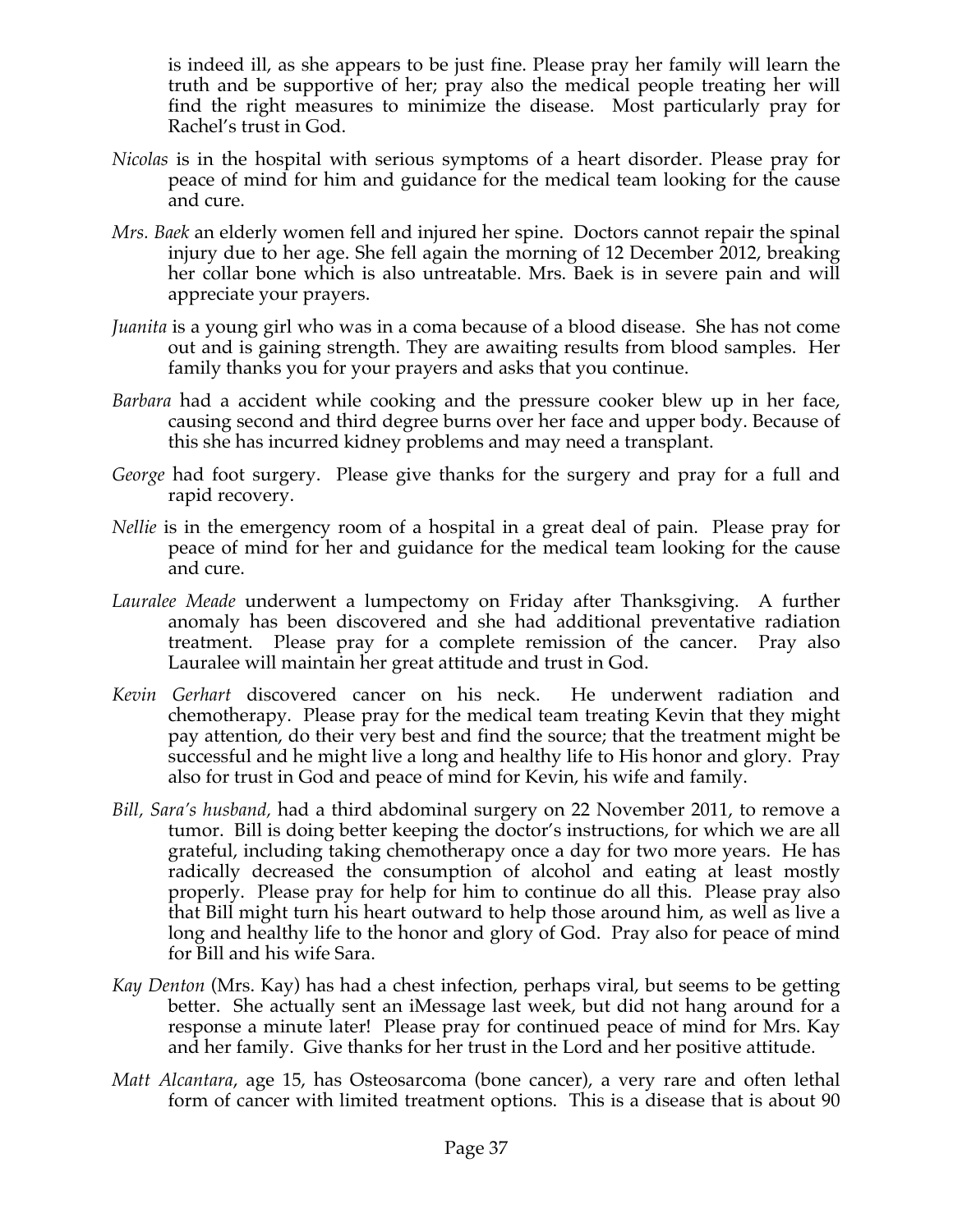percent fatal in a couple of years. He has no hip joint on one side, but he walks and swims! Courage? Guts? You bet! Please also give thanks for the great faith of Matt and his entire family. Their faith and trust is a wonderful example for each and every one of us. But, now is not the time to stop praying. Actually, it never is the time to stop praying!

- *Judith Clingwall*, is afflicted with Multiple Sclerosis (MS). She is currently in Laurel Place, an extended care facility in Surrey, British Columbia. Judith's condition has worsened recently. Please pray for her to take an active part in her own life, for her strength, peace of mind, trust in God and remission of the disease so she might return home to her family. Pray also for strength for her husband Martin as he deals with all the problems and stress of Judith's situation.
- *Vince (age 15),* reoccurrence of Osteosarcoma, recent testing found a nickel sized tumor in his lungs. The doctors are consulting with a specialist in Houston. Please pray for guidance for the medical team and for peace of mind for Vince and his family.

#### *Thanksgiving and Continued Healing*

- *Otto* had massive blood clots in both lungs and a smaller one in one of his legs, treatment worked and he is recovering at home, he tires and is still on medication, but able to sleep and be free from hospital routines. His family and friends thank you for your prayers. Please pray for peace of mind and trust in the Lord for Otto, as well as for his family, and for continued recovery.
- Please join together in thanking the Lord for strengthening *Christopher*, a young man with psychological problems who departed meds to a bad effect, for his maintaining healthy discipline the last six months, and join together in praying that he continue to be infused with strength and rationality.
- *Pat* underwent successful major heart surgery on 25 September 2013. Please give thanks for the successful outcome and pray for continued healing and a complete recovery for Pat.
- *Jane*, US Army Korea, had a tumor. She returned to the CONUS, underwent five hours of surgery which went exceedingly well. The tumor came out completely, on the surface it appears non-malignant, testing will be done to confirm. Please give thanks for the surgical team doing a great job and the great result. Pray for a complete recovery for Jane.
- *Kathy Cardin* had successful surgery on 2 August 2013, to remove a cyst on her liver; now she has chest fluid pooling. Please give thanks for the great result and pray for the chest issue to clear up and continued healing.
- *Dennis* has heart problems; now the medical people treating him discovered a large mass on his liver which turned out to be a cyst, just like Kathy above! Please give thanks for this great development and pray for peace of mind and trust in the Lord for Dennis and for God's guidance for the medical people treating him that the contemplated surgery might go well.
- *Dwight* had major oral surgery, for which he gives thanks. He is recovering slowly and asks your prayers to speed the process.
- *Joyce* broke her left leg and sprained her right foot in a fall and had surgery the morning of 24 July 2013. She asks you to give thanks for the surgery having gone well and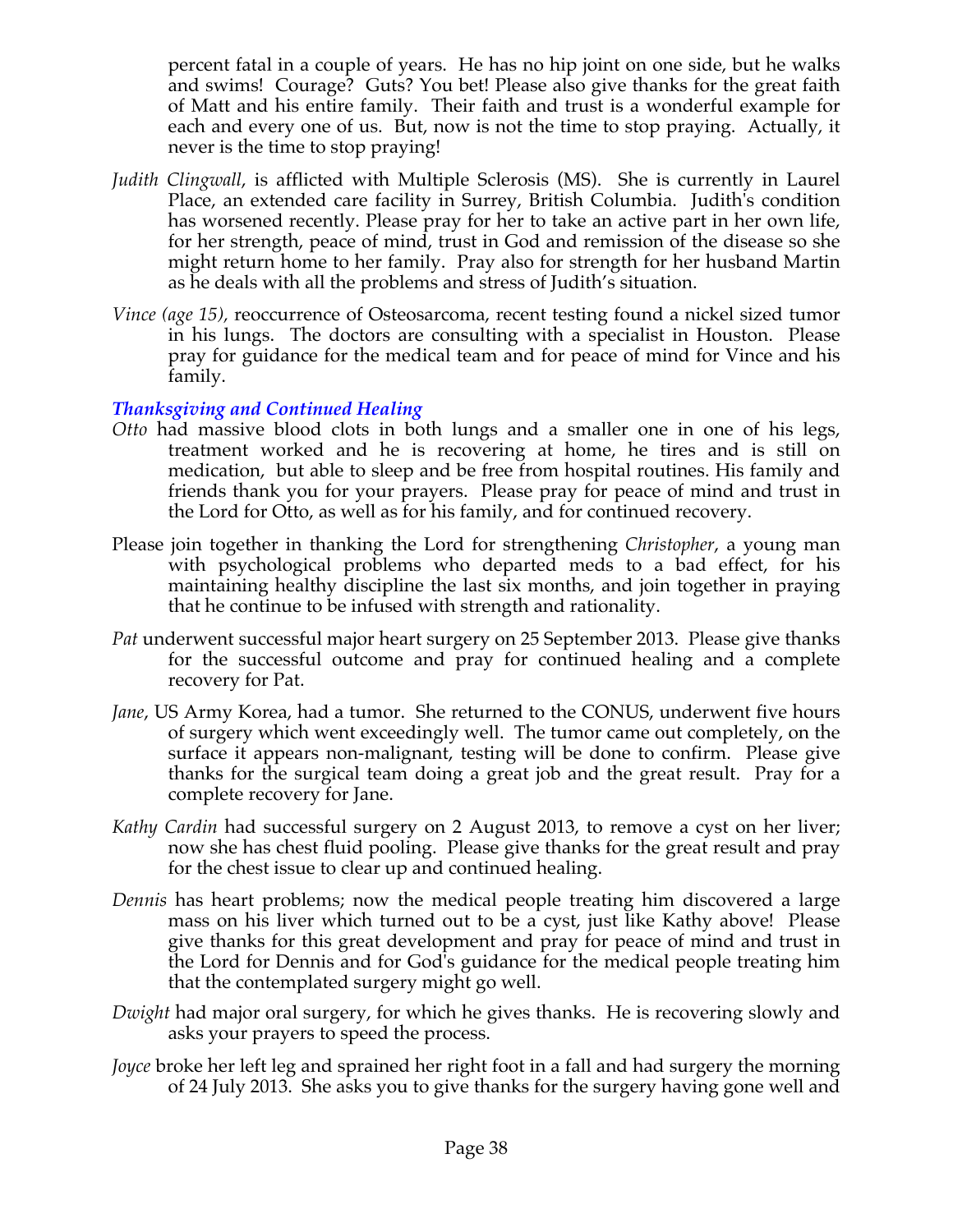asks you also pray for her continued healing, she will be spending several weeks her right leg in a walking boot and several months with her left leg in a cast.

- *Mike* was very ill in hospital. He is doing much better now and his family asks you to give thanks for the miraculous recovery. Mike is a veteran who has served his country when she called. Please pray he will open his heart to God so He can make Mike's crooked road straight and pull him towards the summit rather than to the pit.
- *James* had surgery the morning of 4 April 2013 at Cancer Treatment Centers of America which appears to have gone well. The pathology report found the high grade carcinoma cancer was confined to the bladder. There was no sign of cancer in surrounding areas, tissues, organs, etc. The Sovereign King of heaven and earth has blessed Jim immensely; he will not have to endure chemo or radiation, he will continue with various tests and see the physicians. Please give thanks for the good result and the work of the surgical team paying attention and doing their very best. Pray for James' continued recovery and for him and his wife Dawn to be able to put their worry and concern on His Back.
- *Jeff* had successful surgery on Monday 4 March 2013, at Vanderbilt Medical Center to remove his esophagus as the doctors felt this is the only remedy for precancerous and cancerous cells in his esophagus and stomach. Please give thanks for the successful surgery and pray that his pain level will go down and he will recover quickly. Pray for Jeff and his family to keep their faith in God and let him carry their worries.

*Rick* is recovering from hip replacement surgery in the middle of February 2013.

- *Buzz Baron* had C5-6 surgery the morning of 3 March 2013, which went well. Please give thanks for the surgical team paying attention and doing their best and for a good result; pray also for a full and rapid recovery.
- *Karen* had surgery the afternoon of 1 March 2013 to remove a spot on her lung; the surgery went well and the spot was benign. Please give thanks for the great result. Pray also for continued trust in God and peace of mind for Karen, as well as a rapid recovery.
- *Dick*'s left arm was amputated after treating for Merkel Cell carcinoma over a year. He is now believed to be cancer free and is waiting to be fitted with an artificial arm. Please join Dick and his family in giving thanks to Our Lord Jesus Christ for his recovery as well as for their trust in God.
- *Traci* had surgery colon cancer on 27 December 2012. The surgery went very well and she appears to be cancer free. But, she had a pulmonary embolism and another clot in the artery to the spleen which will keep her in the hospital for at least several days. Traci is beginning to be weary of her medical situation. Please pray that she will not become despondent. Pray that she will open her heart to God's Grace that He might enter in to her heart and strengthen her.
- *Bob Smouse* had shoulder surgery on 28 November 2012. He would appreciate your thanksgiving prayers. While the surgery apparently went well, he is still in pain and would also appreciate prayers for continued healing and the pain to subside. He promises to work very hard on recovery therapy.
- *Carol Stone*, the sweet wife of Mike Stone, recovered far better than expected from a severe brain bleed, but fell recently and broke her hip.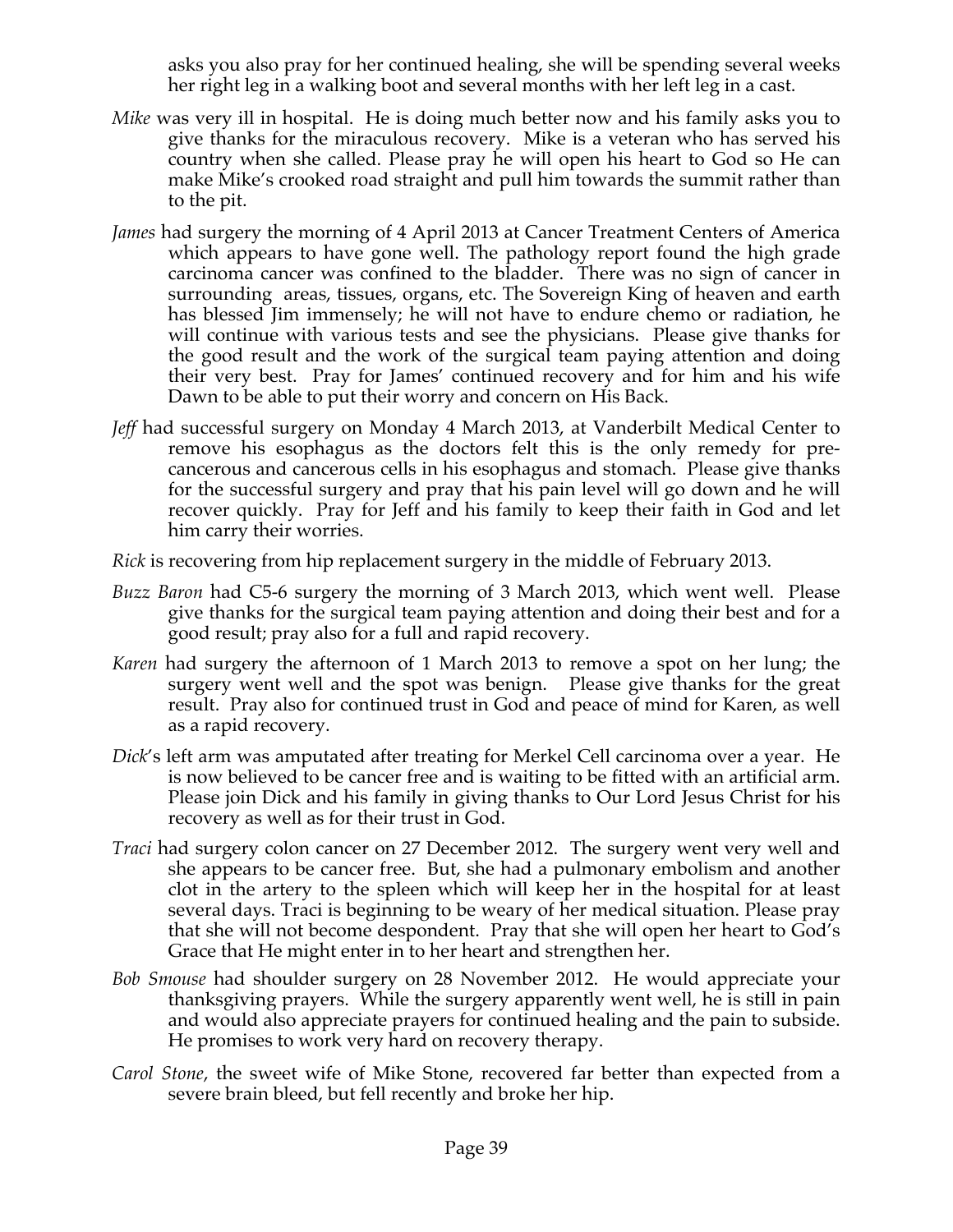Please pray for peace of mind and trust in God for Mike, guidance for the medical team treating Carol and strength for Carol as well as faith and trust. No one can ever understand the why of these things here on earth. Sara who passed this request on asks that you pray in both faith and hope.

#### *Business*

*Mark's* business is in difficulty. He works in a shrinking field, of which he is one of the country's true masters, but there is little work available. He asks that you pray that he can find a way to survive in his industry, which he loves and needs his talents. Pray he can find new sources of business and new ways of doing things, perhaps someone to partner with to better use his talents. Pray also for those who work for and with him that they might do their best to help.

#### *Employment*

- *Chris* and several others at his firm were let go after many years of faithful service. Please pray that they might find a company that can use their considerable skills and dedication to their mutual benefit. Pray also for those who remain behind that they might find peace in the confusion caused by the departures.
- *Doug* recently became unemployed from his job of 18 years. He has been applying for jobs, but unable to get one at this time. His wife is working; this is not enough for the family. Please pray he will find employment with a firm that will be able to use his considerable skill and hard work to benefit both the firm and the family.
- *Catherine and Lewis* are at a low ebb due to a struggle for employment. Your fervent prayers will be appreciated.
- Lori is considering a potential change in her employment. Please pray for God's guidance in considering all aspect of her potential work.
- *Rodriguez Family* are looking for work. It seems many obstacles have been put in their way of finding employment. Please pray they will find employment with a firm that will be able to use their considerable skill and hard work to benefit both the firm and the family.
- *Sarah* is concerned about the future with her company. She would appreciate prayers for her continued employment and that her firm might find more and better ways to use her considerable skills.

#### *Financial Guidance and Healing*

*David and Lorna* are having financial problems. They are trying to find a smaller home which may be more affordable. *Lorna* has had an ongoing battle with brain cancer, her trips back and forth to the hospital have drained their finances to the point they sometimes struggle to have enough food in the house. Pleaser pray for Lorna's healing and guidance on how they might handle the financial difficulties in which they have found themselves.

#### *Guidance*

- *William* is an elderly man living with his Son and Daughter in-law. William is causing trouble in the family because of his demanding ways and continually using bad language. The family is at wit's end to know how to handle him and will appreciate your guidance and prayers.
- *Caitlin* is in the grip of the Prince of Darkness; she thinks there is escape from reality in drugs. The saddest part is that reality is not as she sees it. Her family is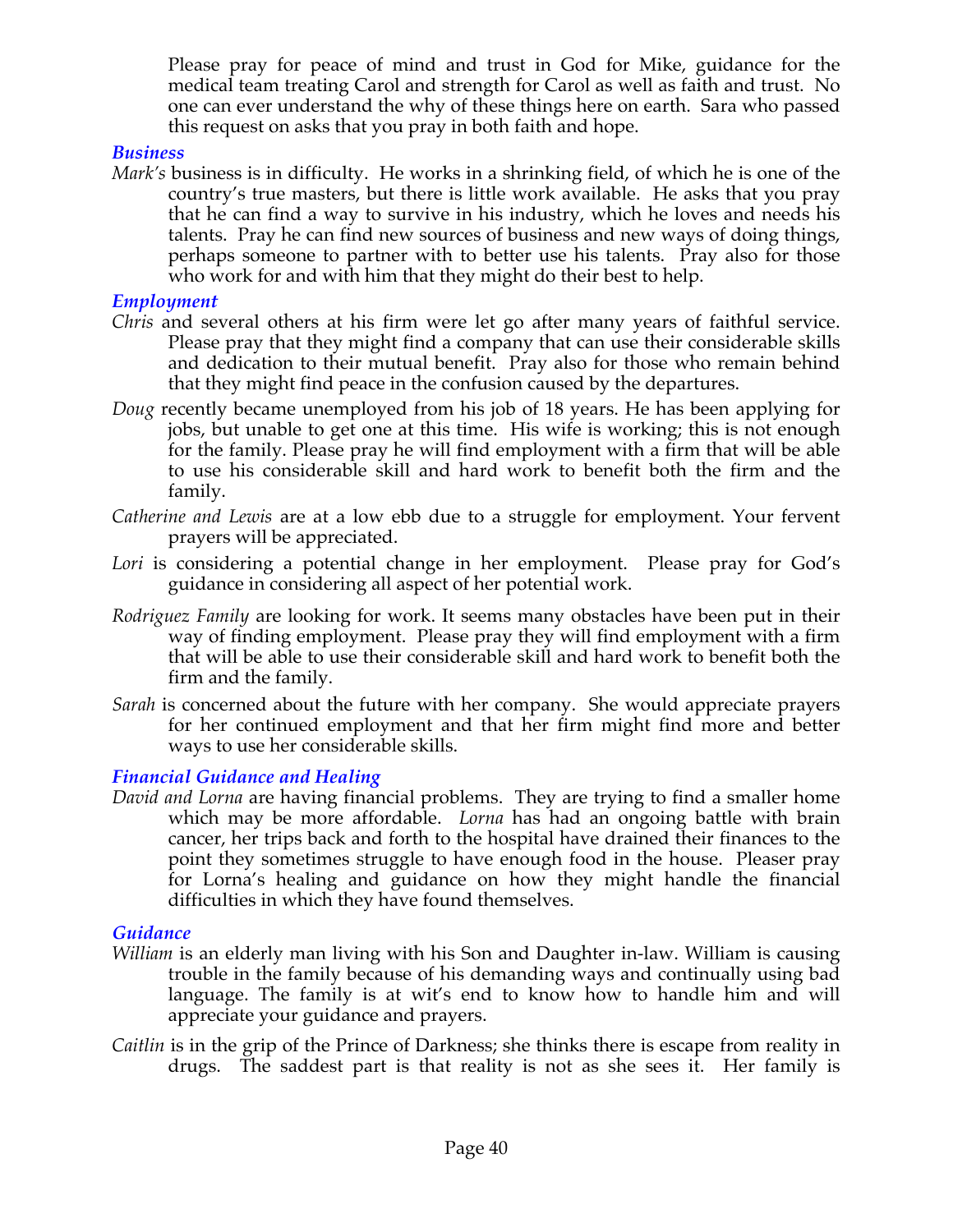despairing as they can do nothing to help her and ask that you pray for the Holy Ghost to enter into heart and show her the need for change before it is too late.

- *Nathaniel* is in spiritual turmoil. His family and friends will appreciate it if you will keep him in your prayers for him to find the root of his trouble and accept God's help to heal his heart.
- *Sam* and her *two children* that have been living in a shelter and are to lose their place there. Please pray a place will be found they can stay in and recover.
- Please pray *Darlene* will surrender her life to Christ.
- *Norrie* is facing daily exams in the weeks ahead. Pray for calmness and concentration and to do the best possible.
- *Jonathan* is addicted to drugs. He is now in jail awaiting trial. His parents and friends will appreciate it if you will keep him in your prayers for him to find the root of his trouble and accept God's help to heal addiction.
- *Beth* is suffering from ungodly treatment in her marriage. Please pray God will guide her in her behavior, actions and thoughts that she might be able to lead her husband to God so her marriage might prosper to the benefit of them.
- *Brandon* a young man from a Christian family who married a year ago and almost immediately became estranged from him family. As a result he has had a serious problem with keeping the civil law. Please pray for Brandon that he will return to the Lord and the many problems will be eventually settled. Pray the hurt he has caused so many will be helped with our Lord's care and love.

*Dennis* has some decisions to make and will appreciate our Lord's guidance.

*Earl* to read and understand Scriptures he has been given.

- *Jeanette* has had many members of her family die from diabetes and several are near death now. Jeanette does not know the Lord and is despondent and perplexed about her family and herself. Please pray she can open her heart to allow the Holy Ghost in to bring her knowledge and understanding.
- *Christy* just lost her sister in an automobile accident; this follows closely the loss of two family. Please pray she can let our Lord Jesus Christ carry all her sorry, worry and care at this extremely difficult and stressful time.
- *Dr. Elizabeth Raj* is teaching a biblical approach to the psychological problems facing many in our society today. She is battling against the growing influence of worldly psychology adopted by the churches themselves. Elizabeth constantly stresses answers are found between the covers of that precious Book, the Holy Bible. Please pray for encouragement, strength, fortitude and courage for her.
- *Daniel and Danielle* are experiencing family strife as a result of custodial issues with a daughter. Please pray they and those they strive with might look to the child's best interests in their time of difficulty and disagreement; to work for her best interests and not use her as a weapon amongst themselves.
- *Abigail* is a teenager who has behavior problems. She feels she is in an area of mental darkness. Please pray that she might look to God for help and not within herself.
- *Sara* asks that you pray for guidance for her as she deals with the stresses of her family and life. Pray that she can separate those things which she can affect from those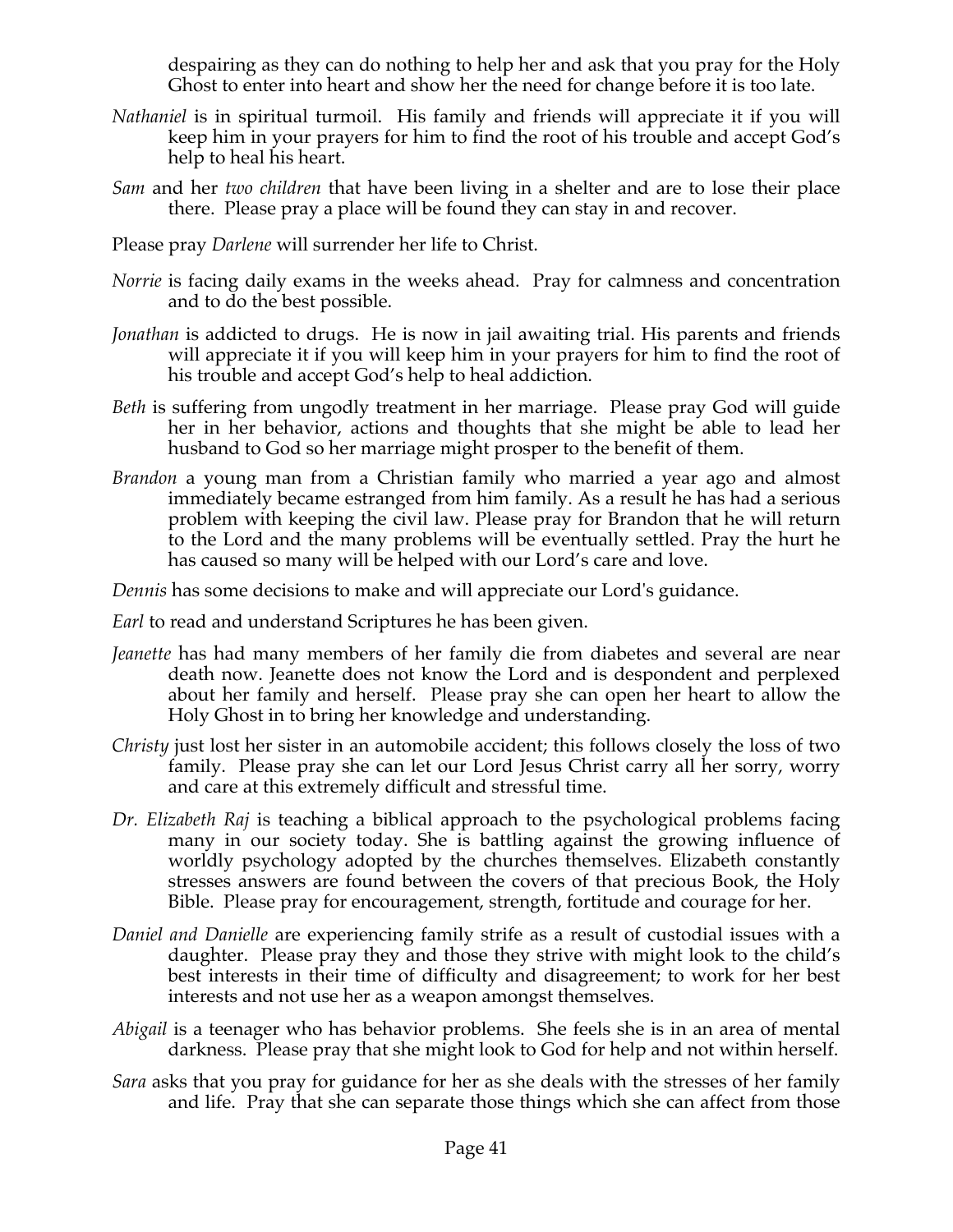things which she cannot and give her grace to accept that she cannot do everything and can only change those things within her control. She asks for God's help to grow her business while keeping up with the needs of her mother and husband and healing her own problems.

*Jacquie* to open her heart to God and accept His Love and Grace.

*Hap* asks you to pray he might be able to trust God will help him make the right decisions at the right time and not to worry uselessly, to change those things he can change, accept those things he cannot change, sleep well to be able to do the correct things with a clear head and that he will open his heart to the Holy Ghost.

#### *Thanksgiving*

The following give thanks for their safe travel:

- *Bishop Jerry* to England.
- *David and Tessie Geraldson* to the Philippines to help Tessie's and family after the typhoon.
- *Mark Wilson* to and from his mother's funeral.

## *AOC Congregations*

- *Nathan* in Wake Forest, North Carolina needs God's Help to find others who are interested in having a Bible believing Church in the Anglican tradition. He would like to develop a congregation to associate with the Anglican Orthodox Church.
- *Saint Joseph of Arimathea Anglican Orthodox Church* is under a lot of stress. We all are, but they need even more prayer. Rev Roger Jessup, their wonderful minister, is pressed by the duties of a primary care giver, in addition to all the worries of this world. They have one of their family's primary breadwinners who will be soon unemployed, absent His intervention. Roger's niece will lose her job at the end of the year when her tech center shuts down. As Rev Roger said so eloquently, "We must pray for those who mean us harm and deprive us of our property are our enemies: Our LORD has so commanded us." We must pray they will see light and cleave to it while turning their backs on the Prince of this World. Equally important, we must pray that the Lord will raise up a political leader from among us as He has done in the past. Pray also for trust in God for each member of the parish and for them to find economic relief.

#### *Armed Forces & Contractors*

Airman Donny Patton (Kadena AB, Okinawa), Jordan (USMC – Fleet Marine Force - Pacific), Trevor (USAF - KC-10 Boom Operator – New Jersey), Trevor (USN – Whidbey Island, EF-18 Pilot), Kurt Thomas (USN – Camp Foster, Okinawa)

#### *Persecuted*

Around the world, Christians are under attack, not only in the Muslim world, but from Hindus and others in India. Also, they are under continual attack in the name of "Separation of Church and State" in the western world, as it becomes actively atheist or pro-devil buddy. Please pray for God's guidance and protection for all persecuted Christians and those around them.

## *Various Special Requests*

Please pray the Typhoon that hit the Philippines will ease off and the people will recover from the devastation.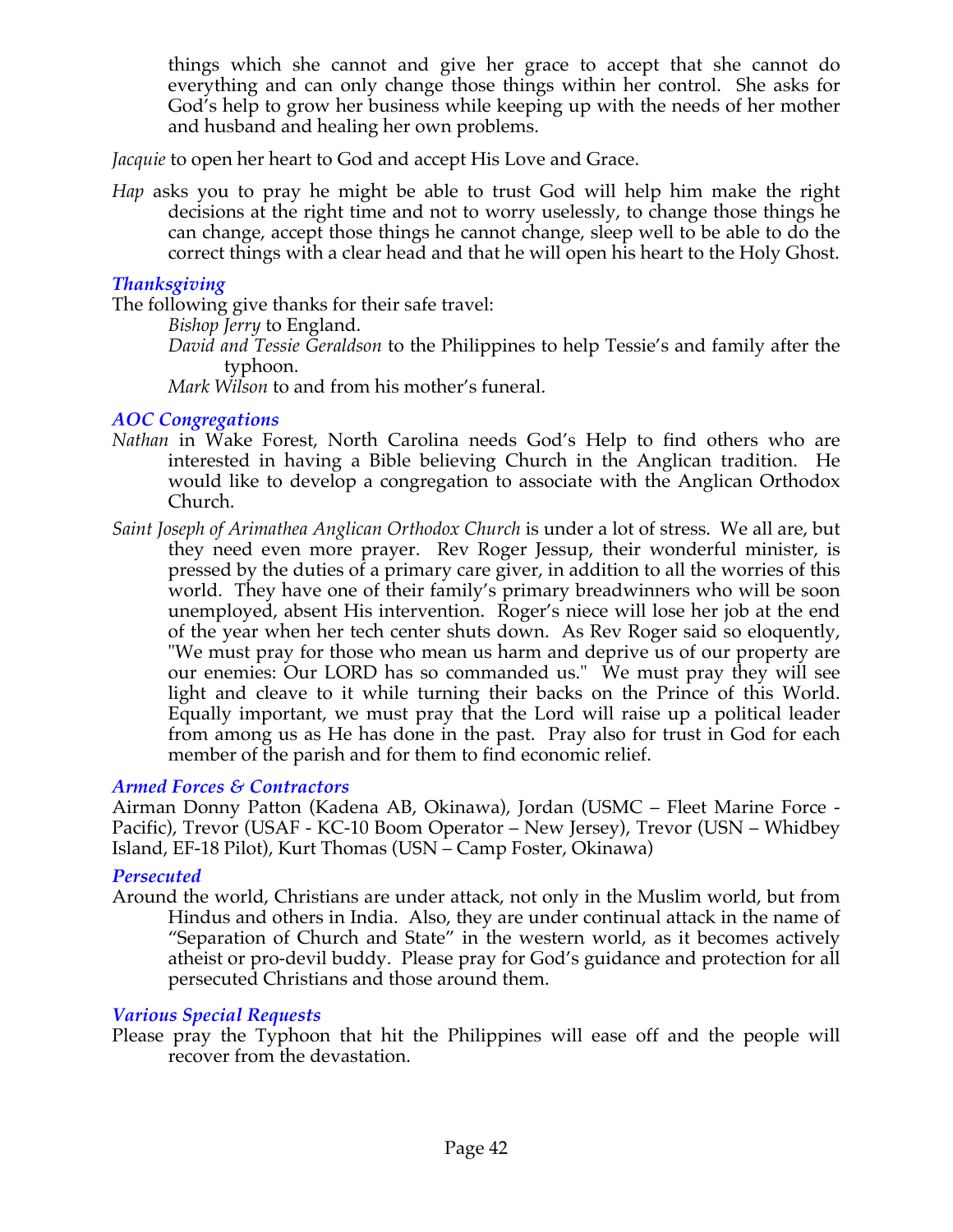- This is a horrible time for the *people of India, Christians in particular*; they are having problems with Hunger, Bank Closings, Transportation and Schools not functioning. Pray for the Leaders and Members of our Church in Eluru Andhra Pradesh. Pray their basic needs will be met and God will be close to them in this time of need.
- *Lisa* discovered her 9 year old daughter *Mariah* had been raped. This is in the court system now and we know that prayers are needed for this family. "The effectual fervent prayer of a righteous man availeth much" James 5:16 Lisa says she feels the power of your prayer in God's hand on her heart.
- Please pray for *all the people of Egypt*; Bishop Mouneer Anis of Egypt is asking your prayer as the supporters of the deposed Mursi government, with the support of the United States government, have been attacking Christian churches--Anglican, Catholic and Orthodox. They destroyed the car of Anglican priest Rev. Ehab Ayoub. The people of Egypt, the people of the United States need our prayers, even more so the people of the Muslim Brotherhood that they might repent of their evil and know God so the rest of the people may live in peace.
- We ask that you pray, please ask God that the Holy Ghost might give you insight into how you might make the lives of your friends and family better. Remember helping others is not just those who you don't know!
- Please join us in praying that the *Free Teen Guitar Class* will be continue to be an opportunity for God to work in the lives of the kids and their families. Please ask God to guide the class to new opportunities to make Him known to others. Help us to let the love of our Lord shine through us into their lives, putting Him first, so that He might enter in to their hearts and lives.

#### *Question that only you can ask*

What would you like to know about our history, what we believe, what we do or how we operate? Hap is looking for material for the continuing education class and *Thought for the Day* material. Help us help you. Please send your question to Hap so we all can get an answer. Just because you don't know the answer to your question doesn't mean you are the only one who doesn't know. But, if you don't ask, no one will know.

#### *I'd like to get a different point across or announce something*

If you have a different point of view, I would be happy to give you room to get your point across. While this publication is my perspective on events, I recognize not everyone may agree and that some people would like to express their own opinion. If you want to write something, please forward your item to Hap (with a note as to whether or not you would like editing help) to: hap@faithfulcenturion.org.

#### *What is the "Liturgical Year"?*

Liturgy based Christian churches who consider themselves catholic, or universal, use a Christian Calendar which has a pre-set annual cycle of liturgical seasons which determines when Feasts, Memorials, Commemorations, and Solemnities are to be observed and which portions of Scripture are to be read.

Distinct liturgical colors are used in connection with different seasons of the liturgical year. The dates of the festivals vary somewhat between the Western (Roman Catholic, Anglican, Lutheran, and Protestant) churches and the Eastern Orthodox Churches, though the sequence and logic is the same.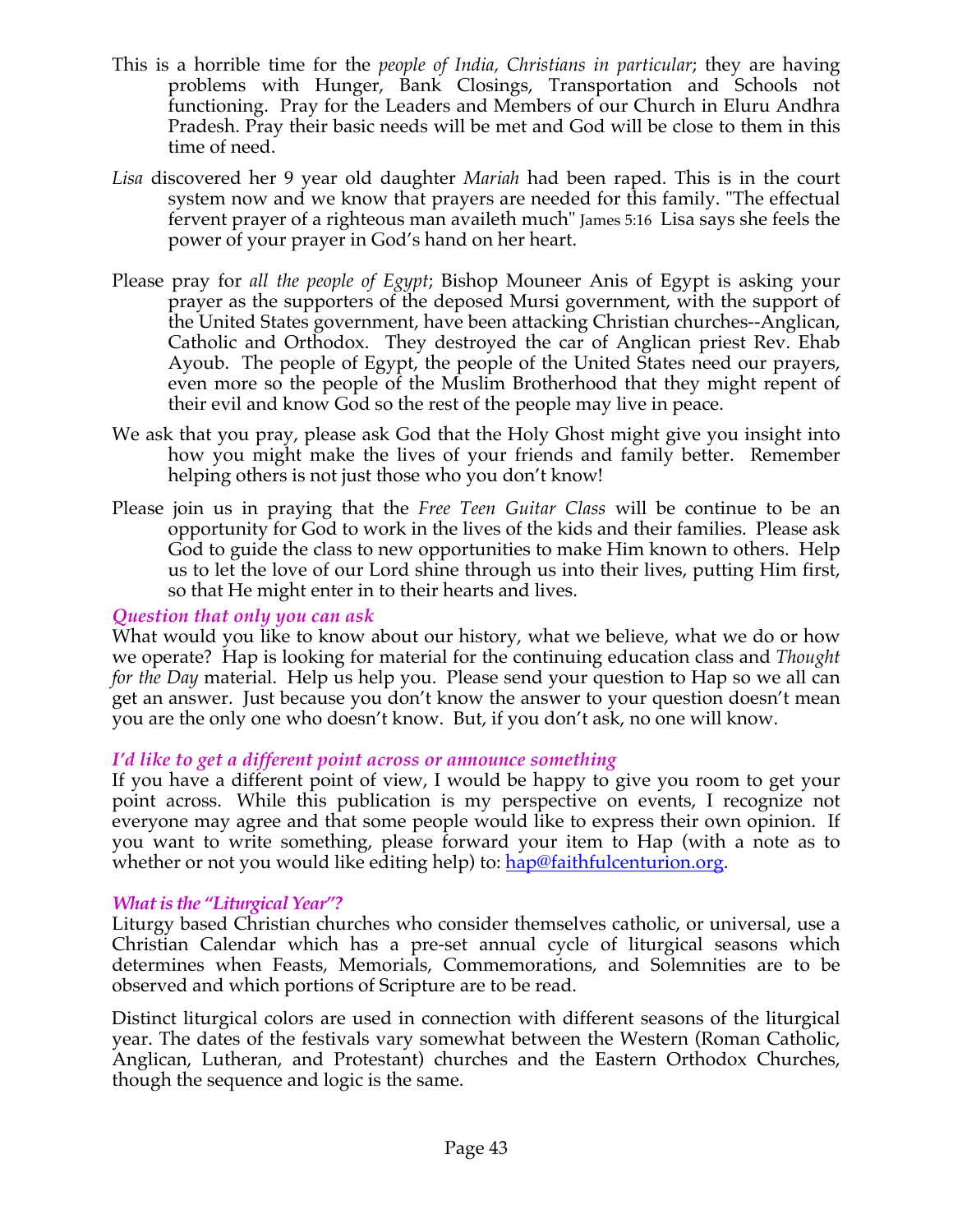The dates of many feasts vary from year to year (Moveable Feasts) due to the variation in the date of Easter, and all other dates follow from that. The extent to which the fasts and festivals are celebrated also varies between churches; in general Protestant churches observe far fewer of them than Catholic and Orthodox churches, and in particular are less likely to celebrate feasts of the Virgin Mary and the Saints.

The liturgical cycle divides the year into a series of seasons, each with their own mood, theological emphases, and modes of prayer, which can be signified by different ways of decorating churches, vestments for clergy, scriptural readings, themes for preaching and even different traditions and practices often observed personally or in the home.

In churches that follow the liturgical year, the scripture passages for each Sunday (and even each day of the year in the Anglican tradition) are specified by a list called a lectionary. Anglicans and Lutherans have traditionally followed the lectionary since the days of the Protestant Reformation. Since the 1960s, the adoption and use of lectionaries in other Protestant churches (Methodist, Reformed, United, etc.) increased. This has led to a greater awareness of the Christian year among Protestants in the later decades of the  $20<sup>th</sup>$  century, especially among mainline denominations.

Biblical calendars are based on the cycle of the new moon. The year is from the first new moon on or after the spring equinox to the next new moon on or after the spring equinox, rather than an arbitrary starting point like the modern calendar.

Western Christian liturgical calendars are based on the cycle of the Roman or Latin Rite of the Catholic Church, including Lutheran, Anglican, and Protestant calendars since this cycle pre-dates the Reformation.

Generally, the liturgical seasons in western Christianity are:

- Advent
- Christmas
- Green Season (Time after Epiphany)
- Lent
- Easter
- Green Season (Time after Trinity)

• Advent From the Latin adventus, "arrival" or "coming", the first season of the liturgical year begins four Sundays before Christmas and ends on Christmas Eve. Historically observed as a "fast", its purpose focuses on preparation for the coming Christ.

Although often conceived as awaiting the coming of the Christ-child at Christmas it also points towards the final coming of Christ.

This period is marked by the Advent Wreath, a garland of evergreens with four candles. Traditionally, the wreath is made of four candles in a circle of evergreens. Three candles are violet and the fourth is rose. The rose candle is lit on the third Sunday of Advent. Although the main symbolism of the advent wreath is simply marking the progression of time, the church attaches themes to each candle, most often 'hope', 'faith', 'joy', and 'love'. Color: Violet or Blue. On the third Sunday of Advent, also called Gaudete Sunday, Rose/Pink is used.

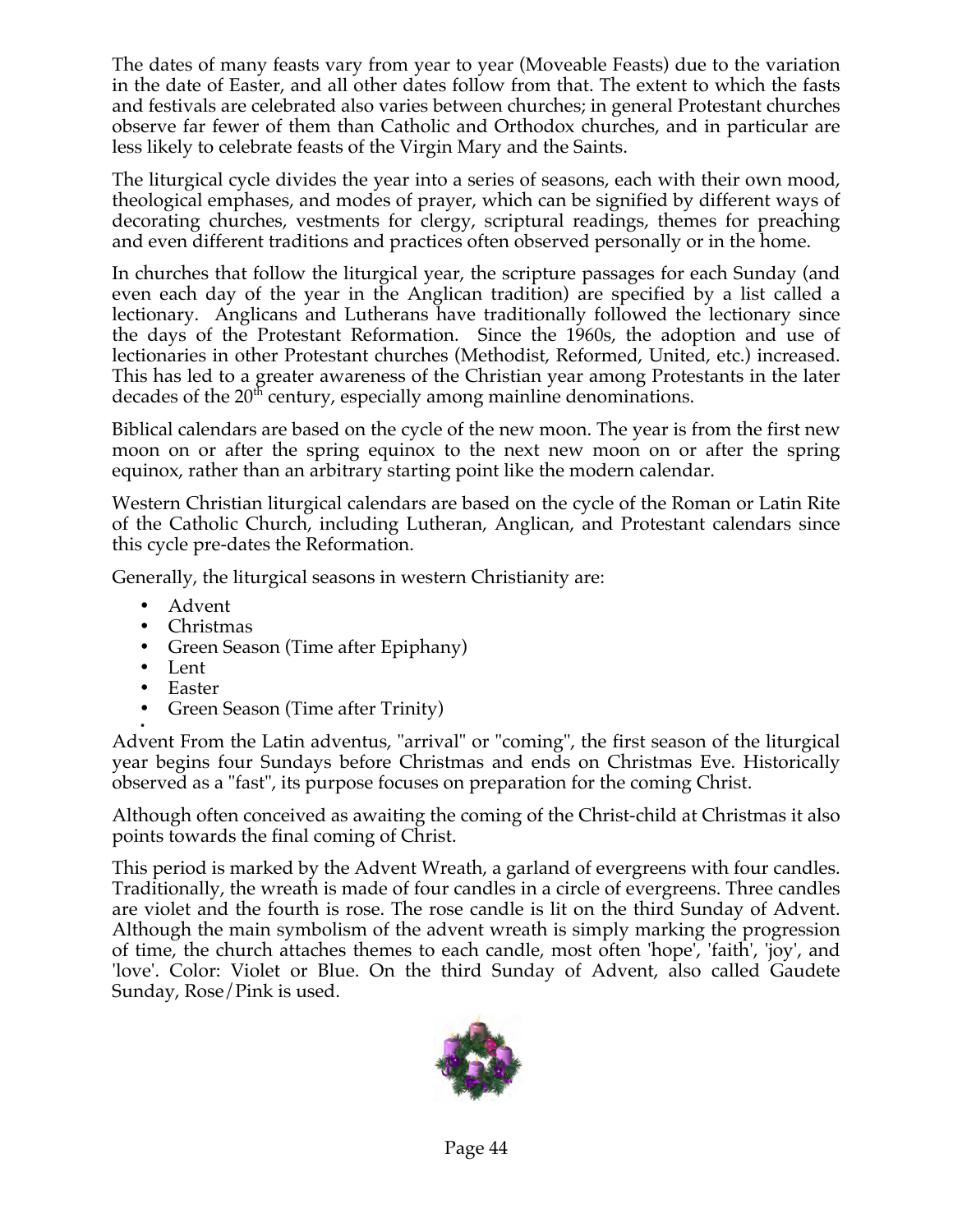Historically, the primary sanctuary color of Advent is Purple. This is the color of penitence and fasting as well as the color of royalty to welcome the Advent of the King. Purple is still used in Catholic churches. The purple of Advent is also the color of suffering used during Lent and Holy Week. This points to an important connection between Jesus' birth and death. The nativity, the Incarnation, cannot be separated from the crucifixion. The purpose of Jesus' coming into the world, of the "Word made flesh" and dwelling among us, is to reveal God and His grace to the world through Jesus' life and teaching, but also through his suffering, death, and resurrection.

To reflect this emphasis, originally Advent was a time of penitence and fasting, much as the Season of Lent and so shared the color of Lent. In the four weeks of Advent the third Sunday came to be a time of rejoicing that the fasting was almost over (in some traditions it is called Gaudete Sunday, from the Latin word for "rejoice"). The shift from the purple of the Season to pink or rose for the third Sunday Advent candles reflected this lessening emphasis on penitence as attention turned more to celebration of the season. Churches other than Anglican have changed colors and emphasis on the whole wreath, we remain true to tradition. Maybe we are just slow learners or not so open to change for change' sake.

The word Advent means "coming" or "arrival. " The focus of the entire season is the celebration of the birth of Jesus the Christ in his First Advent, and the anticipation of the return of Christ the King in his Second Advent. Thus, Advent is far more than simply marking a 2,000 year old event in history. It is celebrating a truth about God, the revelation of God in Christ whereby all of creation might be reconciled to God. That is a process in which we now participate, and the consummation of which we anticipate. Scripture reading for Advent will reflect this emphasis on the Second Advent, including themes of accountability for faithfulness at His coming, judgment on sin, and the hope of eternal life. In this double focus on past and future, Advent also symbolizes the spiritual journey of individuals and a congregation, as they affirm that Christ has come, that He is present in the world today, and that He will come again in power. That acknowledgment provides a basis for Kingdom ethics, for holy living arising from a profound sense that we live "between the times" and are called to be faithful stewards of what is entrusted to us as God's people. So, as the church celebrates God's entry into history in the Incarnation, and anticipates a future consummation to that history for which "all creation is groaning awaiting its redemption", it also confesses its own responsibility as a people commissioned to "love the Lord your God with all your heart" and to "love your neighbor as yourself. "

## *Epistleers*

We post the list of Epistle Readers in the Sunday Report each week so you can either plan your attendance or your pre-reading as the spirit so moves you.

#### **Date Reader**

| 8 December 2013  | Dru Arnold - Second Sunday in Advent      |
|------------------|-------------------------------------------|
| 15 December 2013 | Dru Arnold - Third Sunday in Advent       |
| 22 December 2013 | Dru Arnold - Fourth Sunday in Advent      |
| 25 December 2013 | Dru Arnold - Christmas Day                |
| 29 December 2013 | Dru Arnold - First Sunday after Christmas |